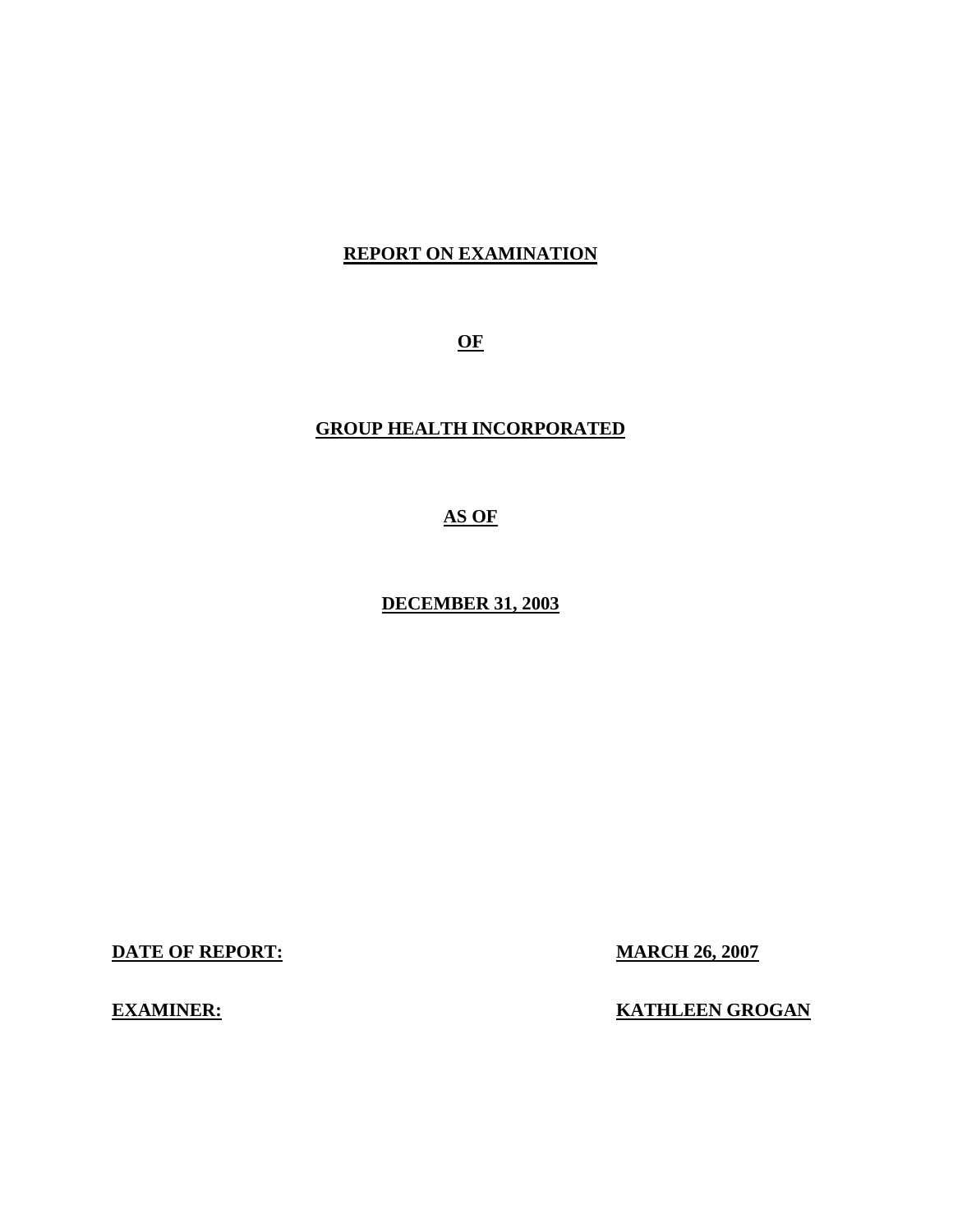# **TABLE OF CONTENTS**

# **ITEM NO. PAGE NO.**

| 1. | Scope of examination                                                                | $\overline{2}$ |
|----|-------------------------------------------------------------------------------------|----------------|
| 2. | Description of Plan                                                                 | 3              |
|    | A. Management and controls                                                          | $\overline{4}$ |
|    | B. Holding company system                                                           | 10             |
|    | i. Capital contributions and loans                                                  | 12             |
|    | ii. Service agreements                                                              | 13             |
|    | C. Territory and plan of operation                                                  | 15             |
|    | D. Reinsurance                                                                      | 15             |
|    | E. Accounts and records                                                             | 16             |
| 3. | <b>Financial statements</b>                                                         | 19             |
|    | A. Balance sheet                                                                    | 19             |
|    | B. Underwriting and investment exhibit                                              | 21             |
| 4. | Market conduct                                                                      | 23             |
|    | A. Claims processing                                                                | 23             |
|    | <b>B.</b> Prompt Pay Law                                                            | 27             |
|    | C. Claims received as hospital and denied as ineligible                             | 30             |
|    | D. Ambulance claims                                                                 | 31             |
|    | E. Record retention                                                                 | 32             |
|    | F. Sales and advertising                                                            | 34             |
|    | G. Underwriting, rating, issuance of policy forms and<br>third party administrators | 35             |
|    | H. Complaints                                                                       | 40             |
| 5. | Subsequent events                                                                   | 43             |
| б. | Compliance with prior reports on examination                                        | 44             |
| 7. | Summary of comments and recommendations                                             | 50             |
|    | Appendix - A                                                                        |                |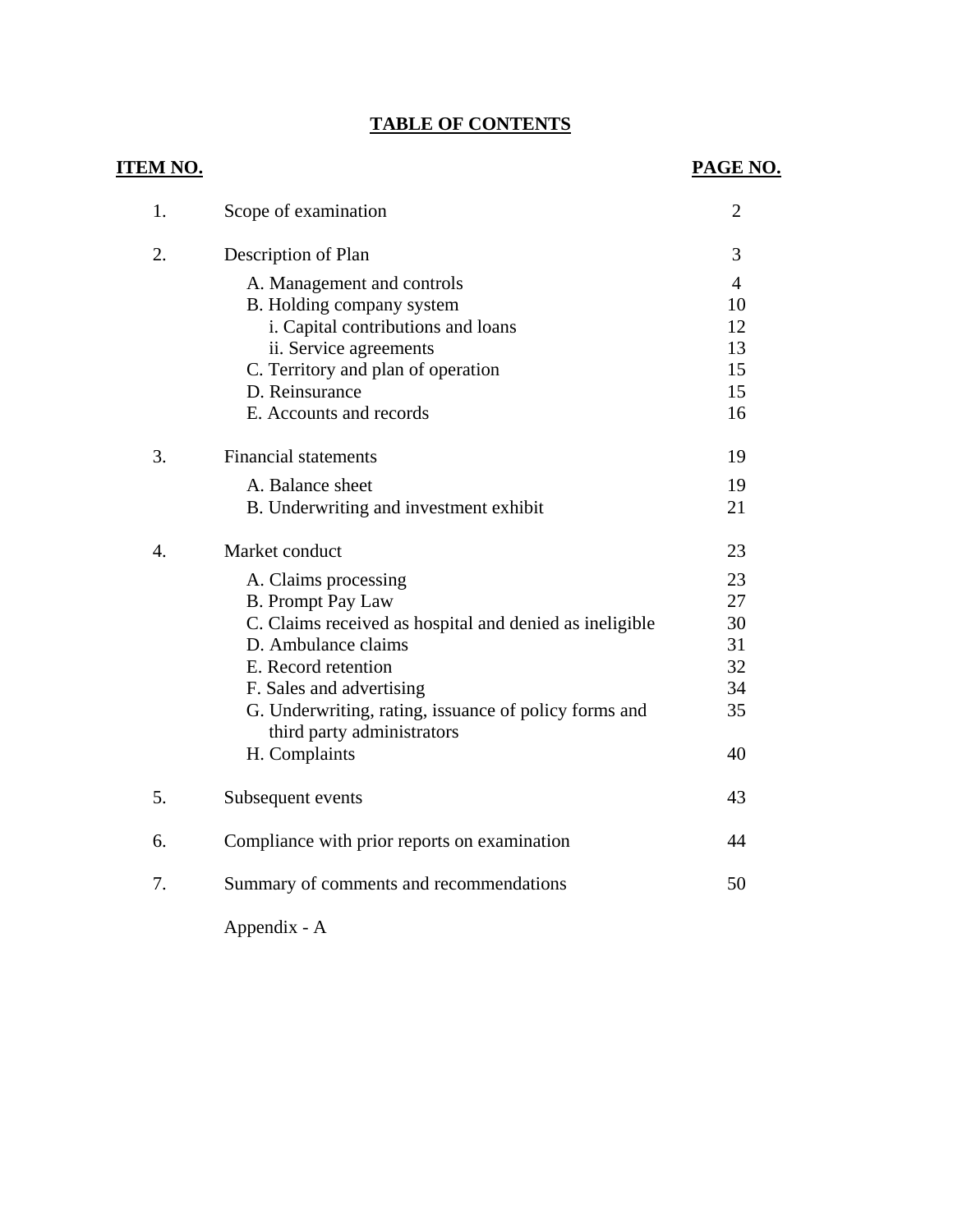

STATE OF NEW YORK INSURANCE DEPARTMENT 25 BEAVER STREET NEW YORK, NY 10004

Elliot Spitzer Eric R. Dinallo<br>
Governor Acting Superintenden Acting Superintendent

March 26, 2007

Honorable Eric R. Dinallo Acting Superintendent of Insurance Albany, New York 12257

Sir:

Pursuant to the requirements of the New York Insurance Law and acting in compliance with the instructions contained in Appointment Number 22137, dated January 30, 2004, attached hereto, I have made an examination into the condition and affairs of Group Health Incorporated, a not-for-profit health service corporation licensed pursuant to the provisions of Article 43 of the Insurance Law, as of December 31, 2003, and respectfully submit the following report thereon.

The examination was conducted at the home office of Group Health Incorporated, located at 441 Ninth Avenue, New York, New York.

Wherever the terms "the Plan" or "GHI" appear in this report without qualification, they should be understood to refer to Group Health Incorporated.

Wherever the term "the Department" appears in this report, it should be understood to refer to the State of New York Insurance Department.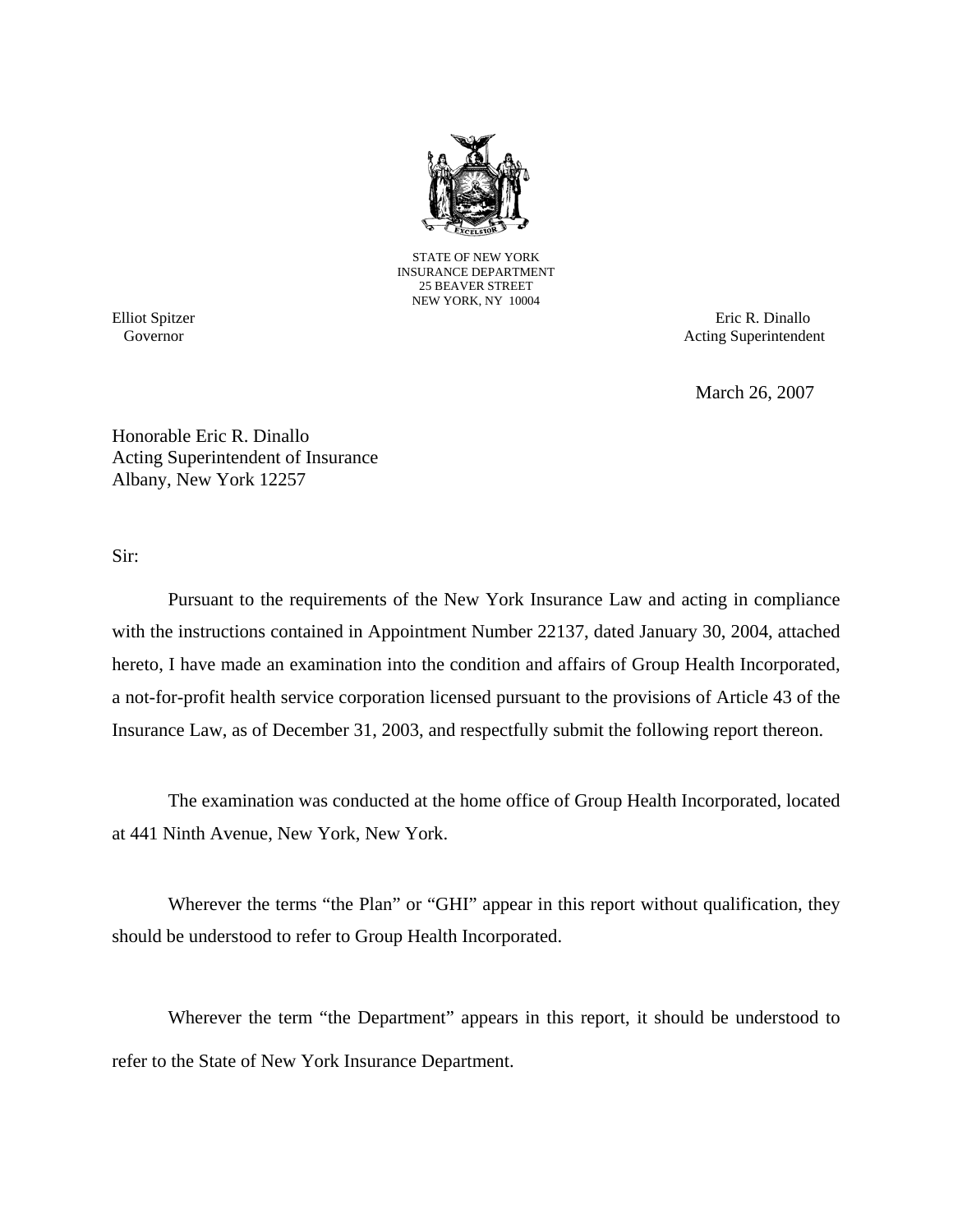#### **1. SCOPE OF EXAMINATION**

<span id="page-3-0"></span>A previous examination was conducted as of December 31, 1999. This examination covers the four-year period January 1, 2000 through December 31, 2003. Where deemed appropriate, transactions occurring subsequent to this period were also reviewed.

The examination comprised a verification of assets and liabilities as of December 31, 2003 in accordance with Statutory Accounting Principles ("SAP"), as adopted by the Department; a review of income and disbursements deemed necessary to accomplish such verification and utilized, to the extent considered appropriate, work performed by the Plan's independent certified public accountants. A review or audit was also made of the following items as called for in the Examiners' Handbook of the National Association of Insurance Commissioners:

> History of the Plan Management and control Corporate records Fidelity bond and other insurance Territory and plan of operation Market conduct activities Growth of the Plan Loss experience Accounts and records Financial statements

A review was also made to ascertain what action was taken by the Plan with regard to comments contained in the prior report on examination. This report on examination is confined to financial statements and comments on those matters which involve departures from laws, regulation or rules, or which are deemed to require explanation or description.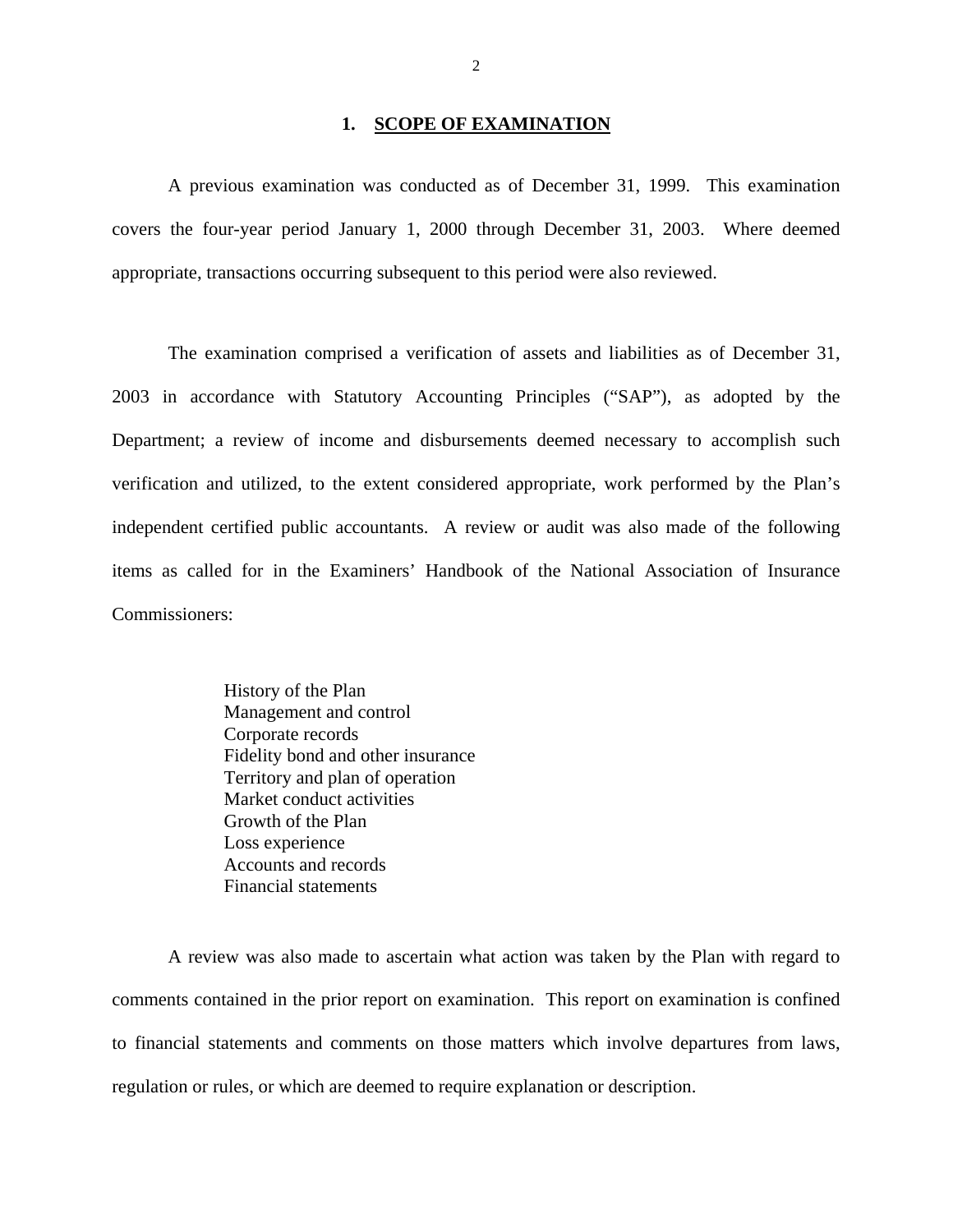<span id="page-4-0"></span>The Plan maintains a subsidiary, GHI HMO Select, Inc. ("the HMO"), a health maintenance organization licensed pursuant to Article 44 of the Public Health Law. A separate report on the examination of the HMO was conducted as of December 31, 2003.

#### **2. DESCRIPTION OF PLAN**

GHI is a non-profit health service corporation which was licensed under the provisions of Article 43 of the New York Insurance Law. The Plan was originally incorporated as the Group Health Cooperative, Inc., and began operations on December 6, 1940. It was organized as a Consumer's Cooperative stock corporation under the provisions of Article VII of the Cooperative Corporation Law, for the purpose of furnishing medical expense indemnity insurance to its subscribers. On October 1, 1946, the name Group Health Insurance, Inc. was adopted and the Plan's operations became subject to the provisions of Article IX-C (now recodified as Article 43) of the New York Insurance Law.

The change followed reincorporation as a membership corporation. Effective December 7, 1971, the Charter of Group Health Insurance, Inc. was amended pursuant to the provisions of Section 803 of the Not-for-Profit Corporation Law, changing the name to Group Health Incorporated (GHI) and extending the powers of the corporation to include those of a health service corporation. On December 12, 1972, GHI merged with Group Health Dental Insurance, Inc., leaving GHI as the surviving corporation.

On June 1, 1999, GHI created a subsidiary, GHI HMO Select, Inc. (the HMO"), a health maintenance organization licensed pursuant to Article 44 of the Public Health Law, concurrent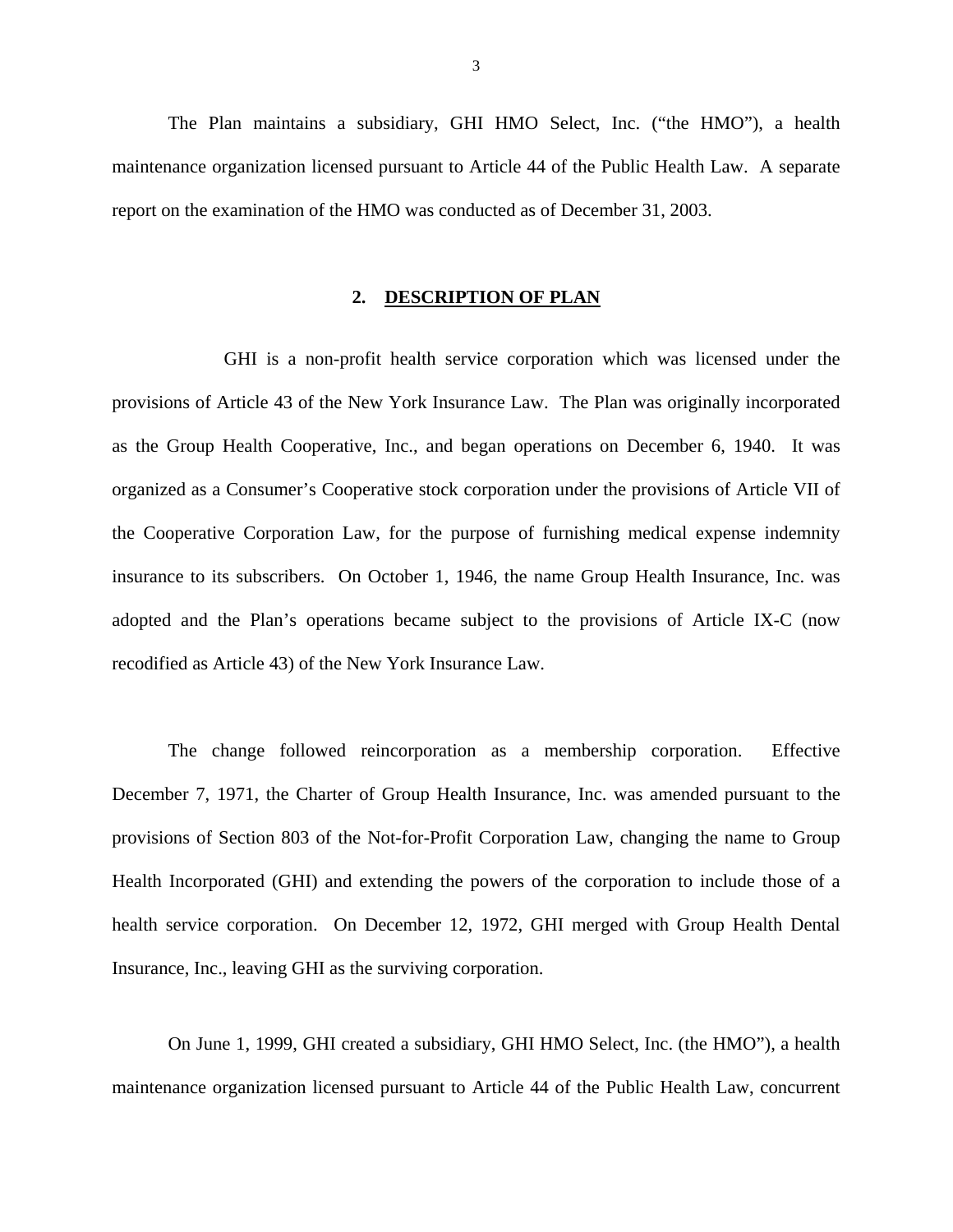<span id="page-5-0"></span>with the purchase of the commercial business of WellCare of New York, a New York licensed health maintenance organization. GHI indirectly owns one hundred percent (100%) of GHI HMO, via GHI's wholly-owned subsidiary, GHI Services LLC. This matter is discussed further under Item 2 B herein.

GHI filed a "Restated Certificate of Incorporation" with the Department in 2006, as part of GHI's plan to pursue an affiliation with Health Insurance Plan of Greater New York (HIP). GHI also adopted new by-laws as part of the pursuit of affiliation with (HIP). See Section 5, of this report "Subsequent Events" for further discussion of GHI's affiliation with HIP.

#### A. Management and Controls

As of December 31, 2003, the by-laws of the Plan, as amended, provided that the affairs of the Plan shall be managed by a board of directors consisting of not less than fifteen, nor more than twenty-one members. It was noted that subsequent to the examination date, GHI filed with the Department, amended by-laws, which were adopted by its Board on September 28, 2005. The amended by-laws reduced the minimum number of directors to thirteen from fifteen. As noted above, GHI filed new by-laws with the Department in 2006, however the new by-laws reflected no change in the number of directors, from the previously revised by-laws. As of December 31, 2003, the Board was comprised of the following fifteen members: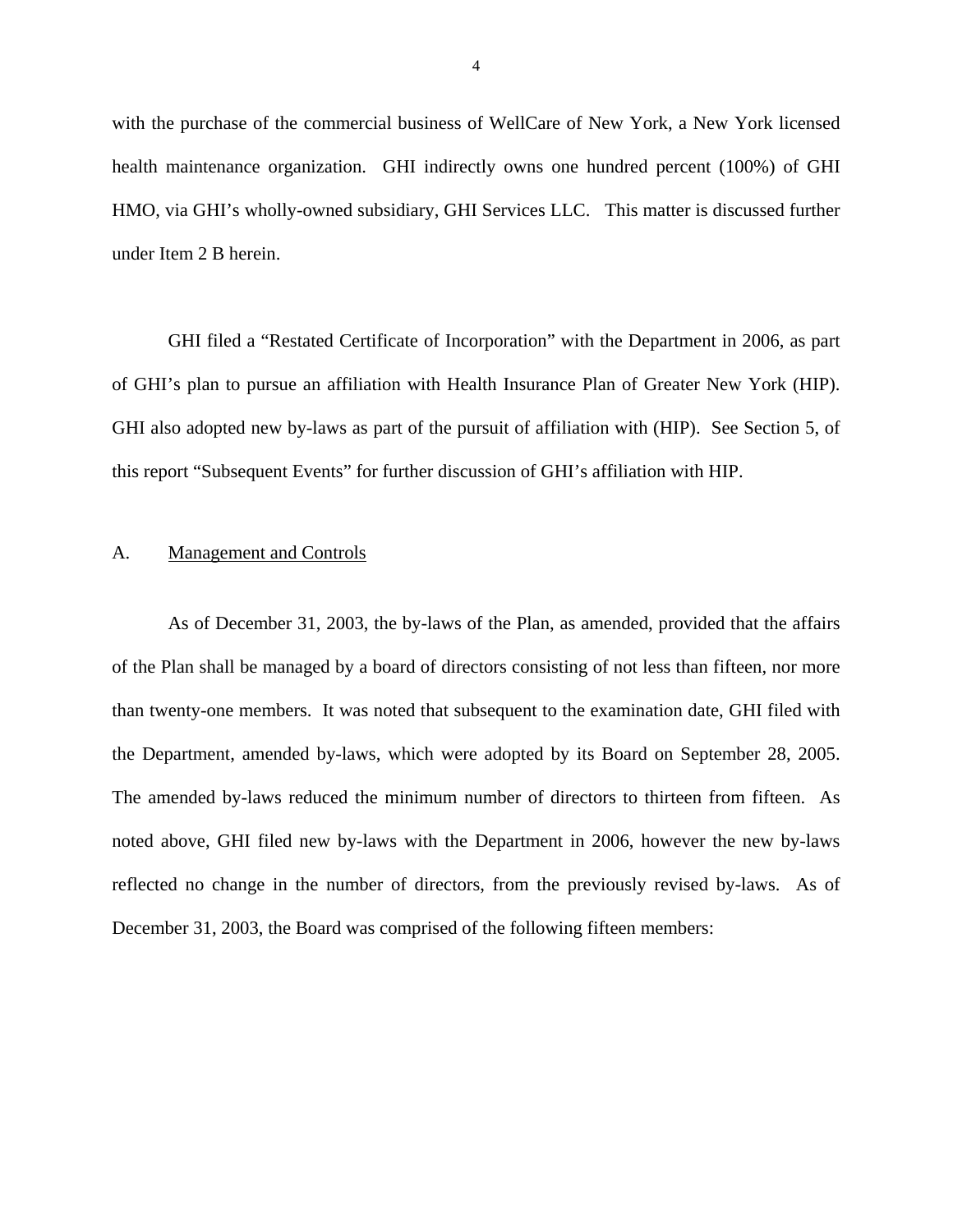| Name and Residence                      | <b>Principal Business Affiliation</b>                                              |
|-----------------------------------------|------------------------------------------------------------------------------------|
| <b>Provider Representatives</b>         |                                                                                    |
| Jerome S. Breslaw, M.D.<br>New York, NY | Professional practice                                                              |
| Bernard Schayes, M.D.<br>Roslyn, NY     | Professional practice                                                              |
| <b>Employee Representative</b>          |                                                                                    |
| Frank J. Branchini<br>New York, NY      | President and Chief Executive Officer,<br>Group Health Incorporated                |
| <b>Subscriber Representatives</b>       |                                                                                    |
| Daniel F. Donohue<br>Clifton Park, NY   | President, Civil Service Employees Association,<br>Inc., Local 1000 AFSCME-AFL-CIO |
| Rosa M. Gil, D.S.W.<br>Elmhurst, NY     | University Dean for Health Sciences,<br>City University of New York                |
| Nicholas Mancuso<br>Bronx, NY           | Secretary/Treasurer, International Brotherhood of<br>Teamsters, Local 237, AFL-CIO |
| Arthur B. Pepper,<br>Baldwin, NY        | Director, United Federation of Teachers, Welfare<br>Fund                           |
| Jay E. Russ, Esq.<br>Lloyd Harbor, NY   | Russ & Russ, P.C.                                                                  |
| <b>Roger Toussaint</b><br>Brooklyn, NY  | President.<br><b>Transit Workers Union of America Local 100</b>                    |
| <b>Public Representatives</b>           |                                                                                    |
| <b>Howard Berliner</b><br>Brooklyn, NY  | Professor, Milano Graduate School<br>New School University                         |
| Ethelyn A. Chase<br>New York, NY        | <b>Foundation Director</b>                                                         |
| John Feerick, Esq.                      | Professor of Law, Fordham University                                               |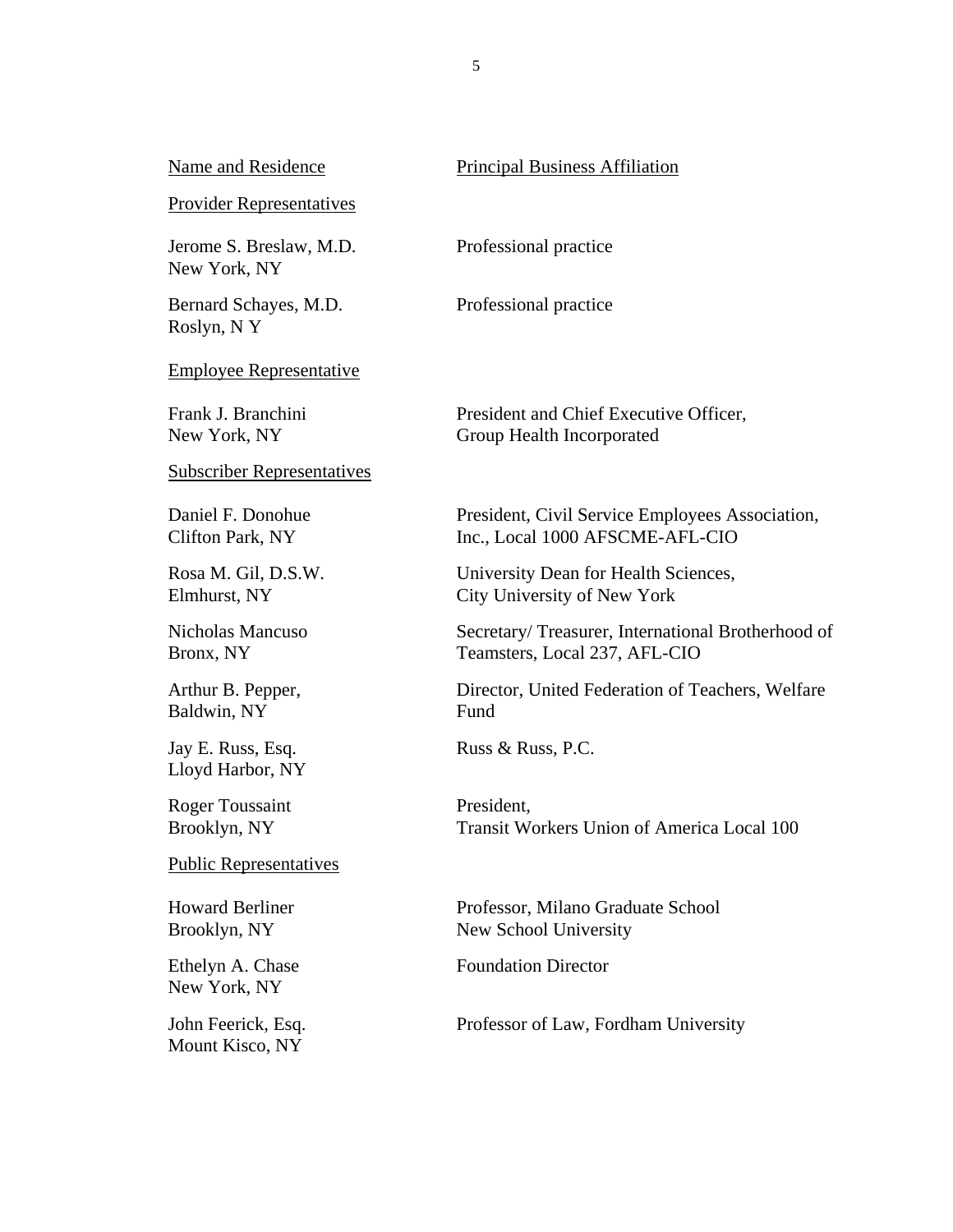| Name and Residence                           | <b>Principal Business Affiliation</b>     |
|----------------------------------------------|-------------------------------------------|
| James F. Gill, Esq.*<br>Rockville Centre, NY | Partner,<br>Bryan Cave/Robinson Silverman |
| Daniel E. Rubino, Esq.<br>Armonk, NY         | Partner, Wilkie Farr Gallagher            |
| E. Donald Shapiro, Esq.                      | Former Dean, New York School of Law       |

\* Chairman of the Board

New York, NY

Section 4301(k)(3) of the New York Insurance Law states:

"No person who has served as a director of any corporation subject to this article for ten consecutive years shall thereafter be elected for an additional term of office as such until at least one year has elapsed since the expiration of his prior term of office. The preceding sentence shall not apply to a director of any corporation subject to this article who is an employee of the corporation and who also serves as an officer of the corporation. The superintendent, upon application by a corporation subject to the provisions of this article, may waive the ten year limit in this paragraph for a non-employee serving as chairman of its board of directors."

Section  $4301(k)(3)$  of the New York Insurance Law limits the term of each director to ten

years and provides that the director may be elected again after a year has elapsed. It was noted

that GHI requested an exemption from the requirement of Section  $4301(k)(3)$  for Mr. James Gill.

In April 2005, the Department waived the requirement and granted a three-year extension for

Mr. Gill.

Subsequent to the examination date, the following three GHI Board members reached their statutory ten-year maximum, and resigned from the Board: E. Donald Shapiro, Daniel F. Donohue and Arthur B. Pepper. Additionally, Nicholas Mancuso resigned as a director. The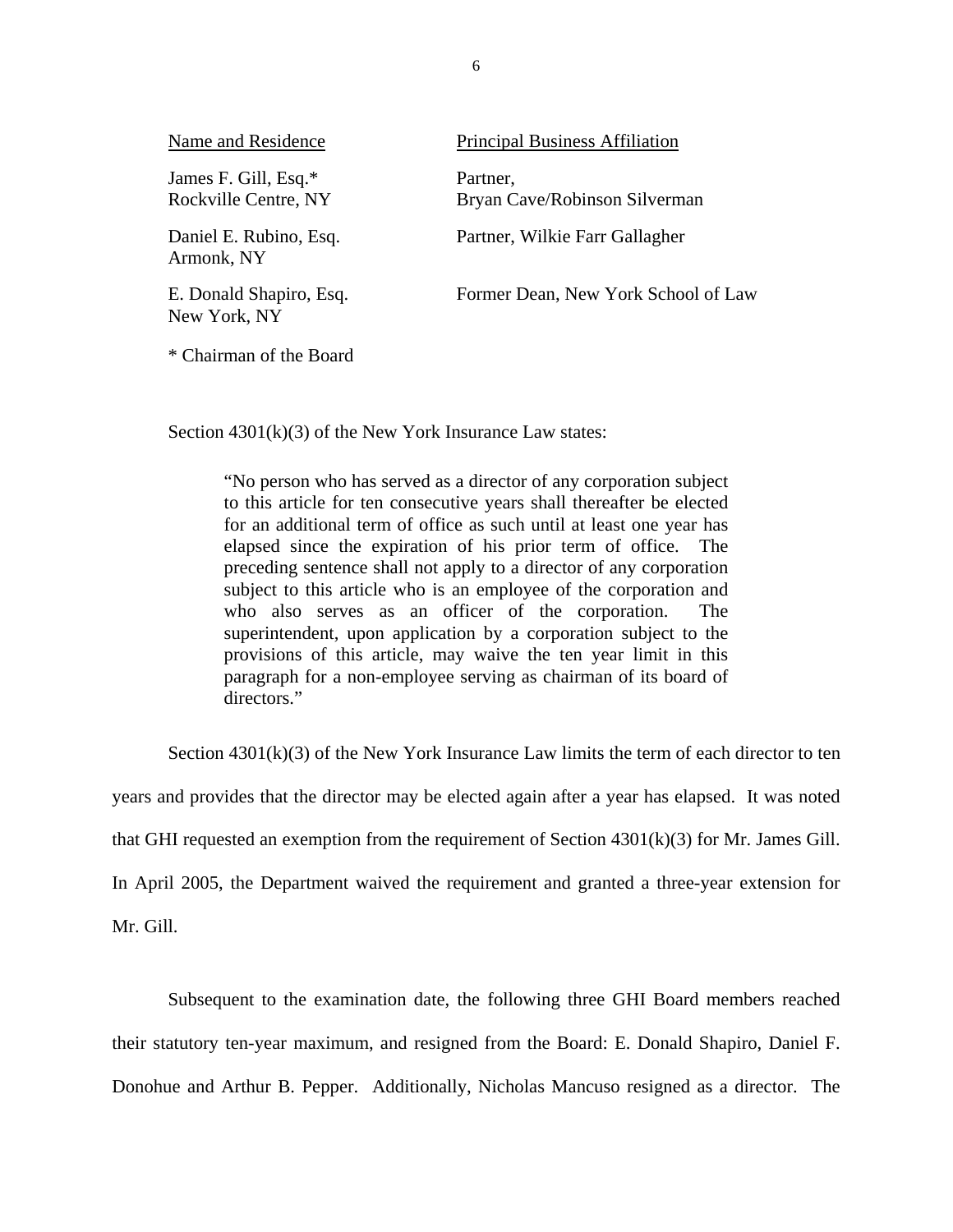following individuals joined the GHI Board subsequent to the examination: Harry Nespoli and Dennis Sullivan. In accordance with its newly amended by-laws, GHI's Board is comprised of thirteen directors.

A review of the minutes of the Board of Directors' meetings indicated that one Board member did not attend any of the meetings that he was eligible to attend. He resigned in June of 2003. One Board member attended less than 10% of the Board meetings held, and two other Board members attended less than 50% of the Board meetings held. The minutes of the Board meetings indicated that the above members absences were excused.

Section 4301(k)(4) of the New York Insurance Law states:

"A director of a corporation subject to this article shall automatically forfeit his office if (i) he fails to attend at least one of the regular meetings of the board of directors held during any period of eighteen months or (ii) unless excused by the board of directors of which he is a member, which action shall be entered on the minutes of such board, it shall appear at the end of any calendar year that he failed to attend at least one-half of the regular meetings of such board held in such calendar year."

The following shows the percentages of meetings attended during the examination period

for each board member who failed to attend 50% of the meetings held during that time:

| <b>Board Member</b>    | Percentage of meetings attended |
|------------------------|---------------------------------|
|                        | $1/1/2000 - 12/31/2003$         |
| Daniel F. Donohue      | 48%                             |
| Denis M. Hughes        | $0\%$                           |
| Sal T. Ingrassia       | 7%                              |
| <b>Roger Toussaint</b> | 47%                             |

Subsequent to the exam date, in 2004, Mr. Donohue did not attend any of the four board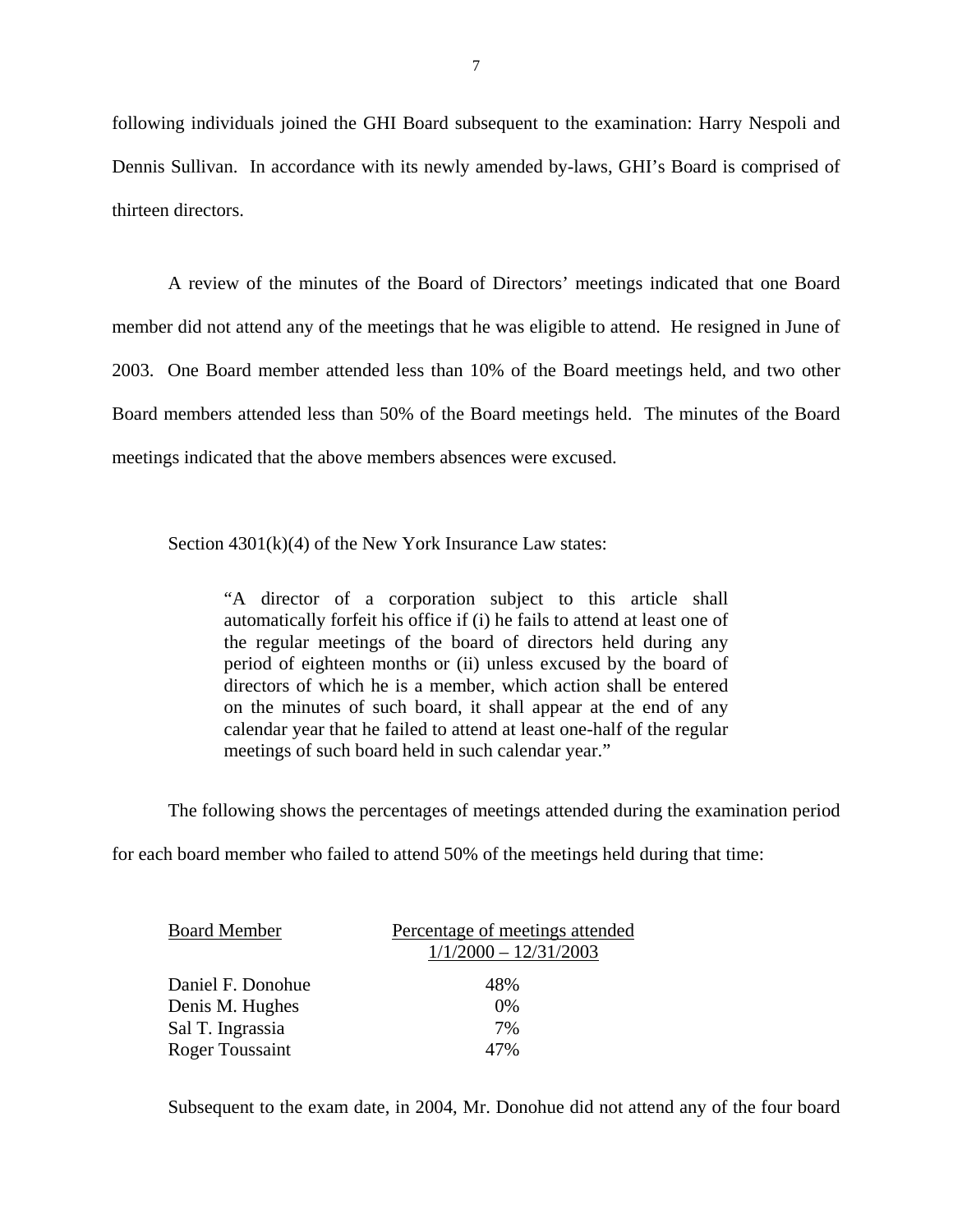meetings that were held. Additionally, Mr. Toussaint attended two of the four meetings. It should be noted that Mr. Ingrassia resigned from the Board in June 2001 and Mr. Hughes resigned from the Board in June 2003.

Members of the Board have a fiduciary responsibility to and must evince an ongoing interest in the affairs of the insurer. It is essential that Board members attend meetings consistently and set forth their views on relevant matters so that appropriate policy decisions may be reached by the Board. Board members who are unable or unwilling to attend meetings consistently should resign or be replaced.

Although Board members' absences were excused, it is recommended that Board members attend the majority of meetings that they are eligible to attend in order to evince their fiduciary responsibility.

Further, it is recommended that GHI's Board review its policy on excusing Board member absences.

The Plan's by-laws provide for an Executive Committee, an Audit Committees, and Special Committees on Nominations and Executive Remuneration. Additionally, regular Investment Committee meetings were held during the examination period. GHI's Audit Committee is comprised of outside directors. The Audit Committee meetings are attended by Mr. Branchini, the CEO and director, and other GHI officers. The Audit Committee minutes reflect that the Committee goes into Executive session with only the outside directors in attendance; however, no minutes from the Executive Session are retained. The Executive Session allows the Audit Committee members to freely discuss topics with the outside auditors,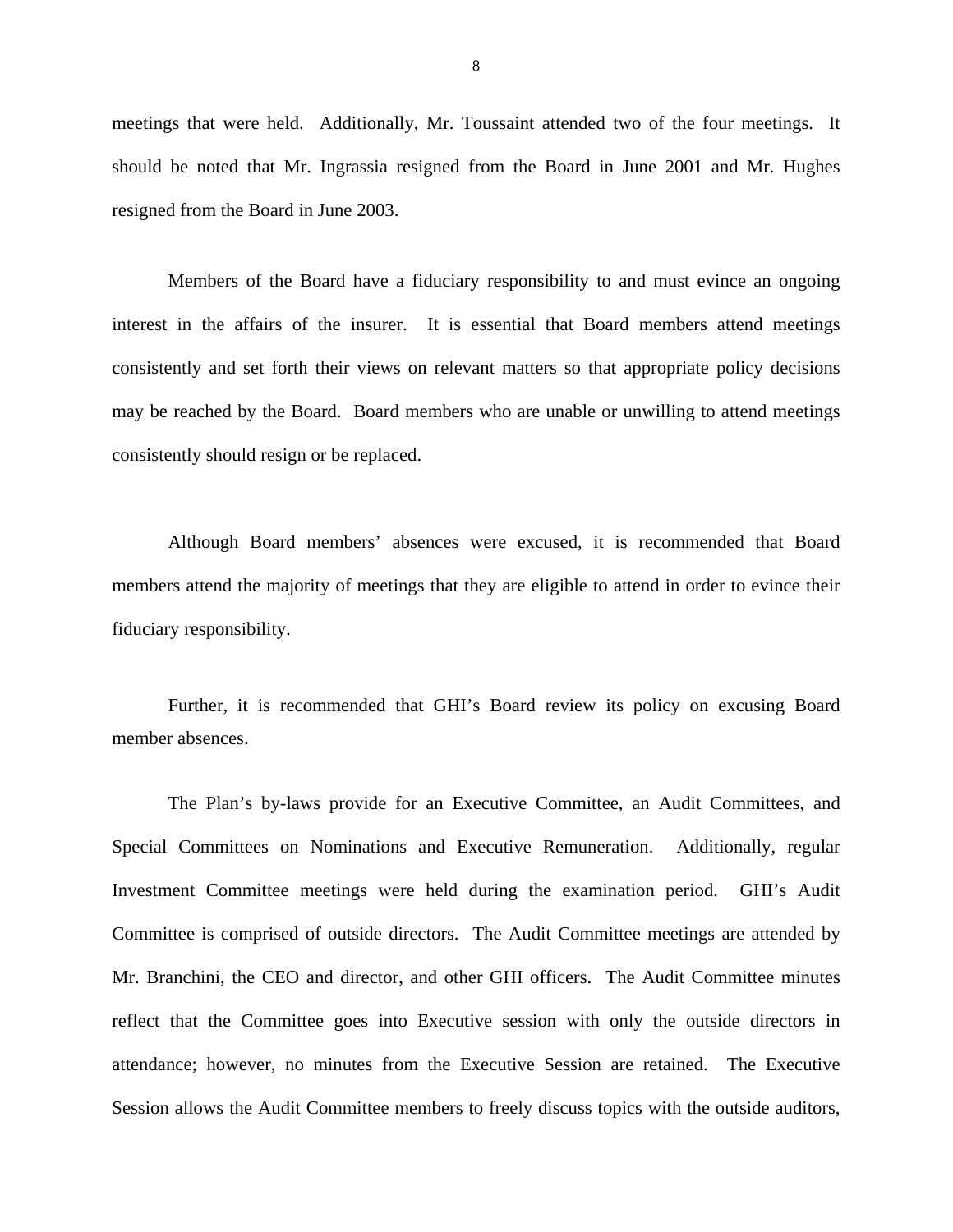internal auditors and compliance officer without management present. GHI states that the lack of minutes allows for open discussion.

The following were the Plan's officers as of December 31, 2003:

| Name               | Title                                                        |
|--------------------|--------------------------------------------------------------|
| Frank J. Branchini | President and Chief Executive Officer                        |
| Donna Lynne        | <b>Executive Vice President and Chief Operation Officer</b>  |
| Jeffrey Chansler   | Senior Vice President and General Counsel                    |
| William Guerci     | Senior Vice President, Treasurer and Chief Financial Officer |
| Aran Ron, M.D.     | Senior Vice President and Chief Medical Officer              |
| William Mastro     | Senior Vice President and Corporate Secretary                |

It was noted that Ms. Donna Lynne resigned effective April 2005 and Mr. William Guerci resigned effective July 2005.

As noted above, GHI filed with the Department, amended by-laws, which were adopted by its Board on September 28, 2005. The by-laws call for an annual meeting of the Board. The by-laws state further:

> *"Regular meetings of the Board shall be held at such times as may be fixed by the Board or pursuant to procedures established by the Board and special meetings of the Board may be held upon call of the President or Secretary or any three members of the Board."*

Although GHI's Board met in compliance with the requirements of its by-laws, there was a concern that unless there is a minimum occurrence requirement, the potential exists that the frequency of the meetings may not allow the Board to fulfill its fiduciary duty and provide adequate oversight of the Plan's operations. The Board should meet at least four (4) times per calendar year (preferably every quarter) to review the performance and activities of the Plan.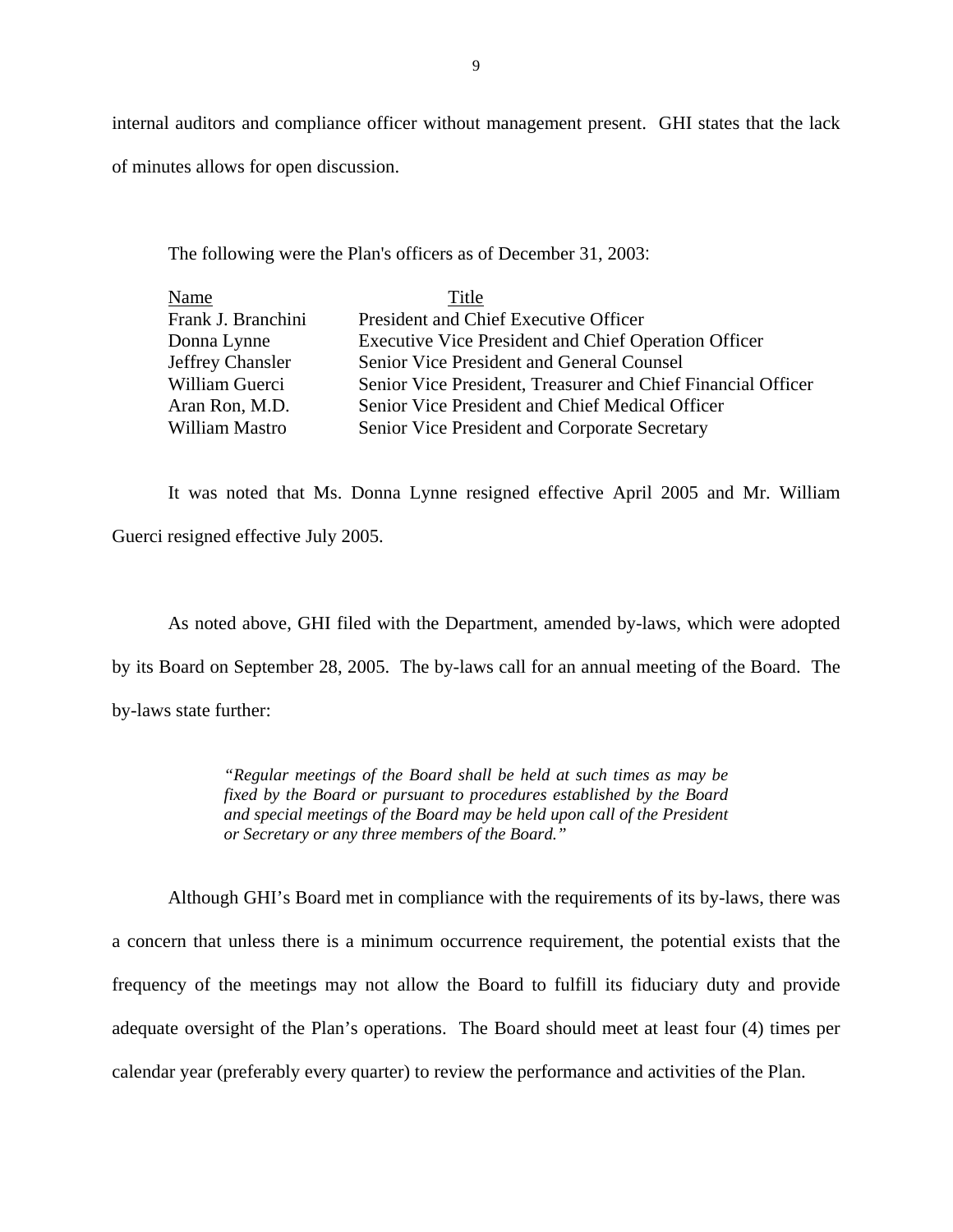<span id="page-11-0"></span>It is recommended that the Plan amend its by-laws to require its Board to meet a minimum of four times per calendar year.

As was noted above, GHI adopted new by-laws in 2006. These new by-laws call for regular meetings of the Board to be held four times per year.

#### B. Holding Company System

GHI is the direct parent of GHI Services LLC, who owns 100% of the outstanding shares of GHI HMO Select, Inc. d/b/a GHI HMO. Transactions under GHI's Parent/Subsidiary relationship are subject to Article 17 of the New York Insurance Law and thus the Plan must make the required filings under Department Regulation No. 115 (11 NYCRR 81-2.4) – "Subsidiaries of Life Insurance Companies, Retirement Systems and Article 43 Corporations". These relationships are detailed as follows: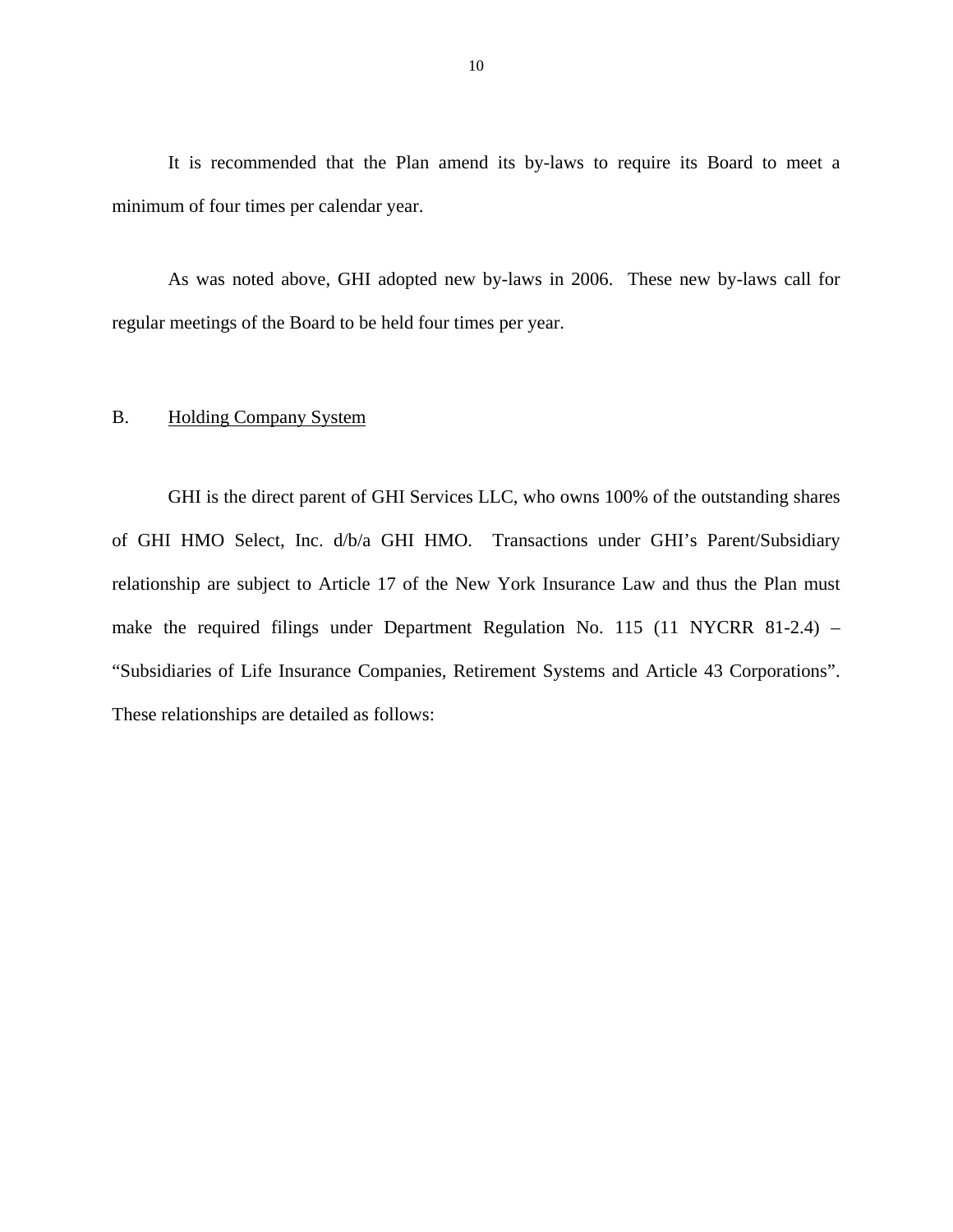

GHI Services LLC was formed as a holding company for other subsidiaries. Currently, GHI HMO is the only subsidiary.

GHI HMO is a health maintenance organization "HMO" licensed pursuant to Article 44 of the Public Health Law. It was formed in 1999 when GHI purchased a block of commercial business from WellCare of New York "WellCare", an HMO operating in Kingston, New York. Effective June 1, 1999, GHI HMO purchased WellCare's commercial (non-government) membership, along with certain assets, and assumed certain liabilities under the GHI-WellCare Asset Purchase Agreement. GHI purchased the commercial business consisting of 22,811 members for \$4,781,100. Also effective June 1, 1999, GHI made a capital contribution to GHI HMO in the amount of \$3,218,900. The total amount disbursed by GHI in conjunction with the purchase and capital contribution was \$8,000,000.

It was noted that subsequent to the examination date the organization chart has significantly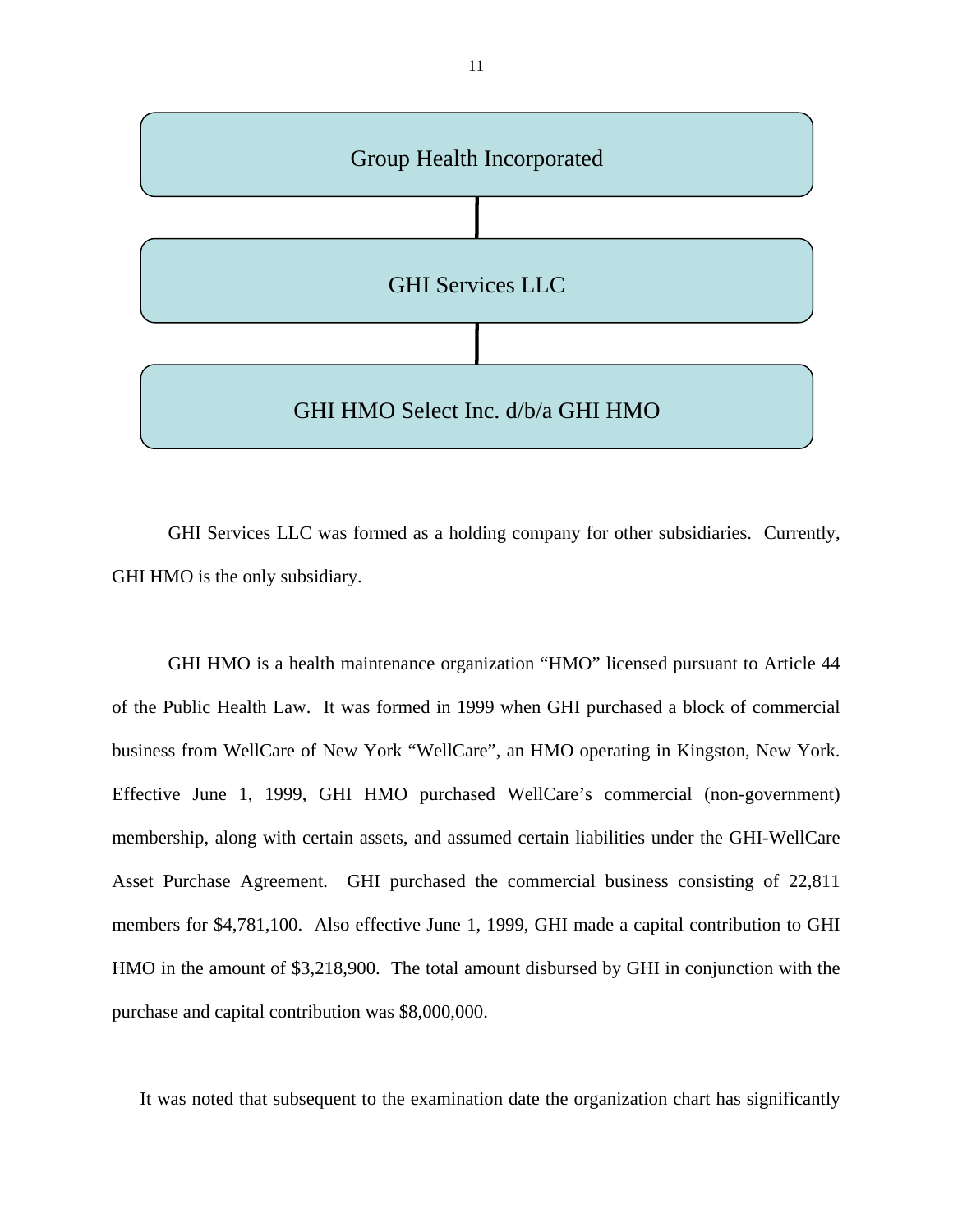<span id="page-13-0"></span>changed due to GHI's affiliation with HIP. The affiliation was also accompanied by a change in control. See Section 5, of this report "Subsequent Events" for further discussion of GHI's affiliation with HIP.

#### i. Capital Contributions and Loans

During the examination period, GHI invested \$17,465,000 in its HMO subsidiary. GHI contributed capital to GHI HMO in the amount of \$13,215,000 between October 30, 2000 and December 31, 2003 and GHI loaned GHI HMO \$4,250,000 (nine separate loans) in the form of New York Insurance Law Section 1307 loans (surplus notes) during the period February 1, 2000 through June 29, 2000. All surplus notes were approved by the Department.

The balance of surplus notes due to GHI from GHI HMO was \$5,350,000 as of December 31, 2003; which included a \$1,100,000 surplus note from 1999. No payments on surplus notes have been received by GHI from GHI HMO, as of the date of this report, and all repayments are subject to the prior approval of the Superintendent pursuant to Section 1307(b) of the New York Insurance Law.

In 2004, GHI contributed an additional \$2,700,000 to GHI HMO. Further, on August 1, 2005, GHI HMO purchased the enrollment of 8,818 members and certain other assets of ABC Health Plan, a Prepaid Health Services Plan operating in the Bronx and Manhattan. GHI contributed capital to the HMO in the amount of \$4,200,000 to fund the purchase.

Further, GHI guarantees the HMO's payment obligations under four equipment lease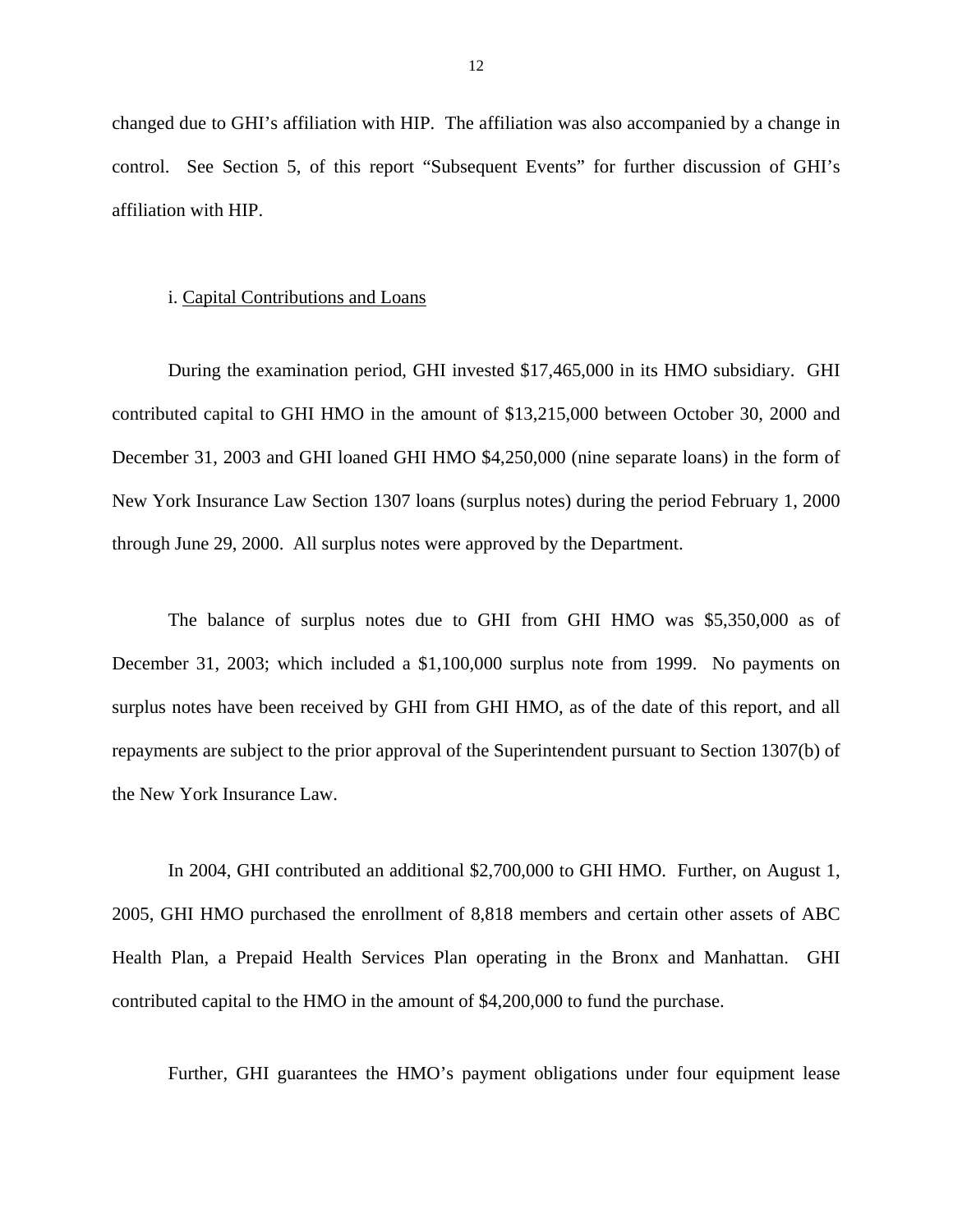<span id="page-14-0"></span>agreements.

#### ii. Service Agreements

GHI maintained three service agreements with GHI HMO: a "Management Services Agreement" and two "Administrative Services Agreements." In addition, a tax allocation agreement was maintained with the HMO and GHI Services LLC. GHI entered into its Management Services Agreement, effective June 9, 1999, under which GHI provides the HMO with management services. GHI entered into two Administrative Services Agreements with the HMO, one effective January 1, 2002 "2002 agreement" and the other effective January 1, 2003 "2003 agreement". Under the 2002 agreement, GHI HMO provides administrative services to GHI for GHI's Family Health Plus PPO product (FHP). Under the 2003 agreement, GHI HMO provides administrative services for GHI's Medicare+ Choice PPO product "Medicare+ Choice." These agreements are discussed in more detail below.

In 2003, GHI paid the HMO a net amount of \$4,094,533 for services rendered under the agreements and also for reimbursement of consolidated taxes paid by GHI.

The service agreements provide that settlements will occur on a monthly basis. It was noted that the December 31, 2003 balance of \$762,165 was not settled until June of 2004 when the payable to the HMO had accumulated to over \$2 million.

It is recommended that GHI settle its intercompany account balances on a monthly basis as called for in its service agreements.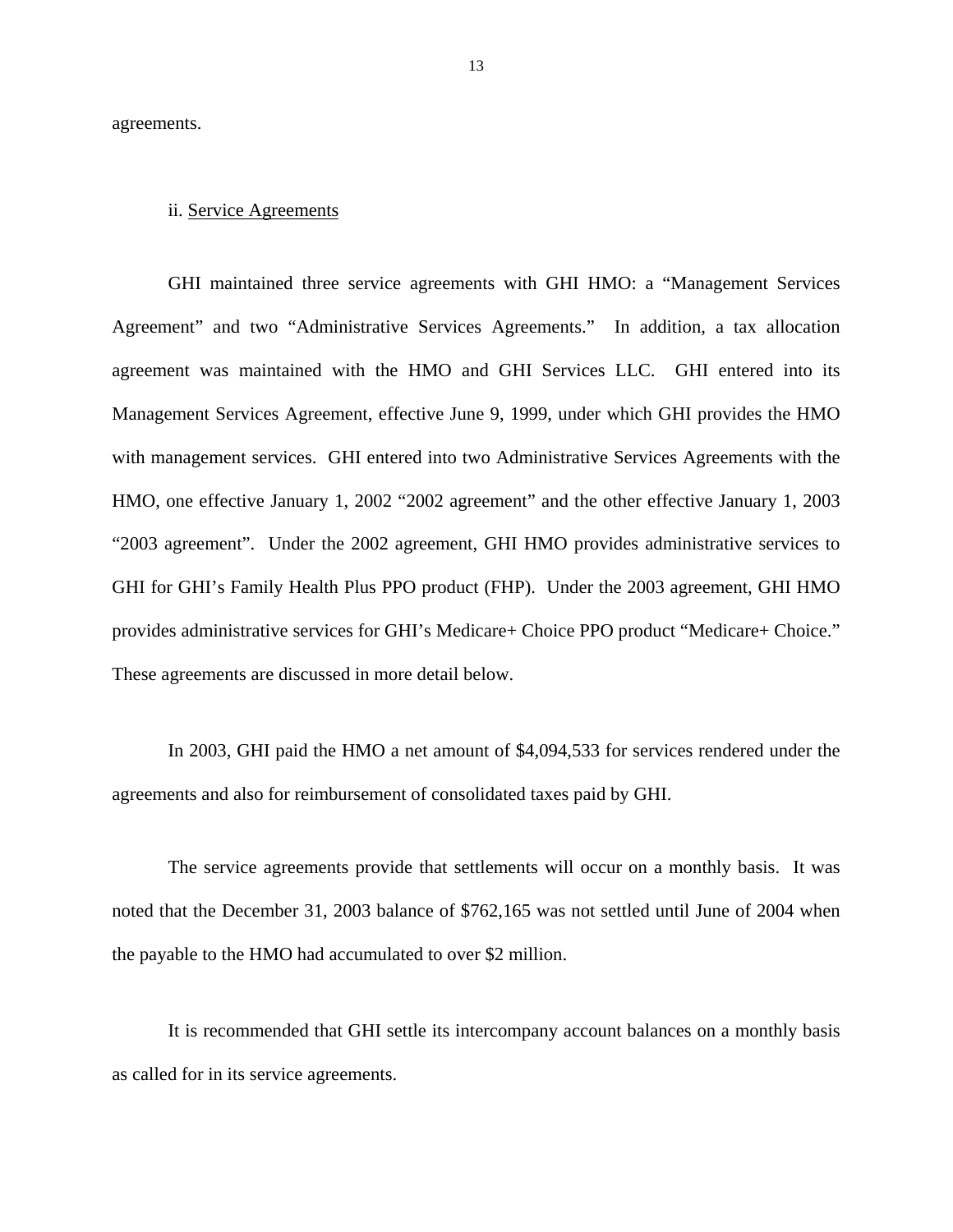GHI agreed to settle its intercompany charges on a monthly basis as called for in its service agreements.

The Management Services Agreement between the Plan and the HMO was effective June 9, 1999, and was in effect for the entire period under examination. According to the terms of the Management Services Agreement, GHI is to provide certain functions to the HMO, which include: underwriting and actuarial, legal, human resources and payroll, internal auditing, antifraud program, disaster recovery, medical director, and other services as agreed to by the parties.

A new Management Services Agreement between GHI and the HMO was submitted to the Insurance Department ("DOI"), and on June 3, 2005 DOI sent a "non-objection letter" to the Department of Health.

Under the Administrative Services Agreements, the HMO provides and administers GHI's FHP and Medicare+ Choice products for a fee which is detailed in each agreement. The services provided by the HMO include claim processing, record-keeping services, enrollment, and calculation of benefits.

The Plan entered into an Inter-company Tax Allocation Agreement that was effective June 1, 1999. This agreement stipulates that GHI will compute and pay the consolidated federal income tax liability for the group and will prepare and file the consolidated federal income tax return for the group. Tax benefit or liability is then charged back to the HMO.

It should be noted that the GHI HMO filed report on examination as of December 31,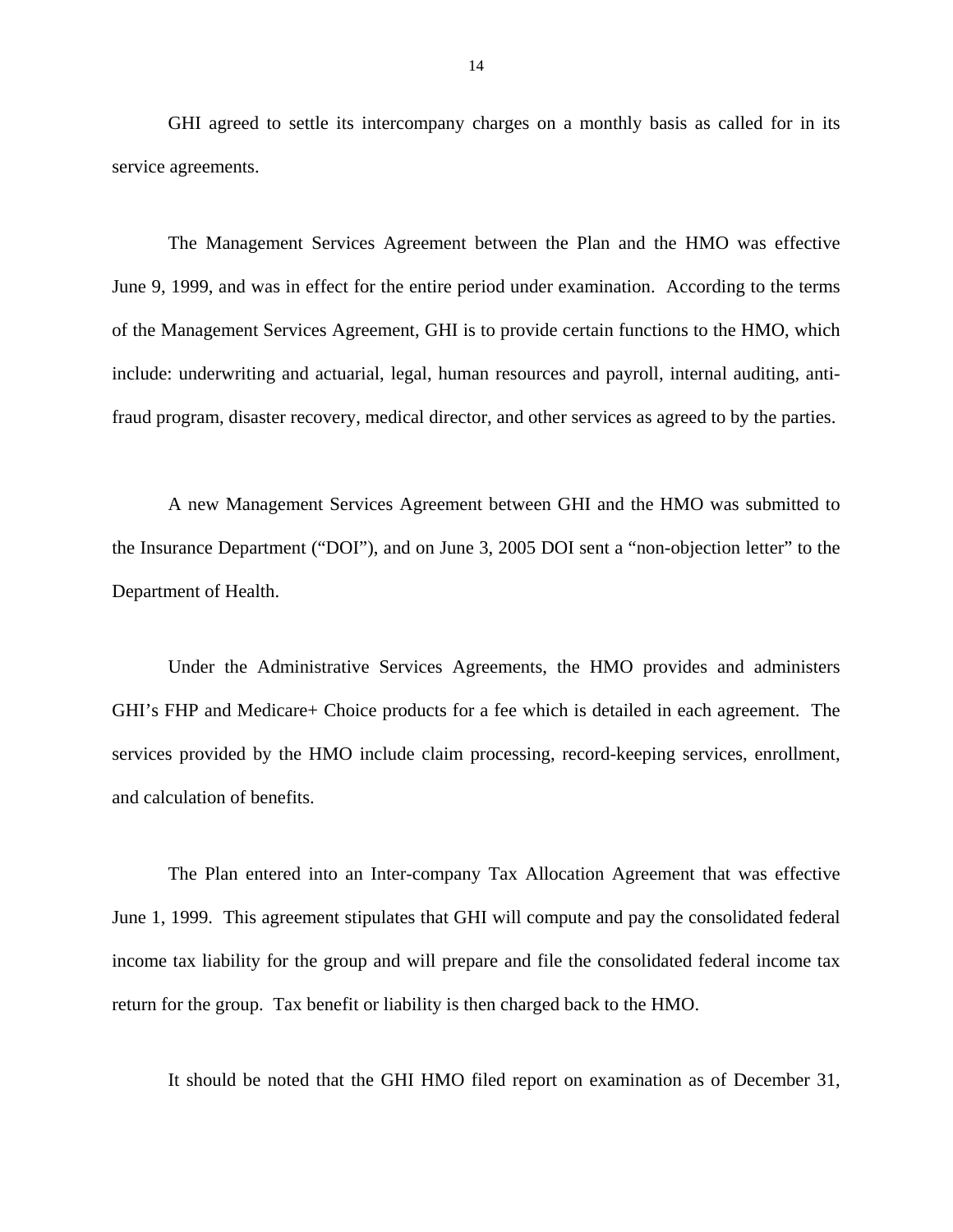2003 contained certain comments and recommendation in regard to some of the abovementioned agreements.

#### C. Territory and Plan of Operation

The Plan is licensed as a non-profit health service corporation under Article 43 of the New York Insurance Law. The Plan markets its products as a Preferred Provider Organization (PPO). The majority of the Plan's products provide for both "in-network" and "out-of-network" benefits. Additionally, the Plan offers certain community rated products which provide for innetwork benefits only.

All premiums are written in New York State and the Plan writes business in all counties of New York State. The following shows the premiums written and enrollment during the examination period:

| Year | Direct Premium Written | Enrollment |
|------|------------------------|------------|
| 2000 | \$1,632,998,255        | 1,622,748  |
| 2001 | \$1,733,760,314        | 1,649,589  |
| 2002 | \$2,038,930,930        | 1,712,932  |
| 2003 | \$2,172,545,783        | 1,644,778  |

In 2004, GHI reported premiums of \$2,302,200,916 and enrollment of 1,642,311.

#### D. Reinsurance

The Plan was not a party to any assumed or ceded reinsurance agreements during the examination period.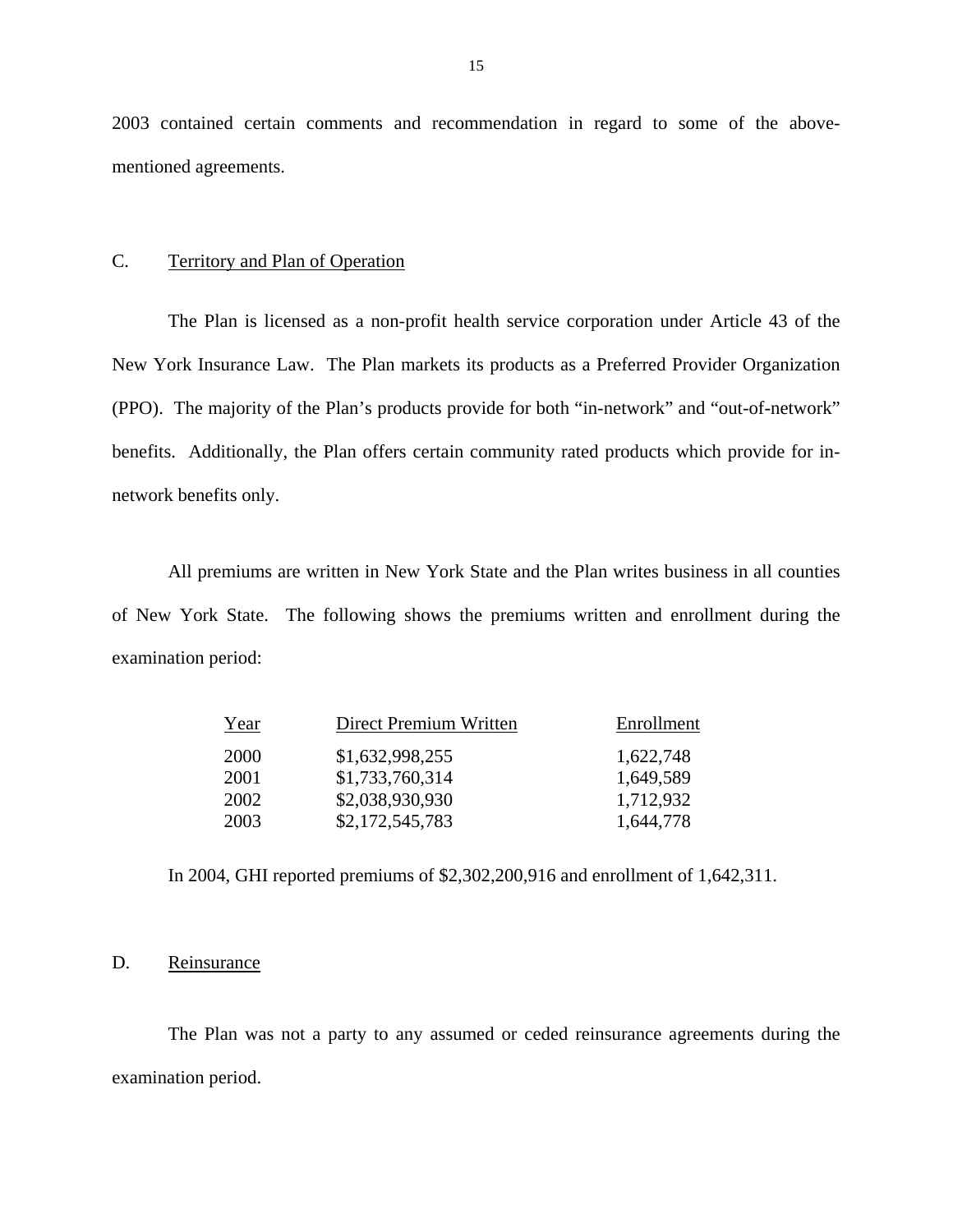#### <span id="page-17-0"></span>E. Accounts and Records

During the course of the examination, it was noted that the Plan's treatment of certain items was not in accordance with Statutory Accounting Principles or Annual Statement Instructions. A description of such items is as follows:

- 1. GHI misclassified certain liabilities in its filed Annual Statement as of December 31, 2003. These are detailed as follows:
	- GHI included a \$2,873,365 liability for HCRA Assessments in its "General Expenses Due and Accrued" account. The HCRA Assessments are essentially claims related items and thus should have been included in the "Claims Unpaid" liability.
	- GHI included a \$10,742,245 liability which represents advances for implementation and marketing fees from GHI's Pharmacy Benefits Manager ("PBM"), in the "General Expenses Due and Accrued" liability. This item should have been reported as an "Aggregate Write-in" liability item.
	- GHI included \$13,887,104 in its "Miscellaneous Accounts Payable" liability on line 2102 of its 2003 Annual Statement, representing pharmacy claims paid by GHI's PBM that needed to be reimbursed by GHI to the PBM. This amount should have been reported as part of its "Unpaid Claims" liability.

No changes were made to the financial statements to reflect the above items the changes recommended by the examiner because the misclassifications of the above noted items pertain to the classification of individual liabilities not to the total amount of liabilities reported in GHI's filed financial statements, thus there is no effect on surplus.

It is recommended that GHI report its claim reimbursements to third parties as a component of its Unpaid Claims liability in its filed financial statements.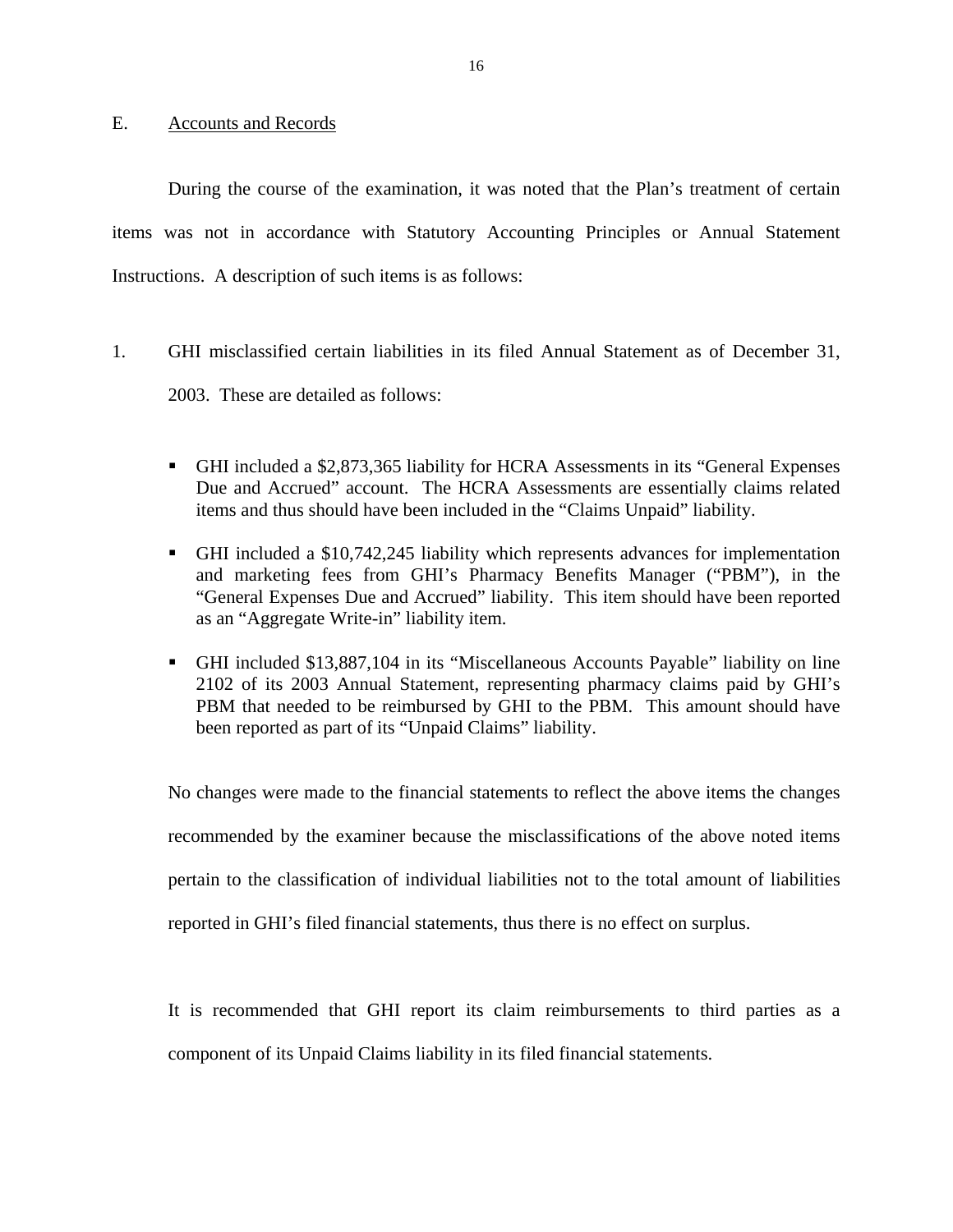It is recommended that GHI report advances from its PBM as an "Aggregate Write-in" liability item in its future financial statement filings.

2. Additionally, GHI included \$287,154 of Miscellaneous income as an offset to paid expenses. The amount represents income from the leasing of GHI's provider panel. This amount should have been reported in GHI's Statement of Revenue and Expenses as "Risk Revenue" on line 5.

It is recommended that GHI report income from the leasing of its provider panel as Risk Revenue on the Statement of Revenue and Expenses. It was noted that GHI reported \$0 as Risk Revenue in 2003. GHI reported Risk Revenue in the amount of \$1,147,080 in its 2004 Annual Statement.

3. As described above under item 2Bii, "Service Agreements", GHI maintains several service agreements with its HMO subsidiary. Under the service agreements, GHI provides services performed by GHI employees. The fee for services performed by GHI employees is charged via an allocation of expenses which is reimbursed to GHI from the HMO. It was noted that GHI did not include all the amounts allocated and charged to its HMO in Schedule Y "Summary of Insurer's Transactions with Any Affiliates." Specifically, GHI did not report all salaries and fringe benefit charges incurred by GHI employees for the benefit of the HMO. Schedule Y shows \$4,094,533 as allocated expenses but, an additional \$814,102 should have been included in this amount.

It is recommended that GHI report all allocations to its subsidiary as intercompany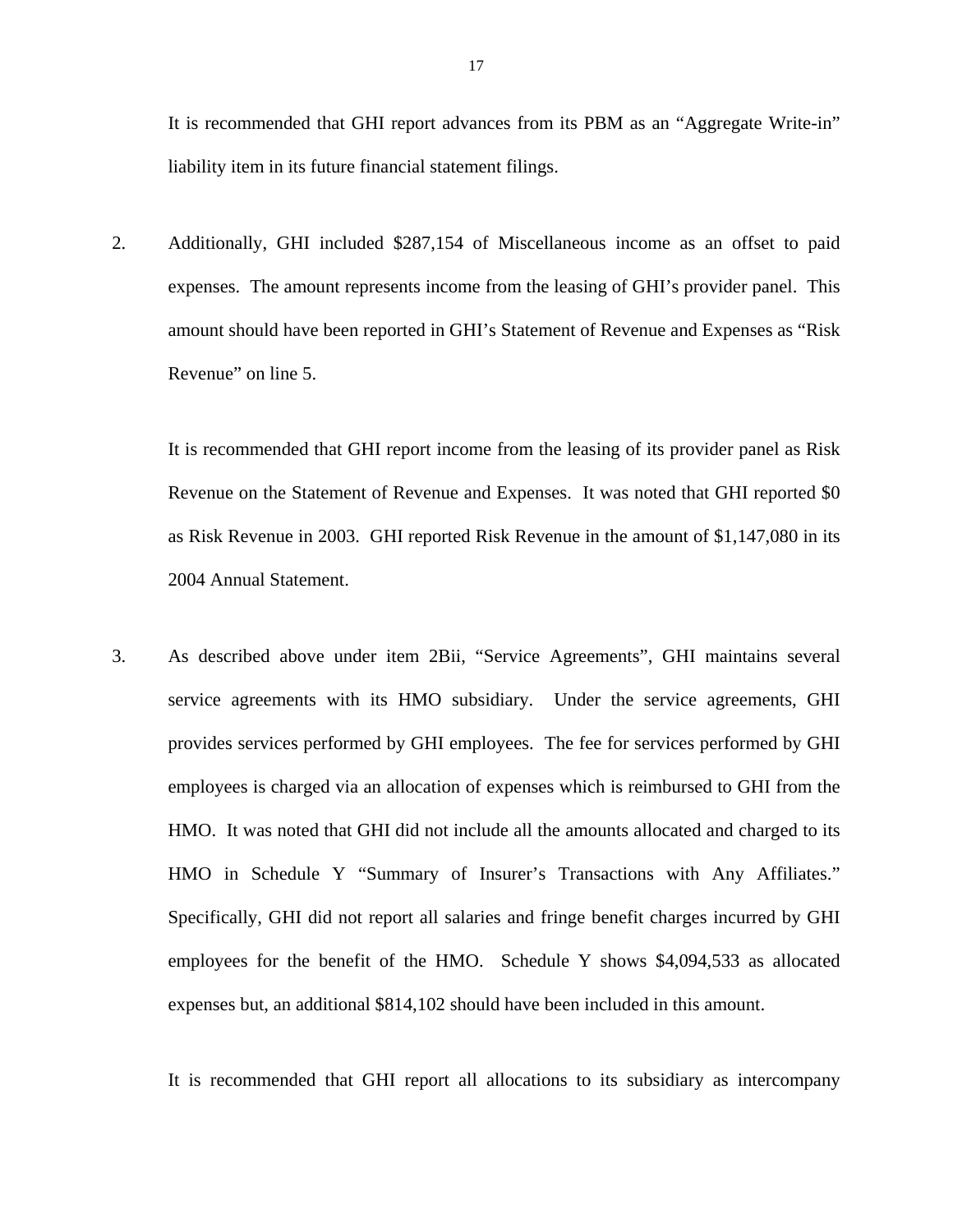transactions in Schedule Y.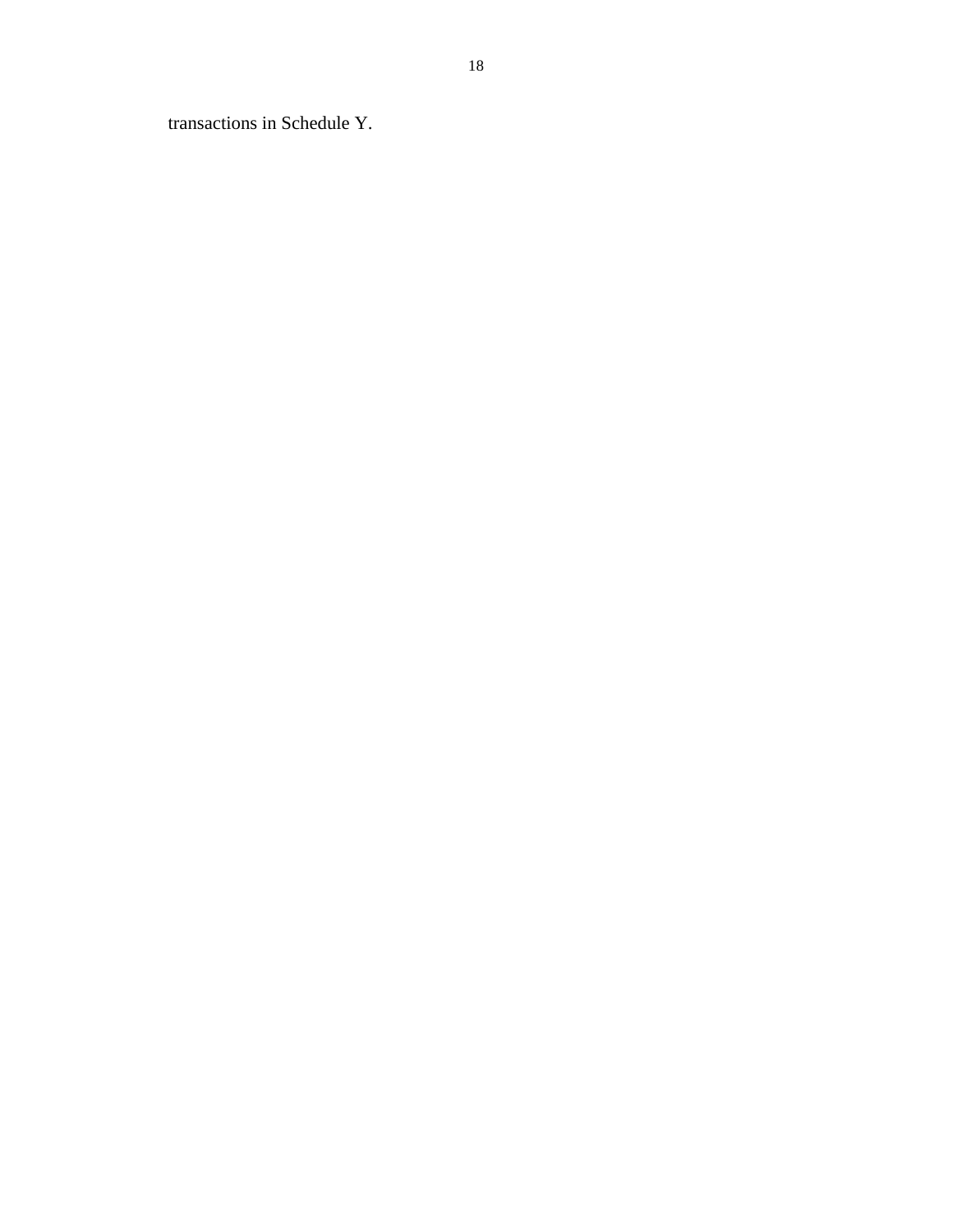# **3. FINANCIAL STATEMENTS**

The following shows the assets, liabilities, reserves and unassigned funds as determined by this examination as of December 31, 2003, and as reported by the Plan. The statement is the same as the balance sheet filed by the Plan.

# A. Balance Sheet

|                                                                          | Examination    | Plan           |
|--------------------------------------------------------------------------|----------------|----------------|
| Assets                                                                   |                |                |
| <b>Bonds</b>                                                             | \$244,690,374  | \$244,690,374  |
| Common stocks                                                            | 21,960,754     | 21,960,754     |
| Real estate - properties occupied by the company                         | 43,590,544     | 43,590,544     |
| Cash                                                                     | (57, 344, 819) | (57, 344, 819) |
| Short-term investments                                                   | 12,034,449     | 12,034,449     |
| Other invested assets                                                    | 656,869        | 656,869        |
| Receivable for securities                                                | 4,156,164      | 4,156,164      |
| Subtotal, cash and invested assets                                       | 269,744,335    | 269,744,335    |
| Investment income due and accrued                                        | 2,417,164      | 2,417,164      |
| Uncollected premiums and agents' balances in the course<br>of collection | 198,690,031    | 198,690,031    |
| Deferred premiums, agent's balances and installments                     | 7,185,324      | 7,185,324      |
| booked but deferred and not yet due                                      |                |                |
| Amounts receivable relating to uninsured plans                           | 10,178,079     | 10,178,079     |
| Current federal & foreign income tax                                     |                |                |
| recoverable and interest thereon                                         | 2,241,020      | 2,241,020      |
| Net deferred tax asset                                                   | 3,128,379      | 3,128,379      |
| Electronic data processing equipment and software                        | 102,117        | 102,117        |
| Furniture and equipment, including health care delivery<br>assets        | 161,103        | 161,103        |
| Health care receivables                                                  | 235,575        | 235,575        |
| Funds held by New York City                                              | 102,083,000    | 102,083,000    |
| Receivables from federal government, New York State<br>and others        | 39,939,925     | 39,939,925     |
| Section 1307 loan due from GHI HMO                                       | 5,350,000      | 5,350,000      |
| Funds held on deposit with various insured                               | 3,900,000      | 3,900,000      |
| Leasehold improvements                                                   | 59,438         | 59,438         |
| Pension transition asset                                                 | 6,084,982      | 6,084,982      |
| Total net admitted assets                                                | \$651,500,472  | \$651,500,472  |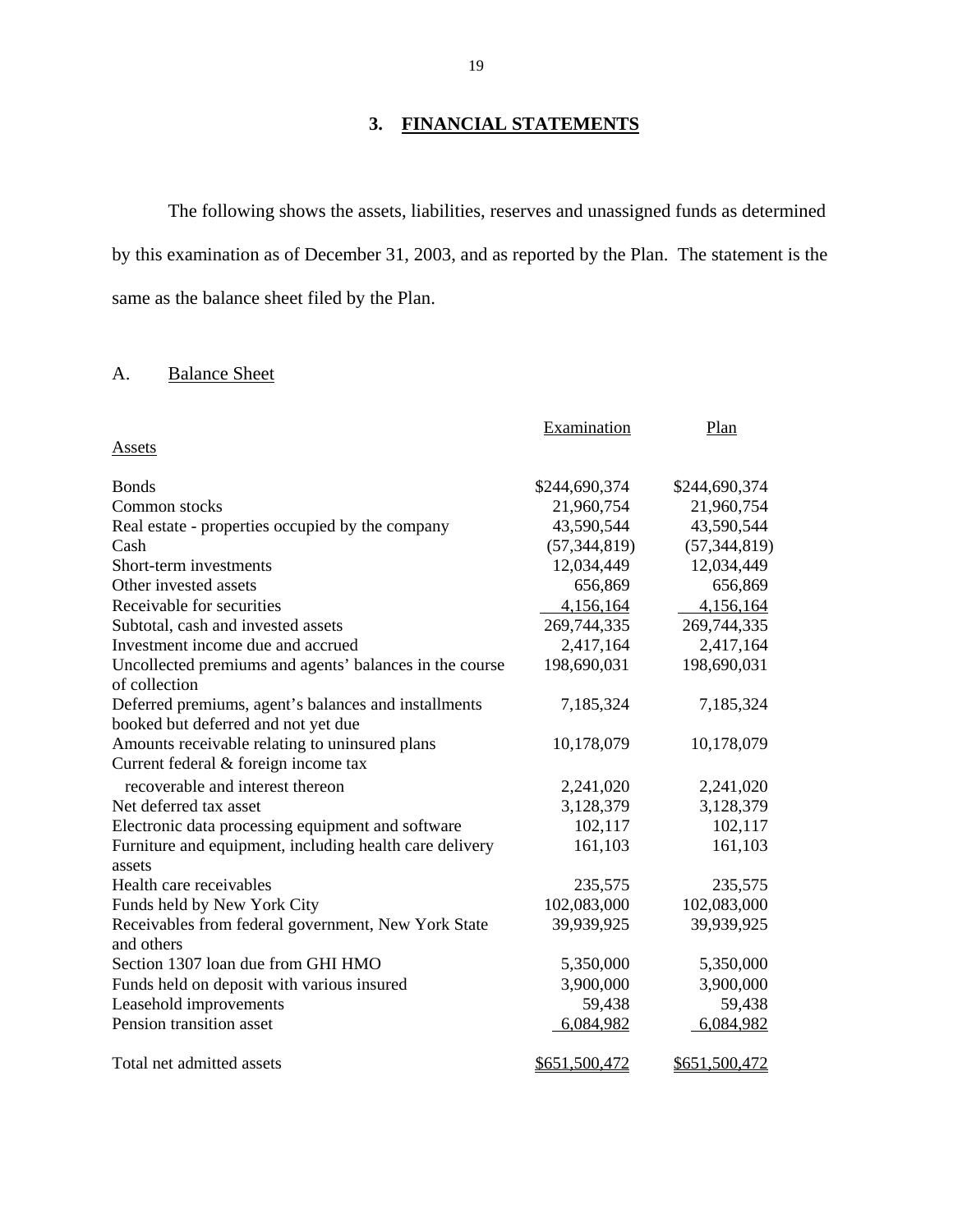|                                                        | Examination   | Plan          |
|--------------------------------------------------------|---------------|---------------|
| Liabilities                                            |               |               |
| Claims unpaid                                          | \$286,375,388 | \$286,375,388 |
| Unpaid claims adjustment expenses                      | 15,417,697    | 15,417,697    |
| Aggregate health policy reserves                       | 38,273,587    | 38,273,587    |
| Premiums received in advance                           | 2,259,887     | 2,259,887     |
| General expenses due or accrued                        | 32,145,825    | 32,145,825    |
| Amounts withheld or retained for the account of others | 10,563,754    | 10,563,754    |
| Amounts due to parents, subsidiaries and affiliates    | 762,165       | 762,165       |
| Payable for securities                                 | 9,301,547     | 9,301,547     |
| Liability for amounts held under uninsured             |               |               |
| Accident and health plans                              | 4,558,750     | 4,558,750     |
| Unclaimed disbursements                                | 26,738,938    | 26,738,938    |
| Miscellaneous accounts payable                         | 18,879,504    | 18,879,504    |
| Minimum pension liability                              | 26,897,244    | 26,897,244    |
| <b>Total liabilities</b>                               | 472,174,286   | 472,174,286   |
| <b>Reserves and Unassigned Funds</b>                   |               |               |
| Surplus funds                                          | 204,638,668   | 204,638,668   |
| Unassigned funds (surplus)                             | (25,312,482)  | (25,312,482)  |
| Total capital and surplus                              | 179,326,186   | 179,326,186   |
| Total liabilities, reserves and unassigned funds       | \$651,500,472 | \$651,500,472 |

Note 1: The Plan reported an impairment of its required Statutory Reserve Fund (SRF), required by Section 4310(d)

of the New York Insurance Law, at December 31, 2003, in the amount of \$25,312,482. The Plan filed a Restoration Plan of its SRF with the Department, pursuant to Section 4310(e)(1) of the New York Insurance Law. The invasion of the SRF and the Restoration Plan were approved by the Department.

Note 2: The Internal Revenue Service has not conducted any audits of the income tax returns filed on behalf of the Plan through tax year 2003. The examiner is unaware of any potential exposure of the Plan to any tax assessments and no liability has been established herein relative to such contingency.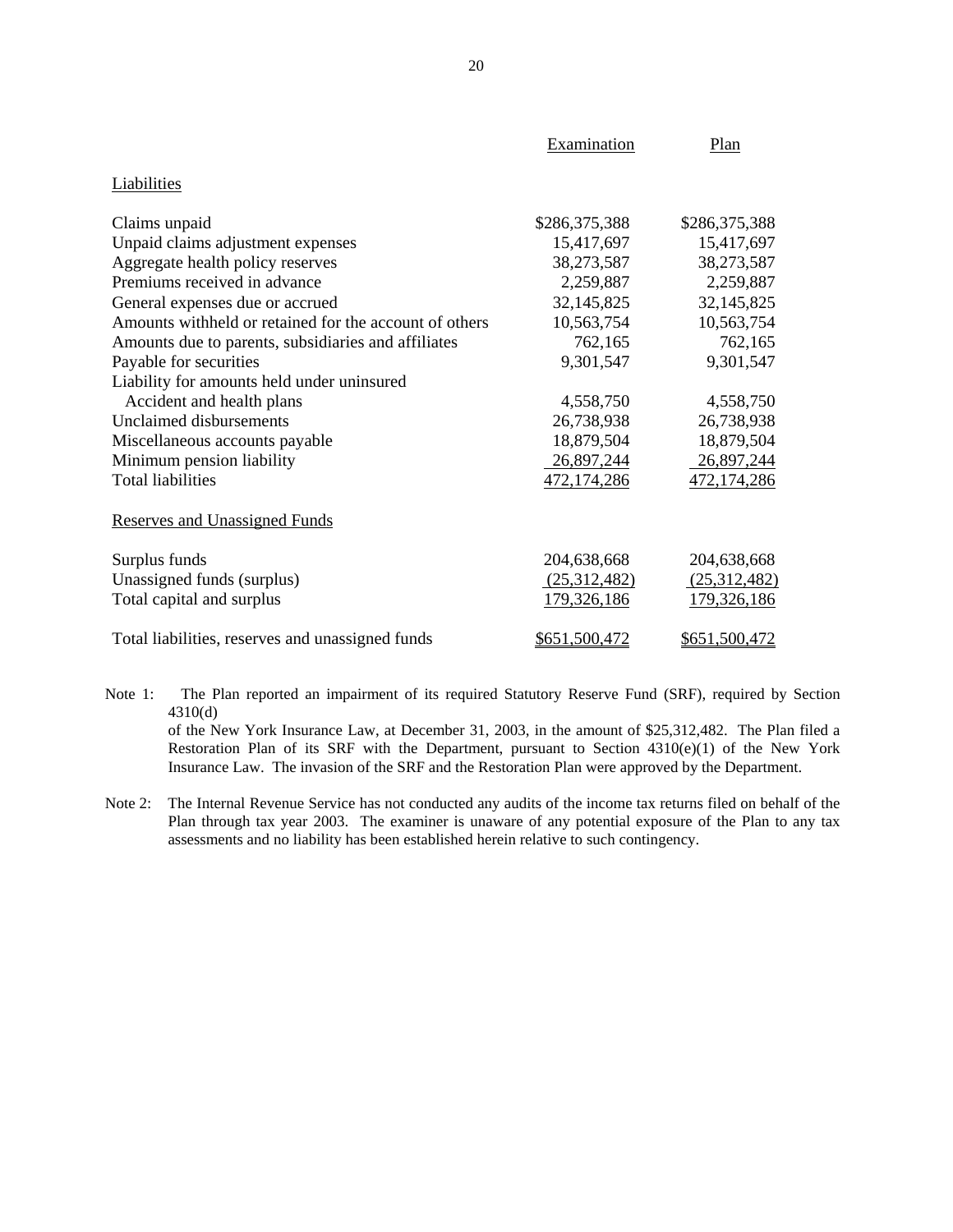# **Underwriting and Investment Exhibit**

B. Underwriting and Investment Exhibit<br>Reserves and unassigned funds increased by \$16,561,041 during the four-year examination period, January 1, 2000 through December 31, 2003, detailed as follows:

## Underwriting Income

| Net premium earned                        | \$7,578,235,282 |                 |
|-------------------------------------------|-----------------|-----------------|
| Change in unearned premium reserves       |                 |                 |
| and reserve for rate credits              | 10,426,758      |                 |
| Total revenues                            |                 | \$7,588,662,040 |
| Deductions:                               |                 |                 |
| Hospital/Medical benefits                 | (6,783,001,755) |                 |
| Claim adjustment expenses                 | (382, 613, 032) |                 |
| General administrative Expense            | (406, 974, 055) |                 |
| Total underwriting deductions             |                 | (7,572,588,842) |
| Net underwriting gain                     |                 | 16,073,198      |
| <b>Investment Income</b>                  |                 |                 |
| Net investment income earned              | 56,718,570      |                 |
| Net realized capital gains                | 12,504,019      |                 |
| Net investment gain                       |                 | 69,222,589      |
| Other Income/(Loss)                       |                 |                 |
| Net gain or (loss) from agents or         |                 |                 |
| premium balances charged off              | 57,633          |                 |
| Amount recovered                          | (358, 569)      |                 |
| Amount charged off                        | (621,709)       |                 |
| Net other income (loss)                   |                 | (922, 645)      |
| Net income before federal income taxes    |                 | 84, 373, 142    |
| Federal and foreign income taxes incurred |                 | (9,653,297)     |
| Net income                                |                 | 74,719,845      |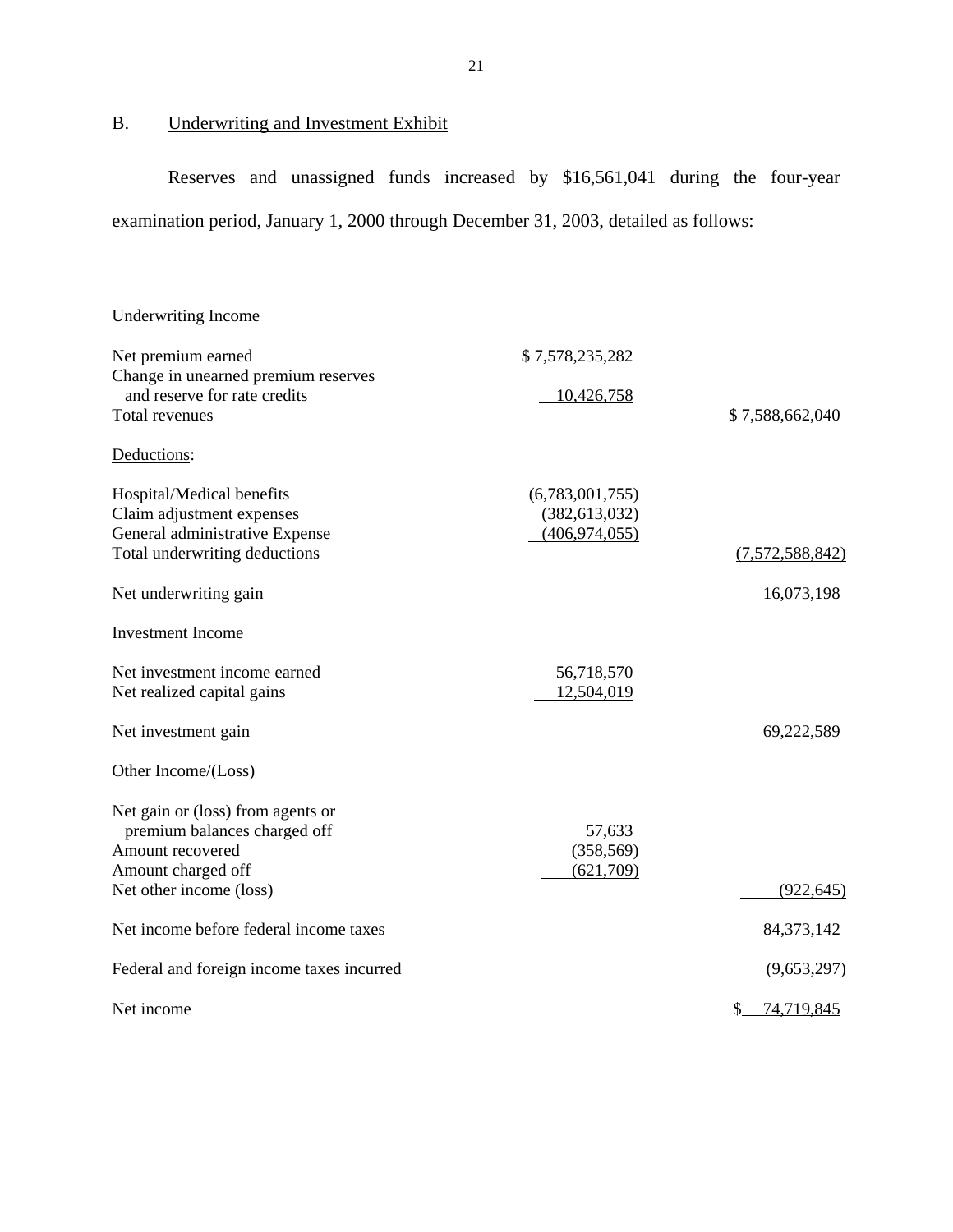# Reserves and Unassigned Funds

Reserves and unassigned funds, per report on examination as of December 31, 1999

\$ 162,765,145

|                                                                   | Gains in<br><b>Surplus</b> | Losses in<br><b>Surplus</b> |               |
|-------------------------------------------------------------------|----------------------------|-----------------------------|---------------|
| Net income                                                        | \$74,719,845               |                             |               |
| Net unrealized capital gains/(loss)                               |                            | \$41,783,523                |               |
| Change in non-admitted assets                                     | 586,689                    |                             |               |
| Cumulative effect of changes in                                   |                            |                             |               |
| accounting principles                                             | 1,905,023                  |                             |               |
| Change in deferred income tax                                     | 785,298                    |                             |               |
| Aggregate write-ins for<br>gains/losses to surplus                |                            | 19,652,291                  |               |
| Net increase in reserves and<br>unassigned funds                  |                            |                             | 16,561,041    |
| Reserves and unassigned funds,<br>per report on examination as of |                            |                             |               |
| December 31, 2003                                                 |                            |                             | \$179,326,186 |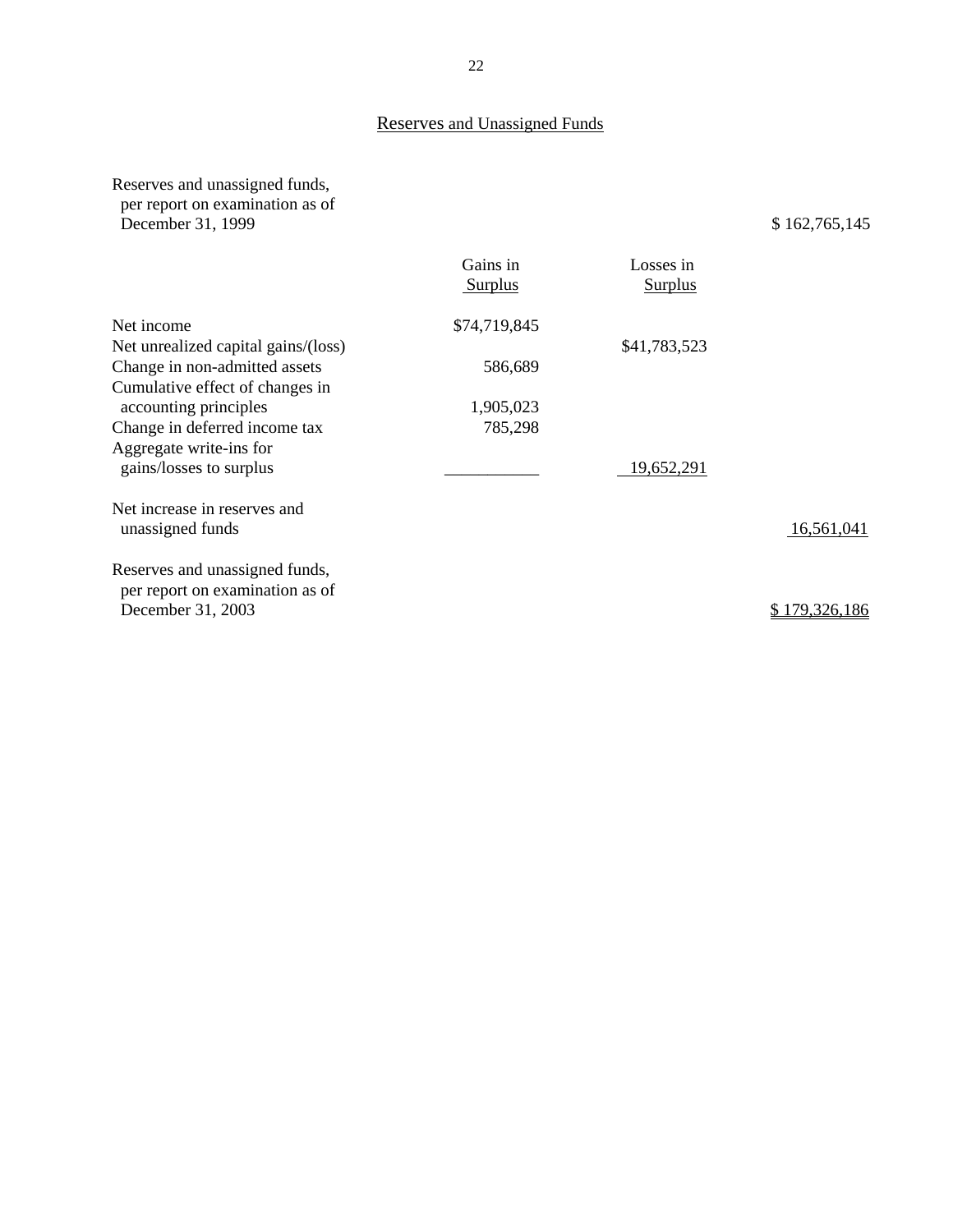#### **4. MARKET CONDUCT**

<span id="page-24-0"></span>In the course of this examination, a review was made of the manner in which GHI conducts its business practices and fulfills its contractual obligations to policyholders and claimants. The review was general in nature and is not to be construed to encompass the more precise scope of a market conduct examination. The review was directed at the practices of the Plan in the following major areas:

- A. Claims processing
- B. Prompt Pay Law
- C. Claims received as hospital and subsequently denied as ineligible
- D. Ambulance claims E. Record retention
- 
- F. Sales and advertising
- G. Underwriting, rating and issuance of policy forms
- H. Complaints
- I. Third party administrators/Managing general agent

#### A. Claims Processing

The examination included a review of GHI's claims settlement practices and oversight of the claims adjudication process by GHI's management.

GHI receives its claims in both electronic and paper formats. Paper claims are received via the US Post Office, and GHI utilizes WebMD as its electronic claims clearinghouse for electronic claims. Approximately 67% of medical claims and 62% of hospital claims were electronically submitted in 2003. For electronically submitted claims, GHI counts the date the claims are received by the clearinghouse as the date the claim was received. All paper claims received are assigned a 15 digit identification number - the first seven digits indicate the year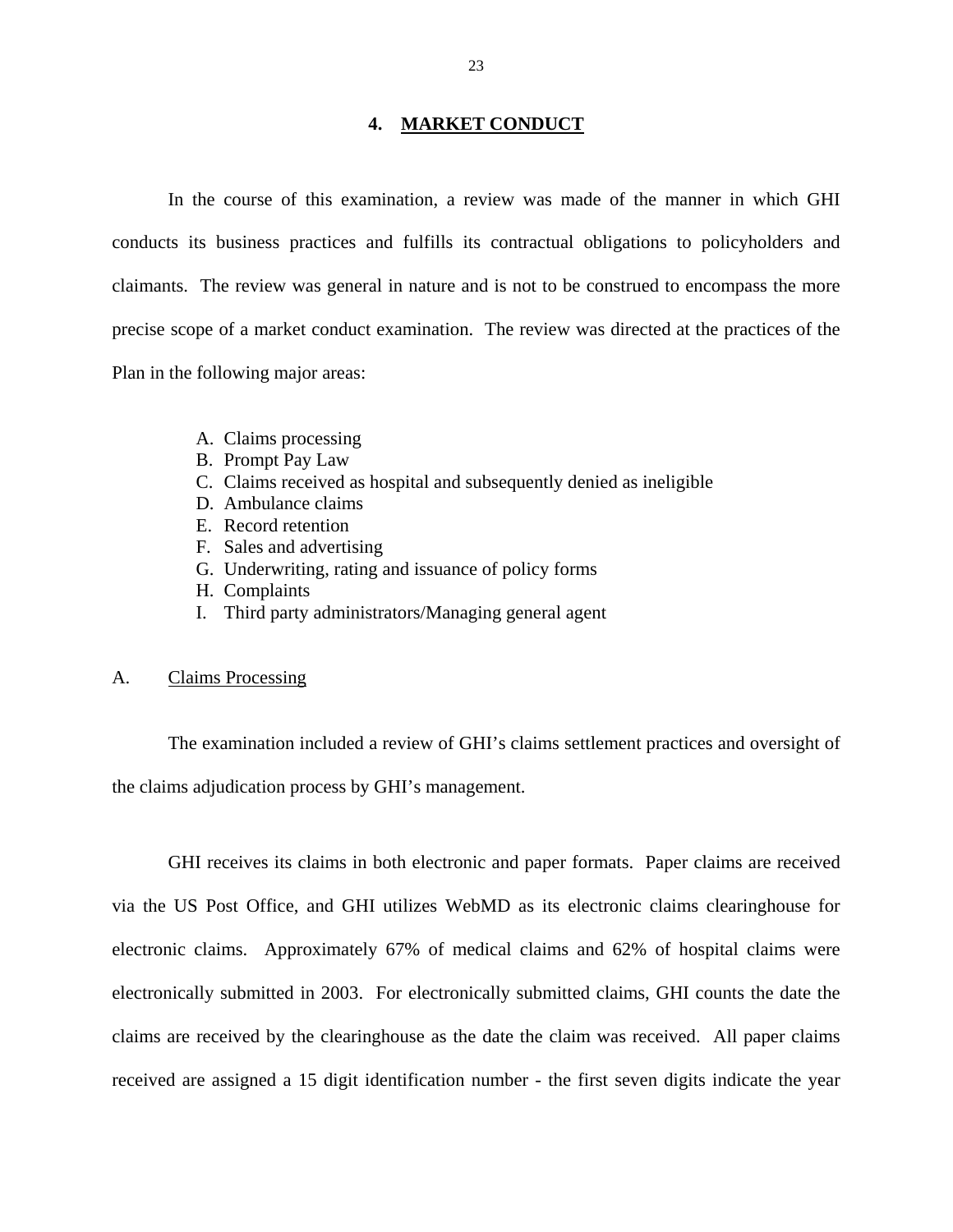and date the claim was received, the next five digits are the sequential claim number, and the last three digits are the claim's version number and debit/credit code. Electronic claims are assigned a 10 digit identification number - the first three characters are alpha characters, followed by a seven digit sequential identification number.

A review of GHI's claims practices and procedures was performed using a statistical sample covering claims adjudicated during the period of January 1, 2003 through December 31, 2003, in order to evaluate the overall accuracy and compliance environment of its claims processing. The examiner selected a sample of 167 medical claims, and a separate sample of 167 hospital claims for review.

The statistical random sampling process, which was performed using the computer software program ACL, was used to test various attributes deemed necessary for successful claims processing activity. The objective of this sampling process was to be able to test and reach conclusions about all predetermined attributes individually, or on a combined basis. For example, if ten attributes were being tested, conclusions about each attribute individually, or on a collective basis, could be made for each item in the sample.

The term "claim" can be defined in a myriad of ways. For the purpose of this report, a "claim" is defined by GHI as a grouping of all line items (e.g., procedures or services) on any one claim form. It was possible, through the computer systems used for this examination, to match or "roll-up" all procedures on the original form into one item, which was the basis of the Department's statistical sample of claims or the sample unit. The services detailed on one claim form represent one record in GHI's claims systems. To ensure the completeness of the claims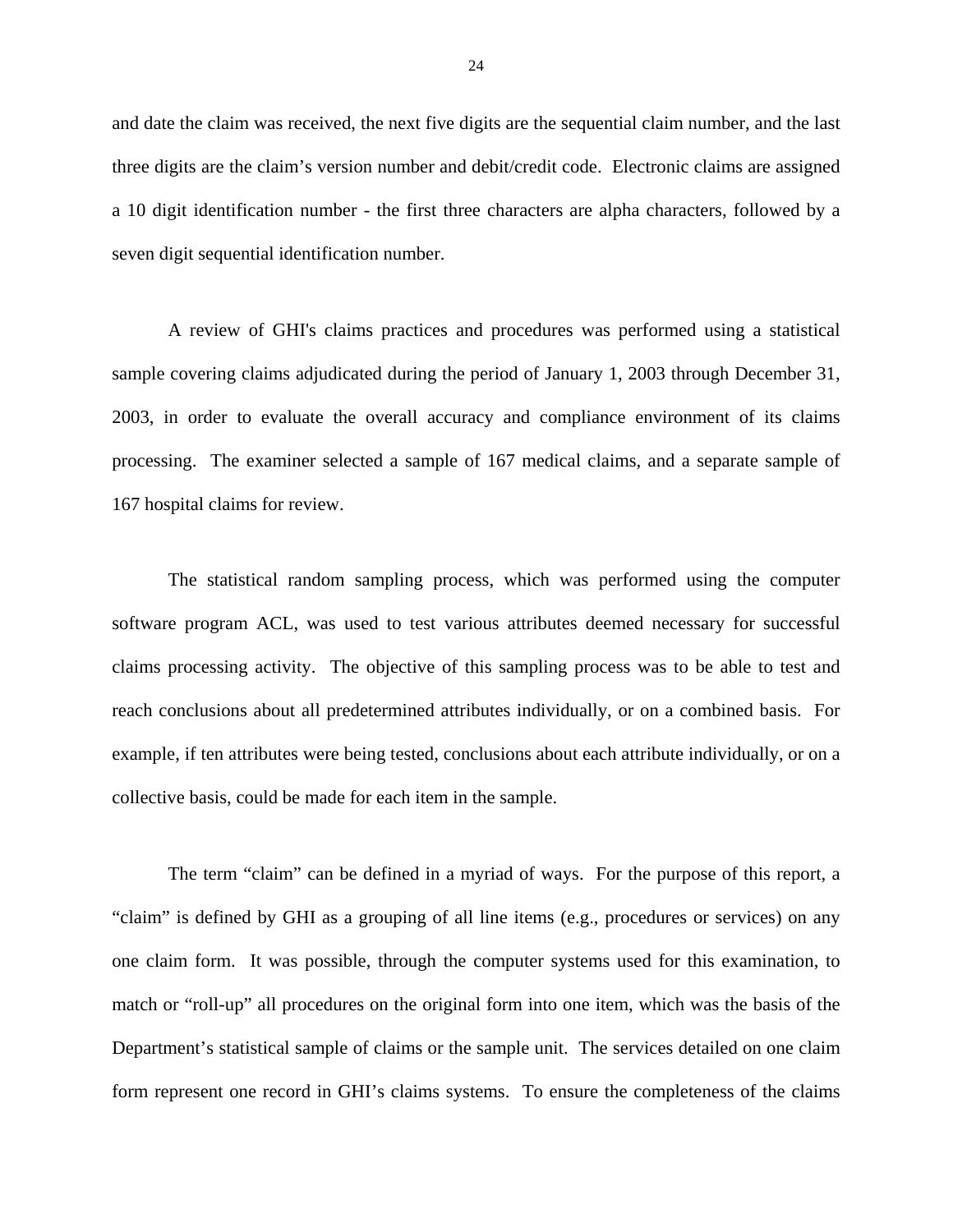population being tested, the total dollars paid were accumulated and reconciled to the paid claims data reported by the Plan for the period January 1, 2003 through December 31, 2003, and included in its 2003 Annual Statement filed with the Department.

The examination review revealed that the overall claims processing financial accuracy level was 95.81% for medical claims and 98.20% for hospital claims. The overall claims processing procedural accuracy level is 95.21% for medical claims and 98.20% for hospital claims. Financial accuracy is defined as the percentage of times the dollar value of the claim payment was correct. Procedural accuracy is defined as the percentage of times a claim was processed in accordance with GHI's guidelines and/or Department regulations. An error in processing accuracy may or may not affect the financial accuracy. However, a financial error is caused by a procedural error and as such; it is counted both as a financial error and a procedural error. In summary, of the 167 medical claims reviewed, 7 contained financial errors and 8 contained procedural errors; of the 167 hospital claims reviewed, 3 contained financial errors and 3 contained procedural errors.

The following represents various errors noted by the examiners:

- Improper denial
- Applied incorrect co-pay
- Applied incorrect deductible
- Authorization issue
- Duplicate payment
- Incorrect payment amount

It is recommended that GHI take proactive steps to identify and correct errors that may be occurring on an ongoing basis and that GHI address the causes of the errors such as providing retraining to individuals who process claims.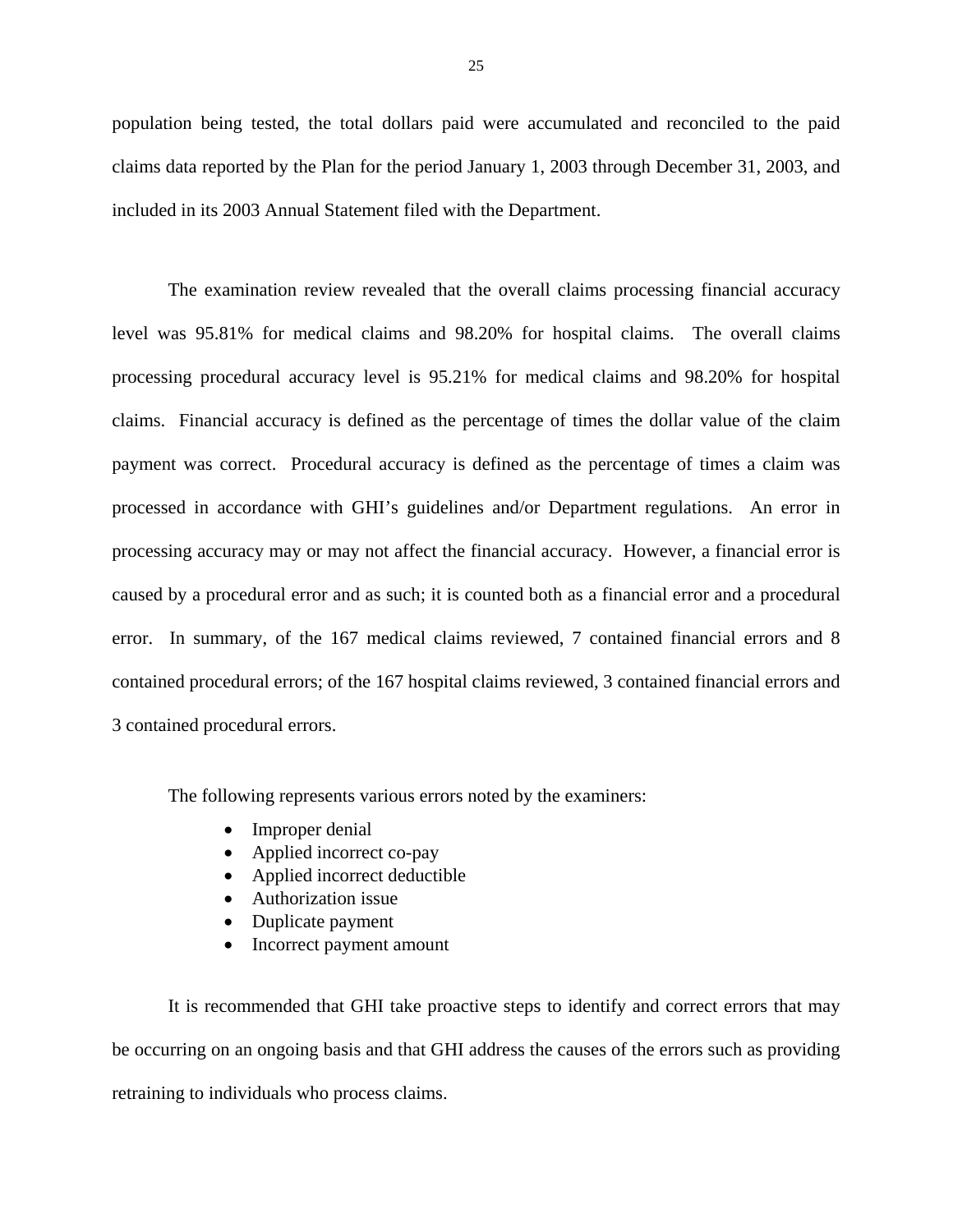| The following tables summarize the claims processing errors: |  |
|--------------------------------------------------------------|--|

|                                   | <b>Medical Claims</b> | <b>Hospital Claims</b> |
|-----------------------------------|-----------------------|------------------------|
| <b>Claims Population</b>          | 16,582,282            | 497,282                |
| Sample size                       | 167                   | 167                    |
| Number of claims with errors      | 7                     | 3                      |
| <b>Calculated Error Rate</b>      | 4.19%                 | 1.80%                  |
| <b>Calculated Accuracy Rate</b>   | 95.81%                | 98.20%                 |
| <b>Upper Error Limit</b>          | 7.23%                 | 3.81%                  |
| Lower Error Limit                 | 1.15%                 | 0.22%                  |
| <b>Calculated claims in error</b> | 694,798               | 8,951                  |
| Upper limit claims in error       | 1,198,899             | 18,946                 |
| Lower limit claims in error       | 190,696               | 1,094                  |

**Summary of Financial Accuracy** 

Note: The upper and lower error limits represent the range of potential error (e.g., if 100 samples were selected the rate of error would fall between these limits 95 times).

|                                   | <b>Medical Claims</b> | <b>Hospital Claims</b> |
|-----------------------------------|-----------------------|------------------------|
| <b>Claims Population</b>          | 16,582,282            | 497,282                |
| Sample size                       | 167                   | 167                    |
| Number of claims with errors      | 8                     | 3                      |
| <b>Calculated Error Rate</b>      | 4.79%                 | 1.80%                  |
| <b>Calculated Accuracy Rate</b>   | 95.21%                | 98.20%                 |
| <b>Upper Error Limit</b>          | 8.03%                 | 3.81%                  |
| Lower Error Limit                 | 1.55%                 | 0.22%                  |
| <b>Calculated claims in error</b> | 794,291               | 8,951                  |
| Upper limit claims in error       | 1,331,557             | 18,946                 |
| Lower limit claims in error       | 257,025               | 1,094                  |

Note: The upper and lower error limits represent the range of potential error (e.g., if 100 samples were selected the rate of error would fall between these limits 95 times).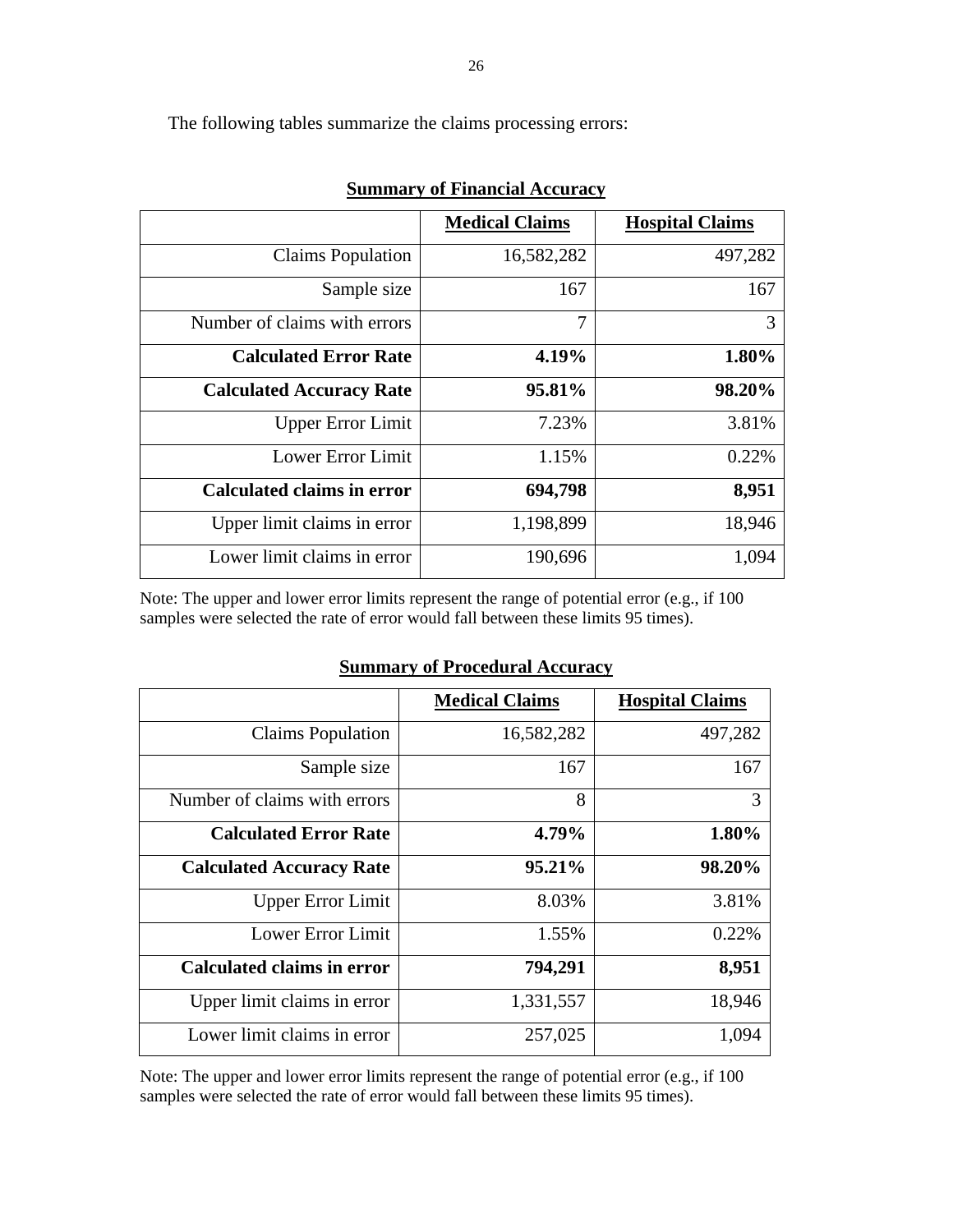#### <span id="page-28-0"></span>B. Prompt Pay Law

§3224-a of the New York Insurance Law, "Standards for prompt, fair and equitable settlement of claims for health care and payments for health care services" (Prompt Pay Law), requires all insurers to pay undisputed claims within forty-five days of receipt. If such undisputed claims are not paid within forty-five days of receipt, interest may be payable.

§3224-a(a) of the New York Insurance Law states:

 "(a) Except in a case where the obligation of an insurer… to pay a claim submitted by a policyholder or person covered under such policy or make a payment to a health care provider is not reasonably clear, or when there is a reasonable basis supported by specific information available for review by the superintendent that such claim or bill for health care services rendered was submitted fraudulently, such insurer or organization or corporation shall pay the claim to a policyholder or covered person or make a payment to a health care provider within fortyfive days of receipt of a claim or bill for services rendered."

§3224-a(b) of the New York Insurance Law states:

 chapter or article forty-four of the public health law to pay a claim or "(b) In a case where the obligation of an insurer or an organization or corporation licensed or certified pursuant to article forty-three of this make a payment for health care services rendered is not reasonably clear due to a good faith dispute regarding the eligibility of a person for coverage, the liability of another insurer or corporation or organization for all or part of the claim, the amount of the claim, the benefits covered under a contract or agreement, or the manner in which services were accessed or provided, an insurer or organization or corporation shall pay any undisputed portion of the claim in accordance with this subsection and notify the policyholder, covered person or health care provider in writing within thirty calendar days of the receipt of the claim:

1. that it is not obligated to pay the claim or make the medical payment, stating the specific reasons why it is not liable; or

2. to request all additional information needed to determine liability to pay the claim or make the health care payment."

§3224-a(c) of the New York Insurance Law states in part: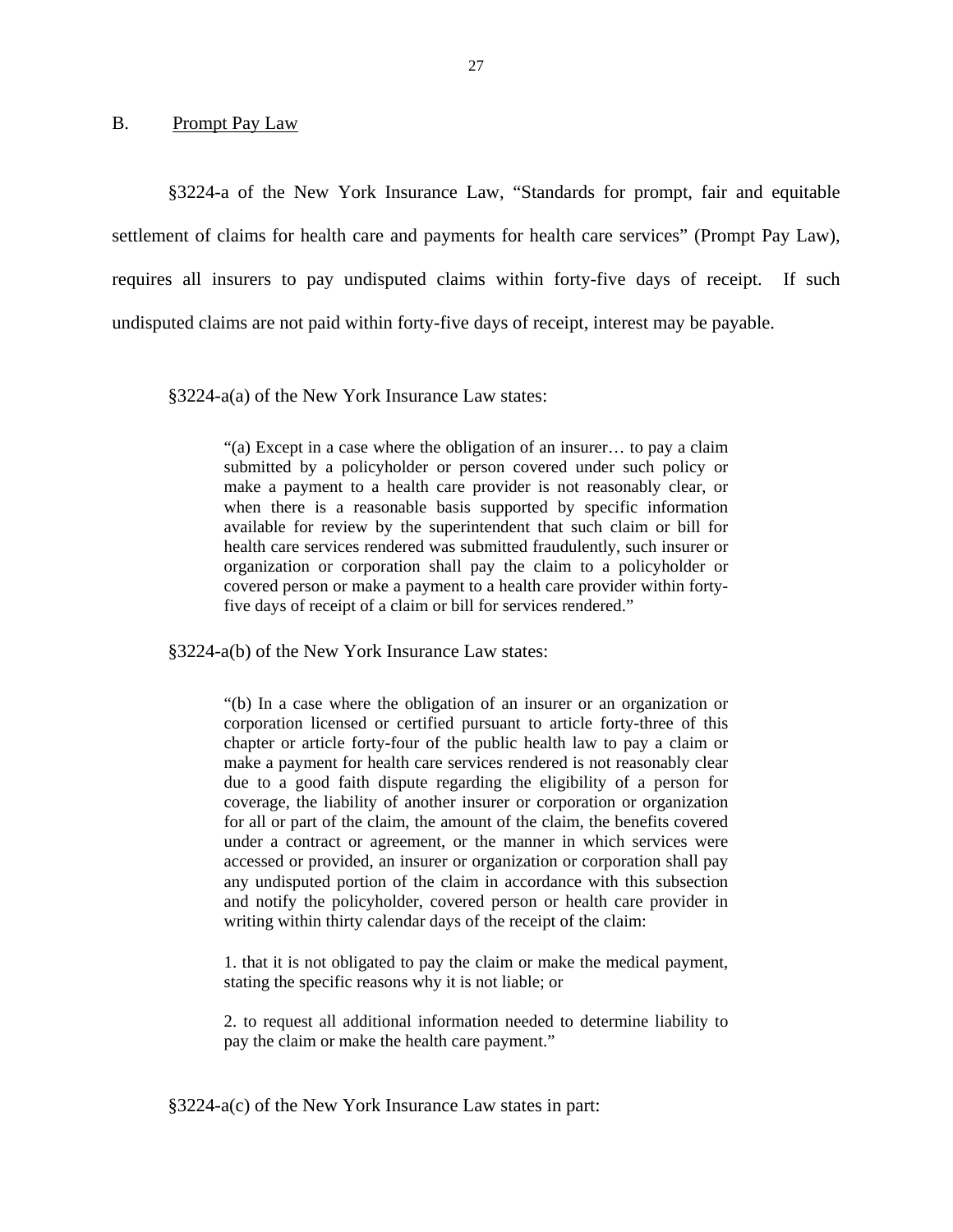"(c) … any insurer or organization or corporation that fails to adhere to the standards contained in this section shall be obligated to pay to the health care provider or person submitting the claim, in full settlement of the claim or bill for health care services, the amount of the claim or health care payment plus interest on the amount of such claim…When the amount of interest due on such a claim is less then two dollars, an insurer or organization or corporation shall not be required to pay interest on such claim."

In order to test GHI's compliance with the above Prompt Pay Law, one statistical sample was drawn from each population of medical and hospital claims that either were not paid within 45 days of receipt, or were not denied within 30 days of receipt during the period January 1, 2003 through December 31, 2003. Each sample consisted of 167 claims. The following charts illustrate Prompt Pay compliance as determined by this examination:

|                                   | $§3224-a(a)$ | $§3224-a(b)$ | $§3224-a(c)$ |
|-----------------------------------|--------------|--------------|--------------|
| Total population                  | 16,582,282   | 16,582,282   | 16,582,282   |
| Eligible claims population        | 17,291       | 17,291       | 17,291       |
| Sample size                       | 167          | 167          | 167          |
| Number of claims with errors      | 25           | 118          | 16           |
| <b>Calculated Error Rate</b>      | 14.97%       | 70.66%       | 9.58%        |
| <b>Calculated Accuracy Rate</b>   | 85.03%       | 29.34%       | 90.42%       |
| <b>Upper Error Limit</b>          | 20.38%       | 77.56%       | 14.04%       |
| Lower Error Limit                 | 9.56%        | 63.75%       | 5.12%        |
| <b>Calculated claims in error</b> | 2,588        | 12,218       | 1,656        |
| Upper limit claims in error       | 3,524        | 13,411       | 2,428        |
| Lower limit claims in error       | 1,653        | 11,023       | 885          |

**Summary of Prompt Pay Errors of Medical Claims** 

Note: The upper and lower error limits represent the range of potential error (e.g., if 100 samples were selected the rate of error would fall between these limits 95 times).

**Summary of Prompt Pay Errors of Hospital Claims**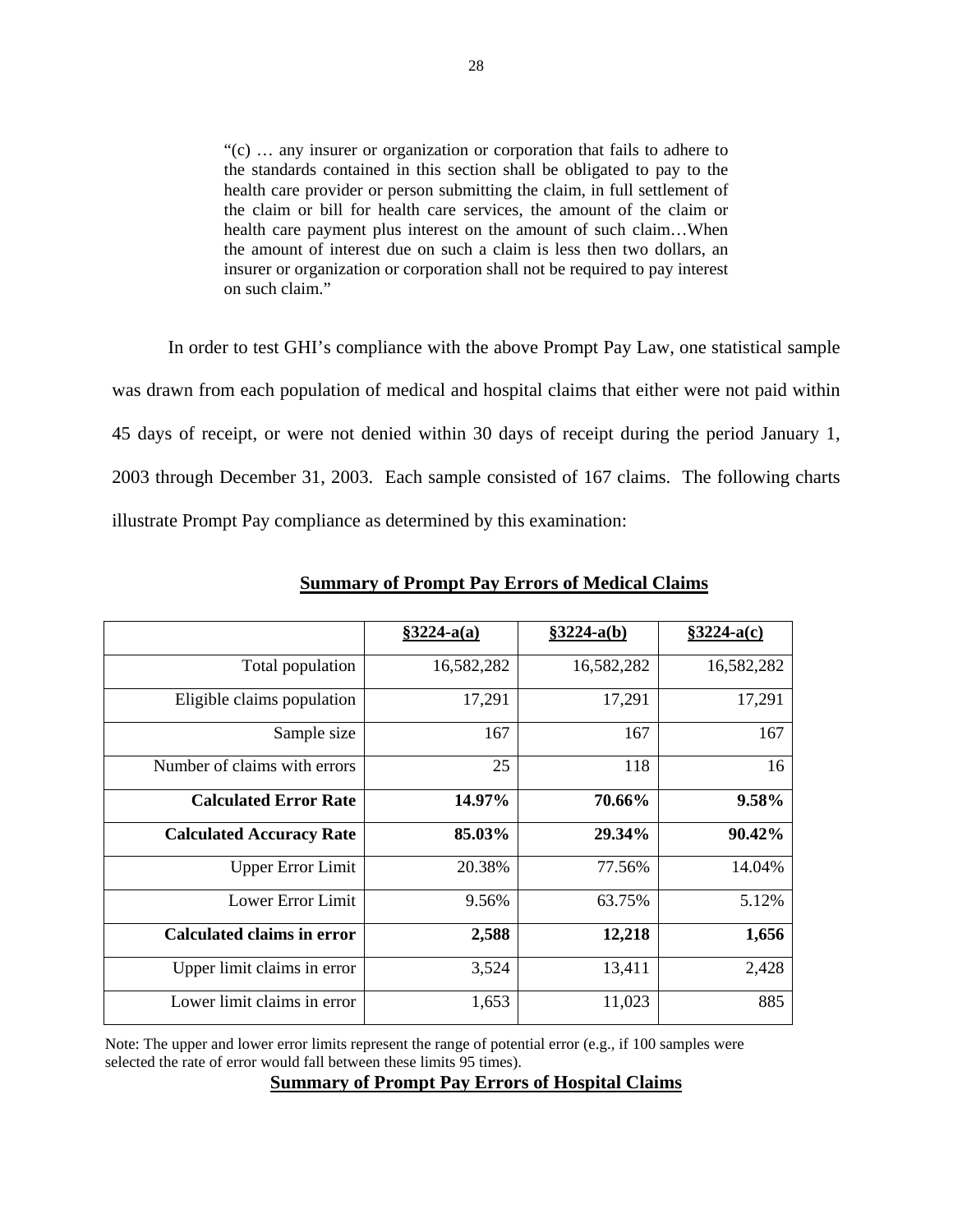|                                   | $§3224-a(a)$ | $§3224-a(b)$ | $§3224-a(c)$ |
|-----------------------------------|--------------|--------------|--------------|
| Total population                  | 497,282      | 497,282      | 497,282      |
| Eligible claims population        | 11,597       | 11,597       | 11,597       |
| Sample size                       | 167          | 167          | 167          |
| Number of claims with errors      | $72*$        | 6            | 48           |
| Calculated error rate             | 43.11%       | 3.59%        | 28.74%       |
| <b>Calculated Accuracy Rate</b>   | 56.89%       | 96.41%       | 71.26%       |
| <b>Upper Error Limit</b>          | 50.62%       | 6.42%        | 35.61%       |
| Lower Error Limit                 | 35.60%       | 0.77%        | 21.88%       |
| <b>Calculated claims in error</b> | 4,999        | 146          | 3,333        |
| Upper limit claims in error       | 5,870        | 745          | 419          |
| Lower limit claims in error       | 4,129        | 89           | 2,537        |

\* Includes 55 claims affected by retroactive contract changes.

Note: The upper and lower error limits represent the range of potential error (e.g., if 100 samples were selected the rate of error would fall between these limits 95 times).

The total number of medical claims and hospital claims adjudicated in 2003 were 16,582,282 and 497,282, respectively. The population of medical and hospital claims that took more than 45 days to pay or more than 30 days to deny in 2003 were 17,291 and 11,597, respectively.

The examiner's review disclosed compliance problems relative to Sections 3224-a(a), 3224-a(b), and 3224-a(c) of the New York Insurance Law as summarized in the above tables.

It is recommended that GHI create procedures to ensure that claims are processed within the time frames mandated by Sections 3224-a(a) and 3224-a(b) of the New York Insurance Law.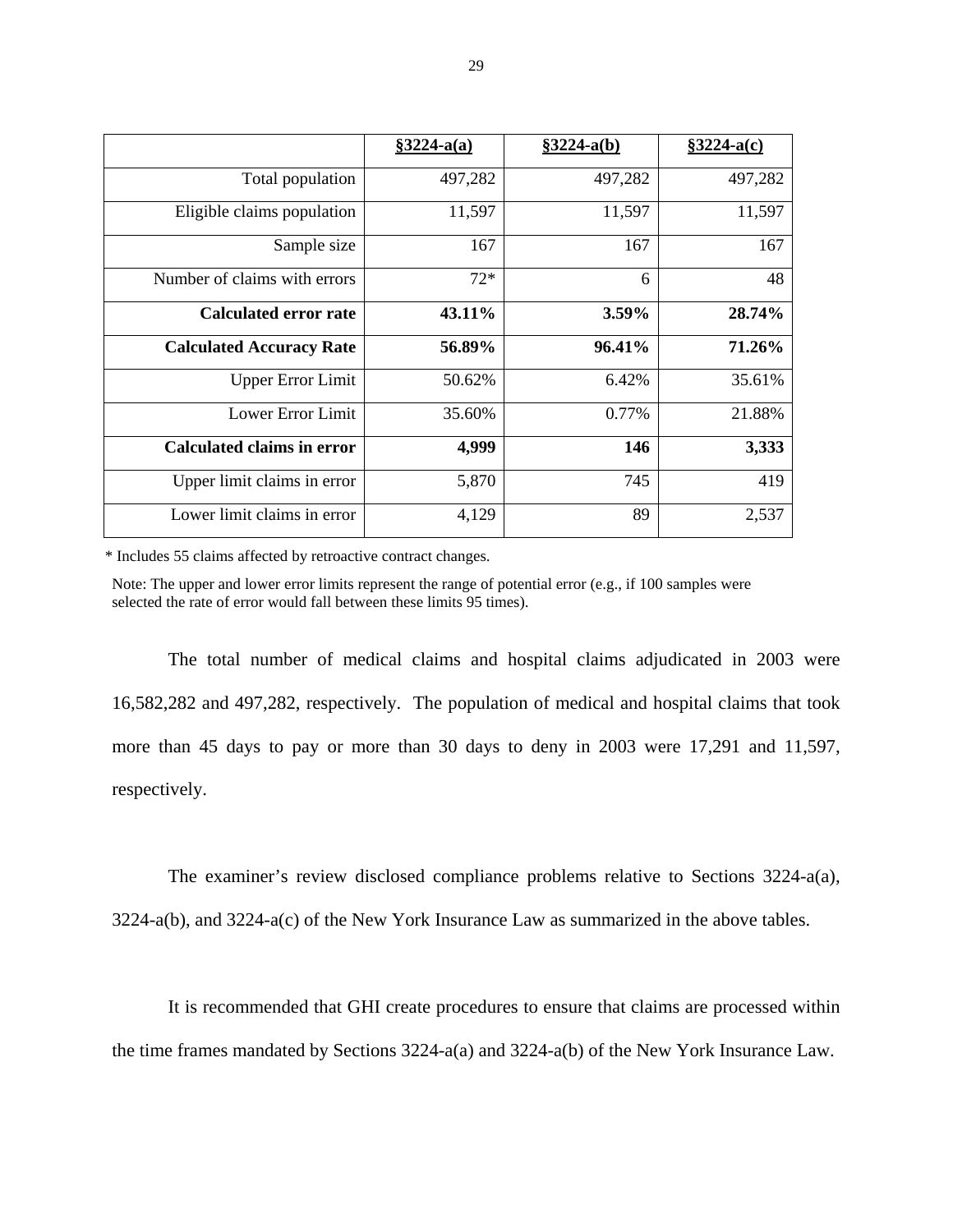<span id="page-31-0"></span>It is also recommended that the Plan implement the necessary procedures and training in order to ensure compliance with Sections 3224-a(a) and 3224-a(b) of the New York Insurance Law.

It is also recommended that GHI comply with the requirements of Section 3224-a(c) of the New York Insurance Law by calculating interest due on all claims paid after 45 days of receipt, and paying any calculated interest amount that is equal to, or in excess of two dollars.

#### C. Claims Received as Hospital and Denied as Ineligible

Twenty-six claims from the original hospital sample, selected by the examiner for the claims adjudication review noted above, were removed as ineligible claims and were replaced. The examiners reviewed these twenty-six claims for accuracy and compliance. Of the twentysix claims reviewed, two were denied because GHI was not the hospital carrier. However, the reason for the denial of these claims stated, "Primary carrier's statement was not enclosed." These denials should have clearly indicated that GHI was not the insurer.

It is recommended that GHI modify the denial explanation, on its EOBs, in cases where GHI is not the insurance carrier.

The remaining twenty-four claims were denied by GHI's hospital claims system because these were GHI medical claims rather than GHI hospital claims. GHI then forwarded these claims to its medical claims department. The examiner reviewed the twenty-four claims and the following was noted: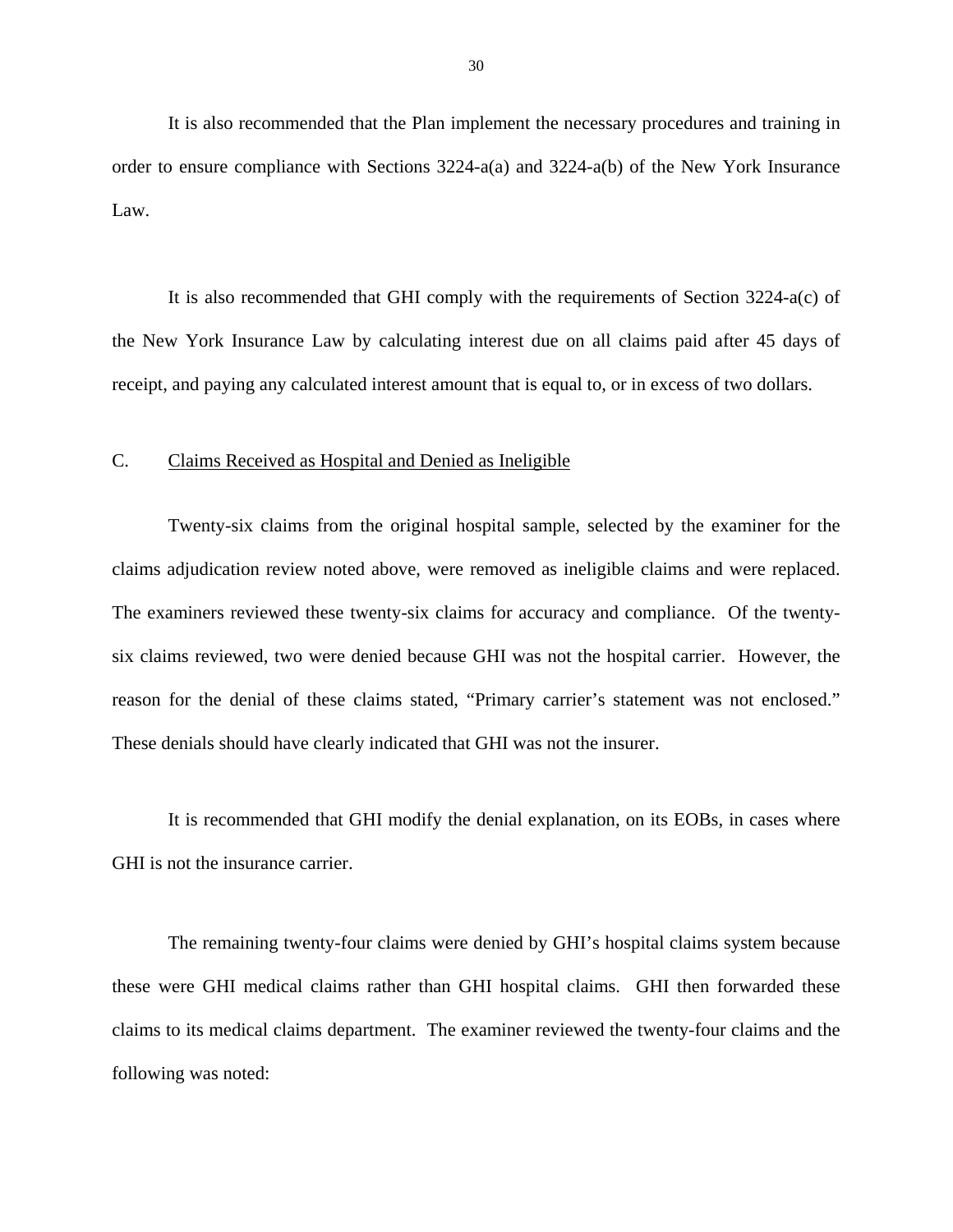- <span id="page-32-0"></span> $\geq 4$  claims were paid in excess of the prompt pay time frame requirements
- $\geq 1$  claim was paid twice
- $\geq 2$  claims were never paid
- $\geq 1$  claim was overpaid and did not show the correct dates of service

There is concern that these "misdirected" claims are not being adjudicated within the standards and guidelines that GHI generally applies to claims received.

It is recommended that GHI monitor and track claims that were submitted as hospital claims, which were actually medical claims, in order to assure that these claims are subject to the same standards as regular medical or hospital claims.

#### D. Ambulance Claims

Section 4303(a) of the New York Insurance Law states in part:

"(1) Every contract issued by a hospital service corporation or health service corporation which provides major medical or similar comprehensive-type coverage shall include coverage for pre-hospital emergency medical services for the treatment of an emergency condition when such services are provided by an ambulance service issued a certificate to operate pursuant to section three thousand five of the public health law…

(3) An insurer shall provide reimbursement for those services prescribed by this section at rates negotiated between the insurer and the provider of such services. In the absence of agreed upon rates, an insurer shall pay for such services at the usual and customary charge, which shall not be excessive or unreasonable."

GHI's reimbursement rates to providers of ambulance claims were based on data comprised of GHI's previously paid ambulance claims. Thus, GHI developed a reimbursement methodology using its own data, rather than industry data. It was noted that there is no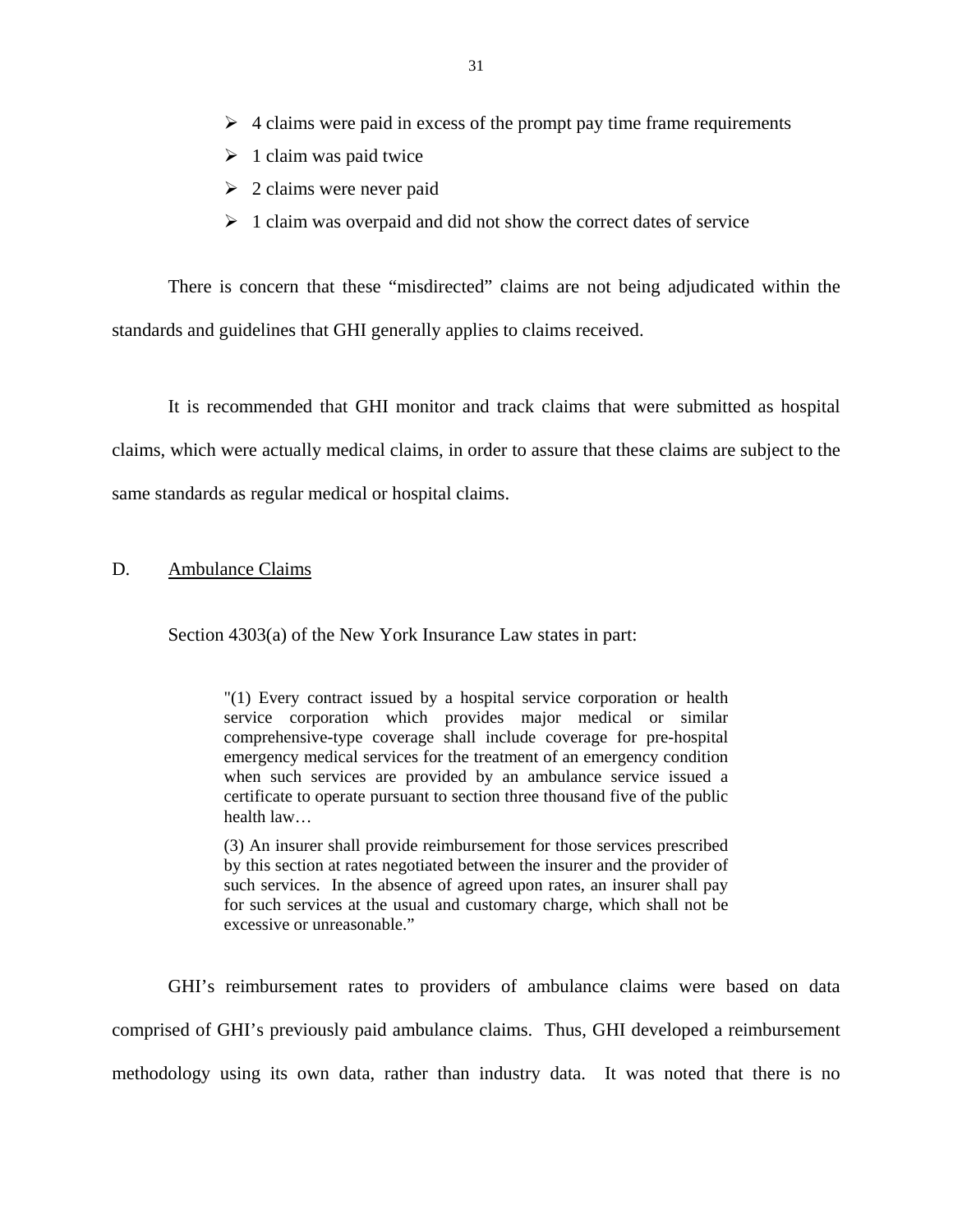<span id="page-33-0"></span>definition of "the usual and customary charge" ("UCR") in the New York Insurance Law.

As a result of a review of certain complaints regarding GHI's reimbursement of ambulance claims by the Department's Consumer Services Bureau, the Department determined that HIAA/Ingenix (industry) rates provided a better UCR rate than GHI's own data.

Consequently, GHI agreed to use Ingenix data beginning November 1, 2004 for reimbursement of its ambulance claims. Additionally, GHI reached an agreement with the Department to re-price and adjust ambulance claims previously paid to non-participating providers during the period January 1, 2002 through November 30, 2004. GHI adjusted the payment amount in only those cases where the Ingenix reimbursement amount was higher than the GHI reimbursement amount. GHI did not seek a refund in instances where its reimbursement exceeded the Ingenix amount.

#### E. Record Retention

Section 243.2(b)(4) of Department Regulation No. 152 states in part:

"…that an insurer shall maintain a claim file for six calendar years after all elements of the claim are resolved and the file is closed or until after the filing of the report on examination in which the claim file was subject to review, whichever is longer. A claim file shall show clearly the inception, handling and disposition of the claim, including the dates that forms and other documents were received."

Further, Section 216.11 of Department Regulation No. 64 states in part:

"…to enable department personnel to reconstruct an insurer's activities, all insurers subject to the provisions of this part must maintain within each claim file all communications, transactions, notes and work papers relating to the claim. All communications and transactions, whether written or oral, emanating from or received by the insurer shall be dated by the insurer. Claim files must be so maintained that all events relating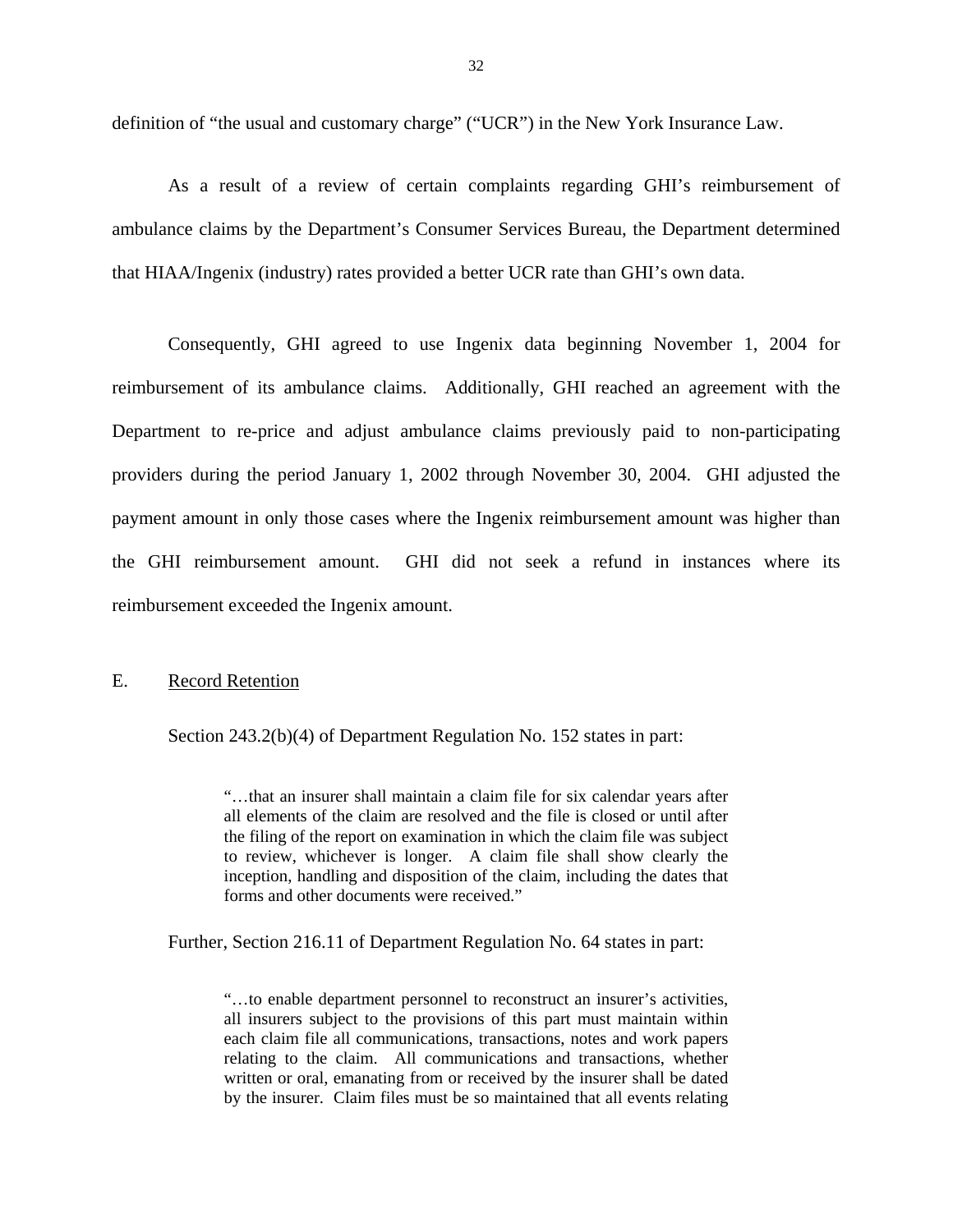to the claim can be reconstructed by the Insurance Department examiners. Insurers shall make a notation in the file or retain a copy of all forms mailed to claimants."

GHI was unable to provide copies of the original or reproduce copies of original Explanation of Benefits Statements (EOBs) for any of the claims reviewed by the examiner in Section 4A "Claims processing" of this report. GHI provided the examiners with letters detailing the claims transaction. These letters were created from the historical claims settlement data.

It is recommended that GHI comply with the requirements of Department Regulations No. 64 and No. 152 by retaining copies of all EOBs. A similar recommendation was made in the prior report on examination.

Additionally, GHI's policy is to purge its medical claims eighteen (18) months after the settlement of the claim. Once the claim is purged, it can not be restored to GHI's medical claims system, but certain key elements of the claim are retained and were able to be provided to the examiners in hard copy. These key elements included: provider, date received, date of service, date paid, amount paid and other key elements of the claim. Although these key elements are reproduced on hard copy, certain aspects of how the claim was processed were lost. For example, comments or notes made by the claim processors are not available on the hard copy "purge."

It is recommended that GHI act in accordance with the requirements of Department Regulations No. 64 and No. 152 by retaining all aspects of its claims so that the examiner can view the complete claim transaction.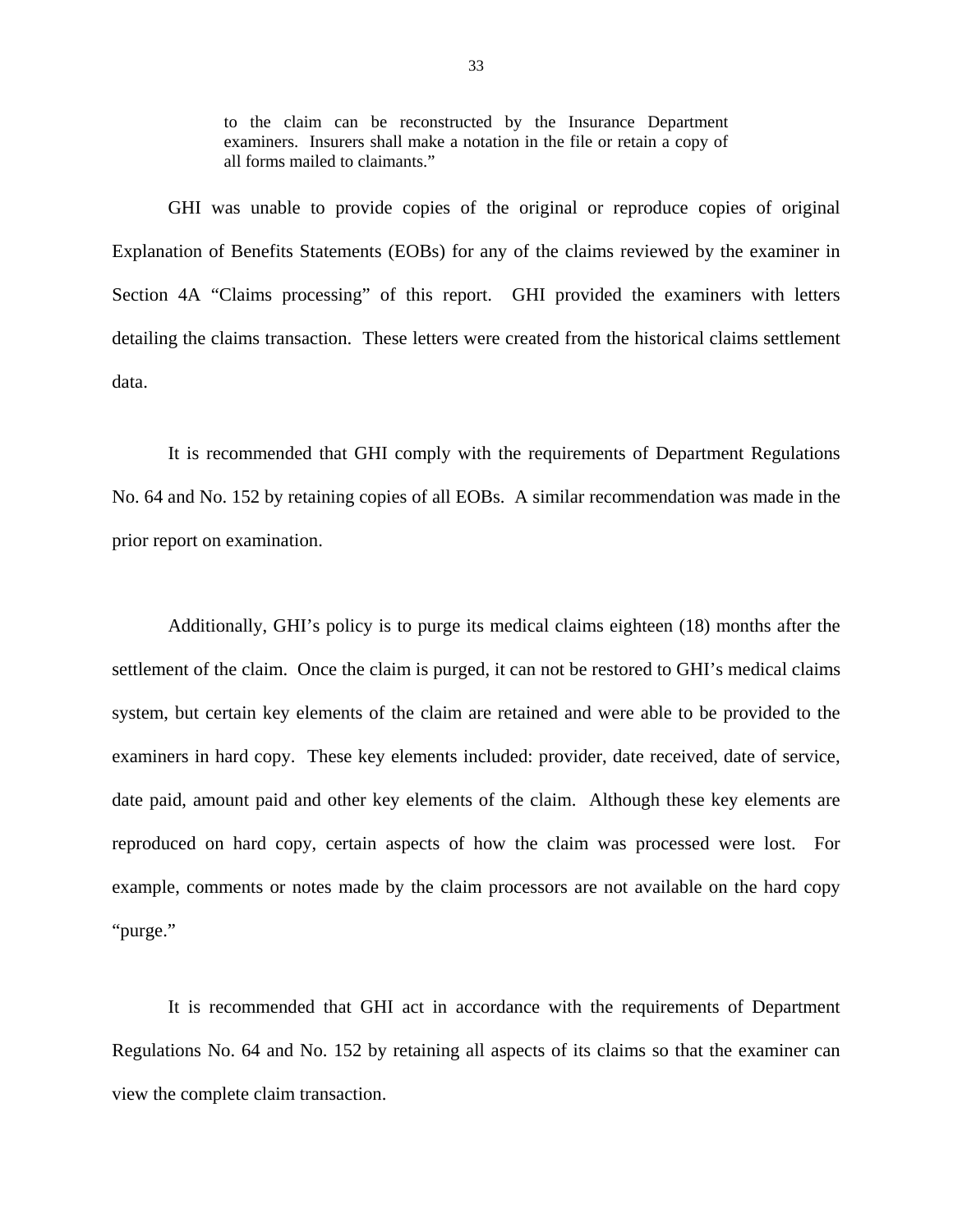#### <span id="page-35-0"></span>F. Sales and Advertising

The examination included a review of the Plan's advertising. The Plan utilized various media for advertisement. In three advertisements, GHI stated that it provides services to over 2.5 million individuals, with the following statements:

> "GHI currently provides services for more than 2.5 million individuals" and "GHI is the health plan of choice for over 2.5 million people across New York State."

Section 215.9(a) of Department Regulation No. 34 states:

"An advertisement relating to the dollar amounts of claims paid, the number of person insured, or similar statistical information relating to any insured or policy shall not use irrelevant facts, and shall not be used unless it accurately reflects all the relevant facts."

GHI reported 1,644,778 members at December 31, 2003 in Exhibit NY5G of its filed 2003 "Supplement to Article 43 Corporations Annual Statement" ("Supplement"). The difference between the total membership figure used in GHI's advertising and the total membership figure reported in the 2003 Supplement was due to the following:

- GHI did not include approximately 1,060,000 members in its Supplement for which it insures only the mental health portion of one of New York State's medical plans. GHI intentionally did not include this membership because the membership pertained to only a portion of the medical plan. Therefore, the premium dollars relative to the members insured was very low and would have distorted certain ratios and other analytics.
- GHI included approximately 100,000 non-insured, administrative services only ("ASO") members in its three advertisements as noted above.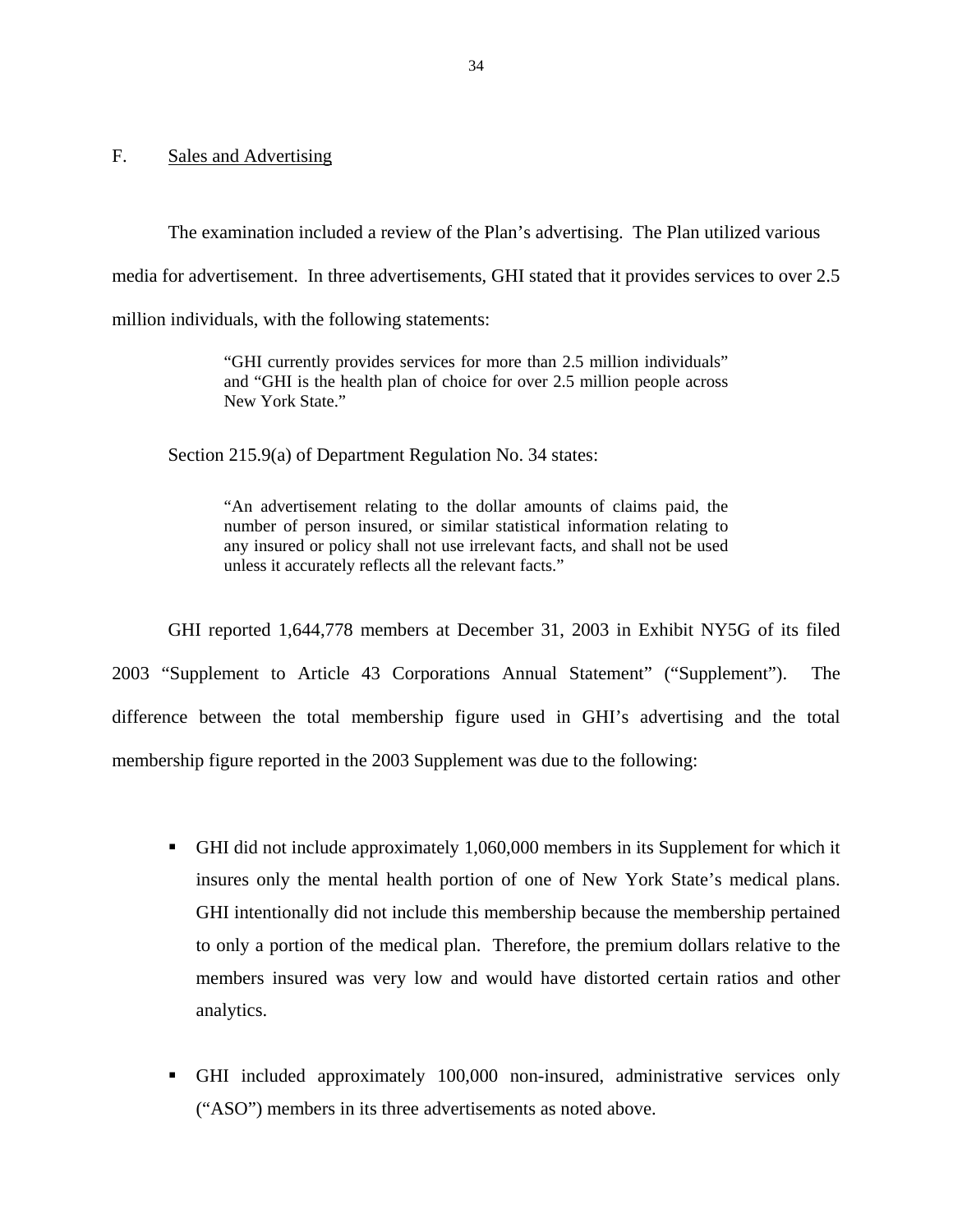<span id="page-36-0"></span>The statement "GHI is the health plan of choice for over 2.5 million people across New York State" is misleading in that 1,060,000 members (42%) are covered for mental health benefits only.

It is recommended that GHI comply with the requirements of Department Regulation No. 34 when using a membership figure in its advertisements.

It is recommended that GHI report the New York State mental health insured members in its NY5 Exhibits of its filed Annual Supplements.

#### G. Underwriting, Rating, Issuance of Policy Forms and Third Party Administrators

A review of GHI's underwriting, rating and policy issuance practices and procedures was performed. Included in the review were new and renewal underwriting files, both issued and declined, cancellations and terminations.

As required by Section 4304 of the New York Insurance Law and Department Regulation No. 145, GHI's commercial health insurance business is community rated for small groups and individuals. Small groups are defined as groups of between 2 and 50 employees or subscribers. Large groups are groups with over 50 employees or subscribers, and are experience-rated by GHI. A review of GHI's experience-rated large groups was completed by the examiner and a separate report regarding the findings of this review was issued and is attached to this report as Appendix A. Additionally, GHI, in accordance with Department Regulation No. 145, issues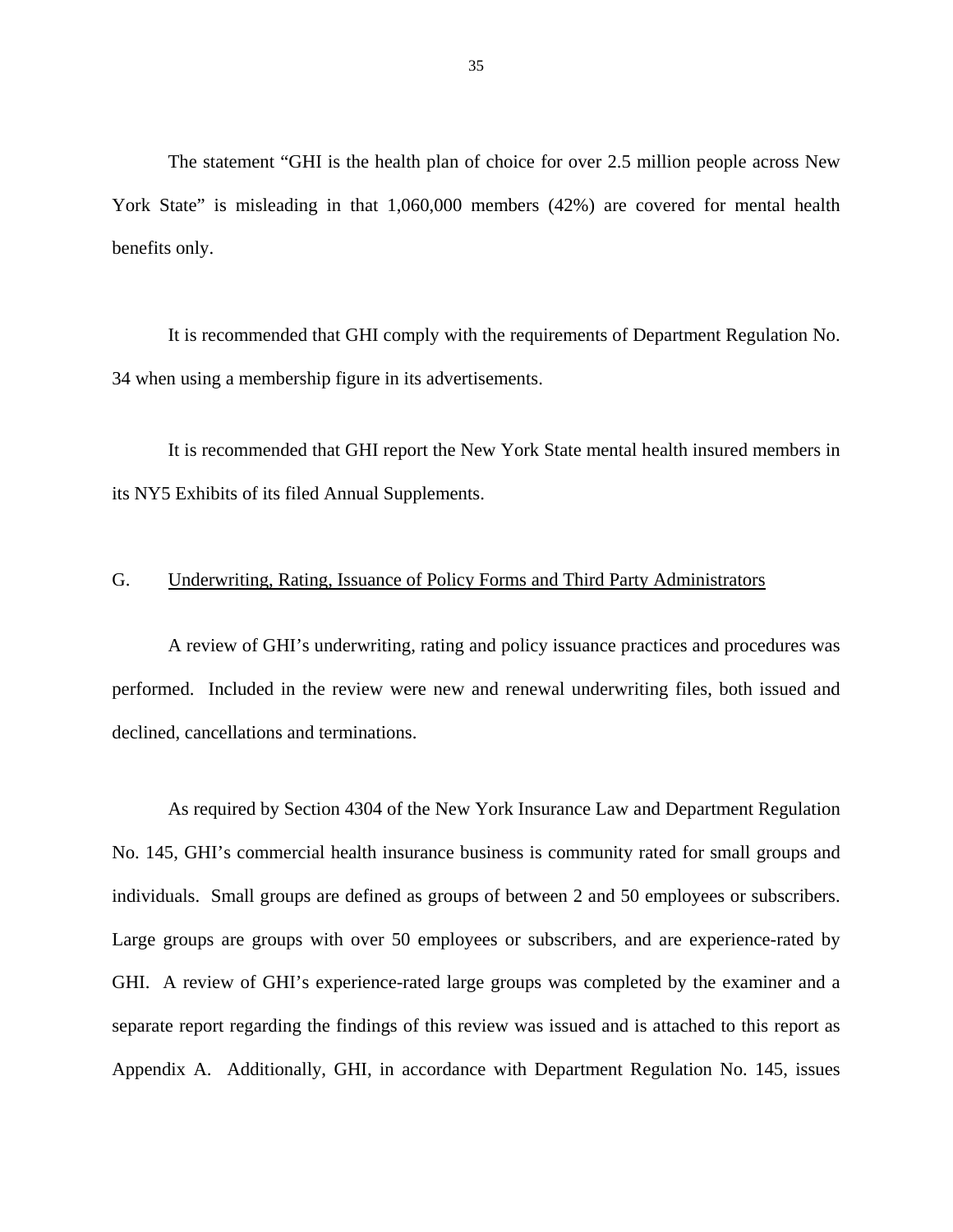policies to sole proprietors, and considers these small groups for the purposes of rating.

GHI contracts with seven brokers to perform certain administrative services on small group policies written by them. These administrative services are primarily related to billing, enrollment, underwriting and related record keeping functions. GHI maintains contracts, which detail the services to be provided, with all seven brokers. Contracts with three of the brokers specify that these brokers will perform termination/cancellation services.

Part 55.2 of Department Regulation No. 78 states:

"(a) An insurer who intends to terminate a group policy or contract of accident, or health, or accident and health insurance issued to a policyholder, covering individuals who because of their employee status are certificate holders under a group policy shall give the policyholder at least 30 days prior written notice of its intent to terminate coverage. The notice to the policyholder shall set forth in detail the policyholder's obligation under Labor Law, section 217, and under this Part, to notify each certificate holder resident in New York State of the intended termination of the group policy."

Further subsections (b) through (f) of Department Regulation No. 78 contain specific

references with regard to the policyholder's duties with regard to notification of cancellation.

Section  $4305(d)(1)$  of the New York Insurance Law states in part:

 shall be entitled to have issued to him by the corporation, without "A group contract issued pursuant to this section shall contain a provision to the effect that in case of a termination of coverage under such contract of any member of the group because of (I) termination for any reason whatsoever of his employment or membership, if he has been covered under the group contract for at least three months, or (II) termination for any reason whatsoever of the group contract itself… he evidence of insurability, upon application therefore and payment of the first premium made to the corporation within forty-five days after termination of the coverage, an individual direct payment contract,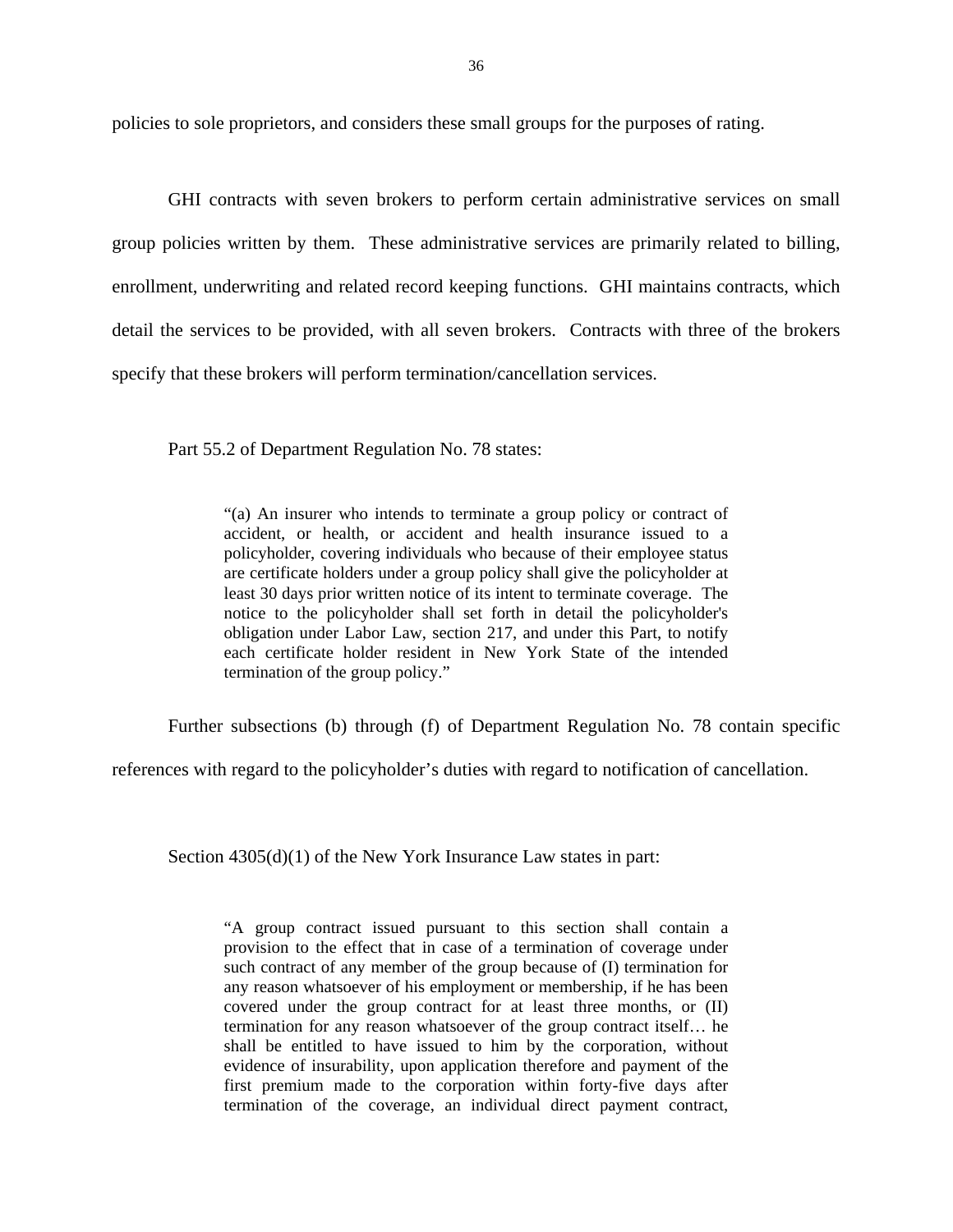covering such member and his eligible dependents who were covered by the group contract…"

Section 4235(k) of the New York Insurance Law states:

"Whenever an insurer elects to terminate any policy as described in this section, such insurer shall include in his notification of intent to terminate such policy reference to the policyholder's responsibilities under section two hundred seventeen of the labor law. Whenever any policy as described in this section terminates as a result of a default in payment of premiums, the insurer shall notify the policyholder that termination has occurred or will occur and shall include in his notification reference to the policyholder's responsibilities under section two hundred seventeen of the labor law."

Part 243.2 of Department Regulation No. 152 states:

"(b) Except as otherwise required by law or regulation, an insurer shall maintain:

(1) A policy record for each insurance contract or policy for six calendar years after the date the policy is no longer in force or until after the filing of the report on examination in which the record was subject to review, whichever is longer. Policy records need not be segregated from the policy records of other states as long as they are maintained in accordance with the provisions of this part. A separate copy need not be maintained in an individual policy record, provided that any data relating to a specific contract or policy can be retrieved pursuant to section 243.3(a) of this Part. A policy record shall include:

(i) the policy term, basis for rating, and return premium amounts, if any;

 for coverage under any insurance contract or policy; (ii) the application, including any application form or enrollment form

(iii) the contract or policy forms issued including the declaration pages, endorsements, riders, and termination notices of the contract or policy. Binders shall be retained if a contract or policy was not issued; and

rating, and underwriting of the contract or policy. (iv) other information necessary for reconstructing the solicitation,

 $r(2)$  An application where no policy or contract was issued for six calendar years or until after the filing of the report on examination in which the record was subject to review, whichever is longer."

A review of a sample of twenty-four (24) small group cancellations and terminations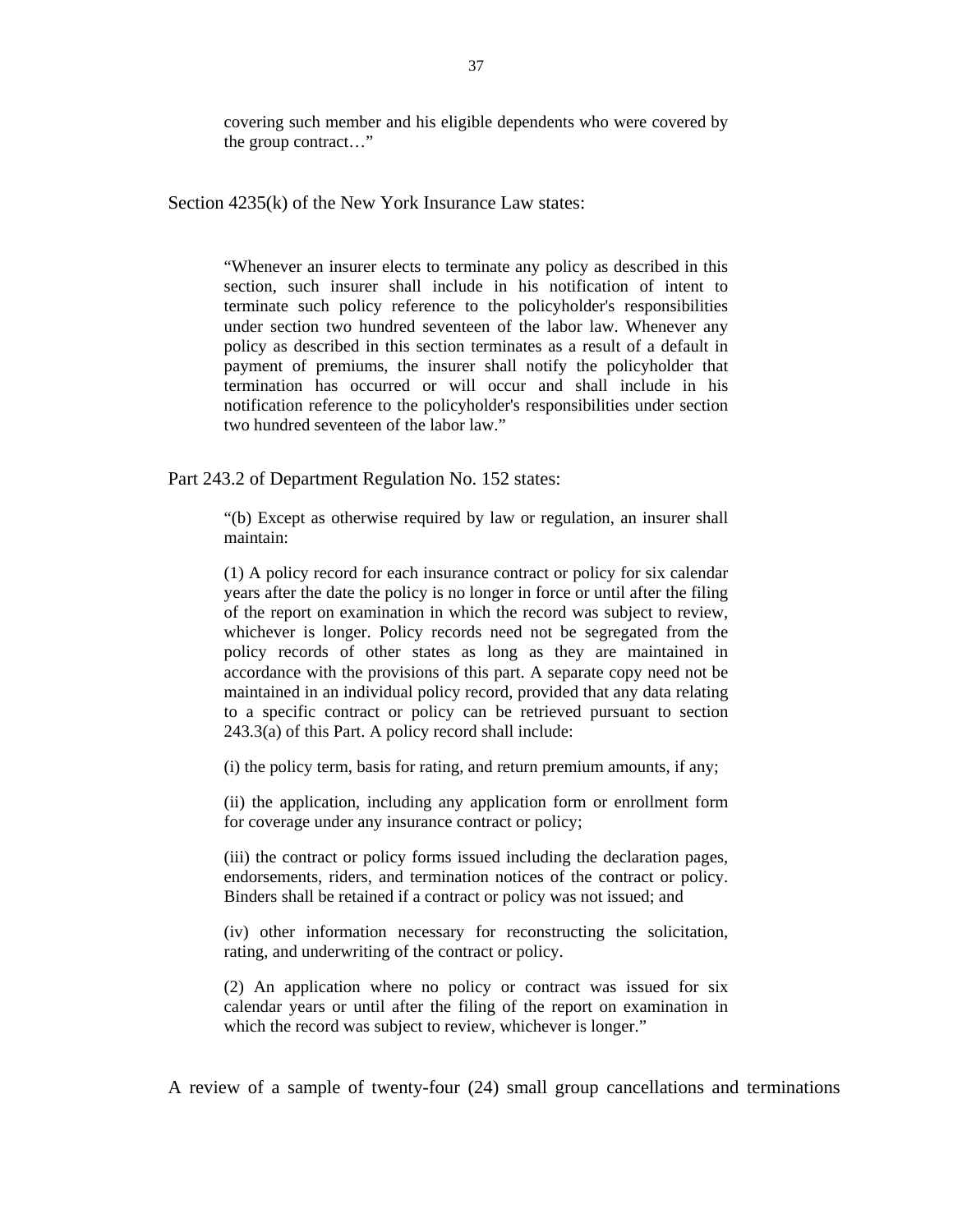revealed the following:

- Seven were subscriber initiated cancellations, and all seven were administered by one of GHI's brokers and this broker also acts as a third party administrator (TPA) for GHI. During the processing of the seven cancellations, none of the policyholders were provided with a cancellation notice as required by New York Insurance Law Section 4305(d)(1).
- Six were cancelled because the groups failed to requalify under GHI's underwriting guidelines. All six were administered by the GHI's TPA. These groups received a cancellation notice that did not comply with the provisions of Section 4235(k) of the New York Insurance Law and Department Regulation No. 78.
- The Plan could not produce a record of the cancellation for three of the 24; two of these -were administered by GHI's TPA.
- For three other groups, GHI could not produce a file on the group. All three were administered by GHI's TPA.

It is recommended that GHI send cancellation notices to policyholders in all situations in which the policy is terminated, including subscriber initiated cancellations, and that GHI assure that its cancellation notices comply with Section 4235(k) of the New York Insurance Law.

It is recommended that GHI comply with the requirements of Department Regulation No. 152 and assure all documents relating to cancellations, including the cancellation notice, are retained.

During the examination of complaints, errors were found in the enrollment of community rated subscribers, by TPAs, with respect to the crediting of prior health insurance coverage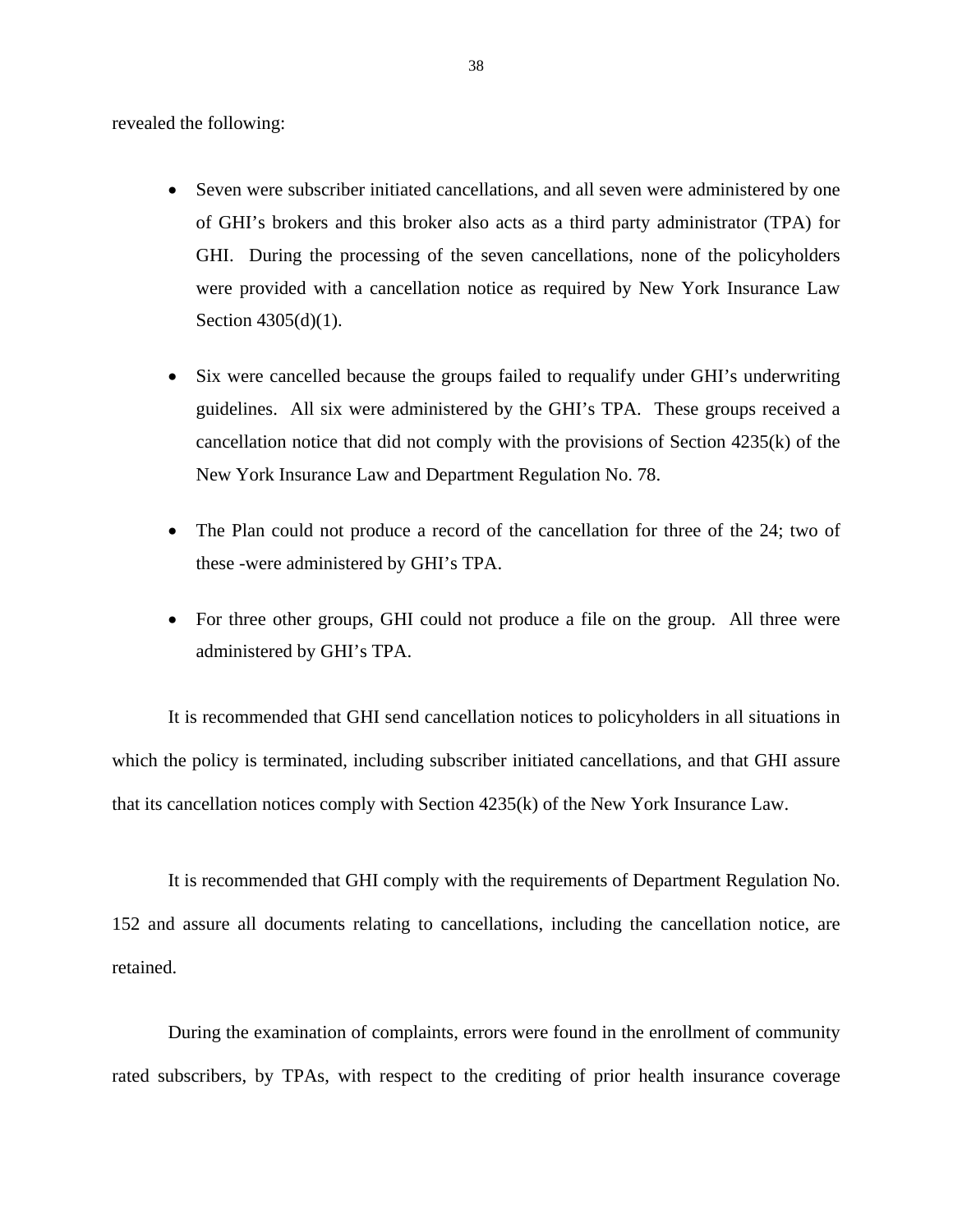towards pre-existing condition limitations. This resulted in improper claim denials and this matter is described under Section 4 H "Complaints", below.

As is evidenced by the errors found in the review of community rated underwriting and in the review of enrollment of those community rated subscribers, GHI should more actively oversee the activities of its TPA. During the examination period, GHI performed one audit of its largest TPA.

It is recommended that GHI communicate all policies to brokers/TPAs in a timely manner, and that GHI perform follow-up reviews or audits to assure that the broker/TPAs are adhering to GHI's policies and procedures.

It is recommended that GHI directly oversee the activities of its broker/TPA with regard to administration of small group policies and assure that the broker/TPA is performing the designated services in accordance with the New York Insurance Law and Regulation, and with GHI's policies and procedures.

The examiner requested a certified financial statement of GHI's largest TPA. GHI was unable to provide audited financial statements, because its TPA is not required to and does not contract with a Certified Public Accountant (CPA) to produce such statements.

It is recommended that GHI ensure that its TPA be audited by a CPA on annual basis, and that GHI obtain a copy of the audit report and be made aware of any material findings.

H. Complaints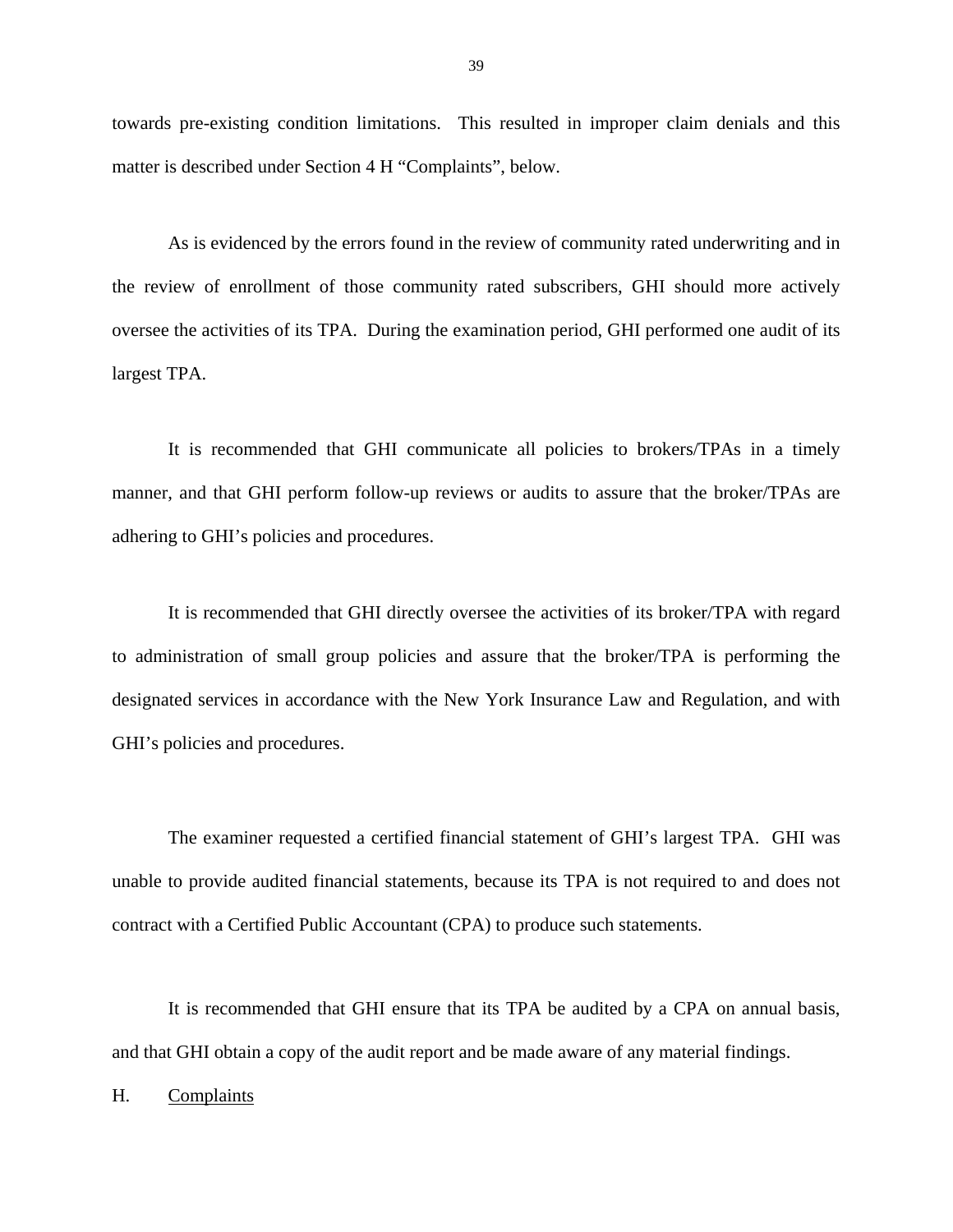<span id="page-41-0"></span>Section 2404 of the New York Insurance Law states in part:

"…In the event any person does not provide a good faith response to a request for information from the superintendent, within a time period specified by the superintendent of not less than fifteen business days, as part of an examination or investigation initiated by the superintendent pursuant to this section relating to accident insurance, health insurance accident and health insurance or health maintenance organization coverage, the superintendent is authorized, after notice and hearing to levy a civil penalty against such person in an amount not to exceed five hundred dollars per day…"

A review of a random sample of 20 complaints filed with the Department's Consumer Services Bureau ("CSB"), revealed that 5 of the 20 were not responded to by GHI within the 15 business day limit required by Section 2404 of the New York Insurance Law. It was noted that 4 of the 5 related to inquiries concerning pre-existing condition.

It is recommended that GHI comply with the time limit mandated by Section 2404 of the New York Insurance Law when responding to CSB inquiries.

The examiner then reviewed a sample of 24 complaints relating to GHI's denial of claims due to the application of the pre-existing condition exclusion. The review of complaints relating to pre-existing conditions revealed issues relating to GHI's handling of the application of prior creditable coverage toward the pre-existing condition and GHI's use of third party administrators "TPAs". Additionally, it was noted that discussions were held between the CSB and GHI regarding GHI's application of the pre-existing limitation and the application of prior creditable coverage in 2003.

In the course of the review of these complaints, the examiners observed that when GHI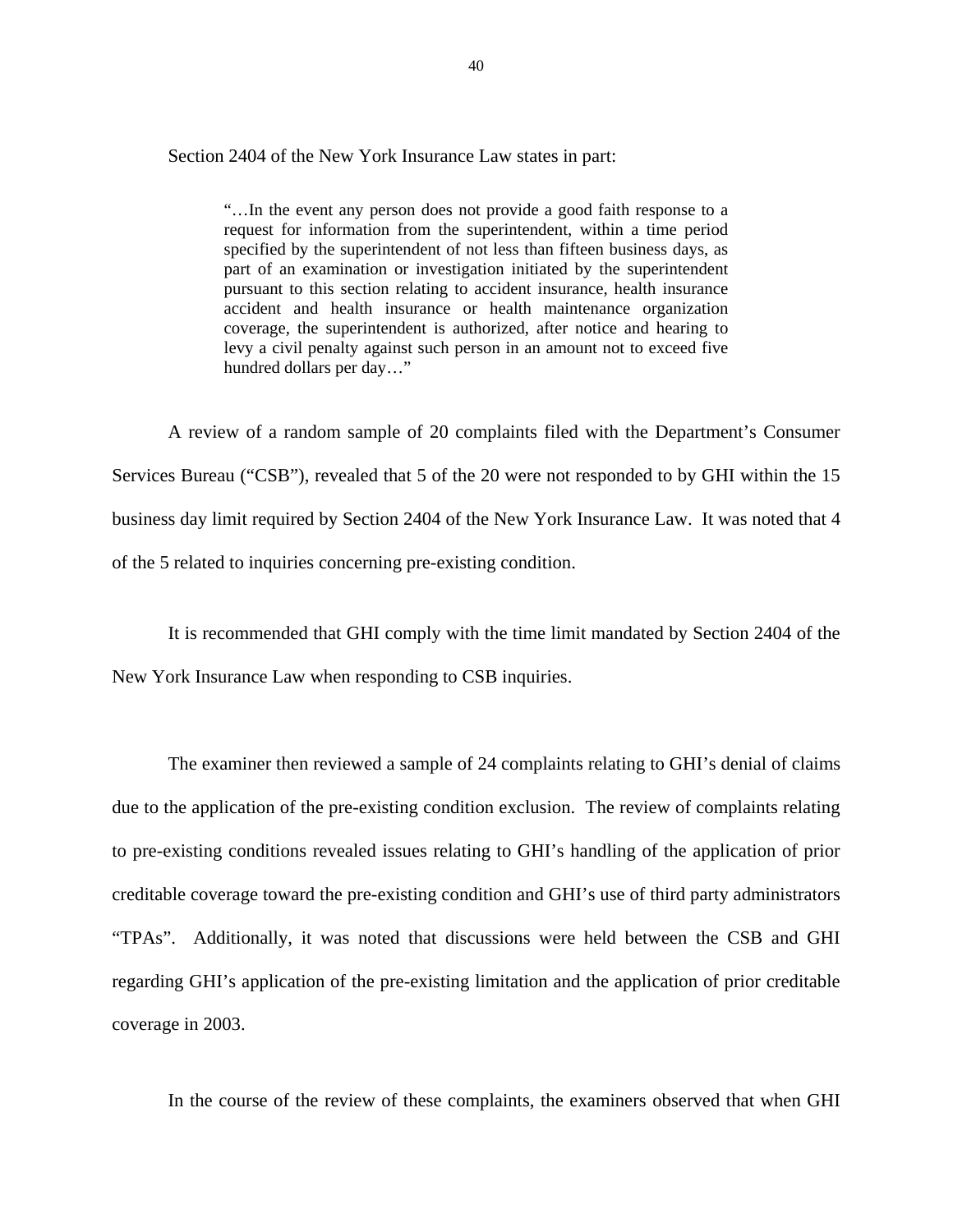responded to CSB's inquiries, information contained in GHI's claims processing system and data base systems were used to determine GHI's position. However, the system data was incorrect, resulting in erroneous information being provided to the Department in response to complaint inquiries.

It is recommended that GHI provide the Department's CSB with correct and verifiable information when responding to complaints.

The examiner's review of the sample of 24 complaints relating to claims denied due to the invoking of the pre-existing condition exclusion revealed the following:

- 1. GHI's policy was to ignore any incomplete prior coverage information that was provided on the enrollment form. This resulted in the member not receiving credit for prior coverage, which resulted in claim denials, pending requests to providers for pre-existing condition information, when requests should have gone to subscribers for prior coverage information.
- 2. In 4 of the 24 complaints sampled, the complete prior coverage information was provided, but the information was not entered into GHI's system by the TPAs who were contracted to perform enrollment services.
- 3. Of the 24 complaints sampled, seven were cases in which incomplete prior coverage was indicated on the enrollment form but the prior coverage information was not credited to the member in GHI's system, resulting in inappropriate claim denials. All seven complaints involved enrollments performed by broker/TPAs on behalf of GHI. Furthermore, all seven of these involved enrollments that occurred after the Department's CSB and GHI discussed these issues.
- 4. Enrollment forms used by one of GHI's groups did not ask for prior coverage information.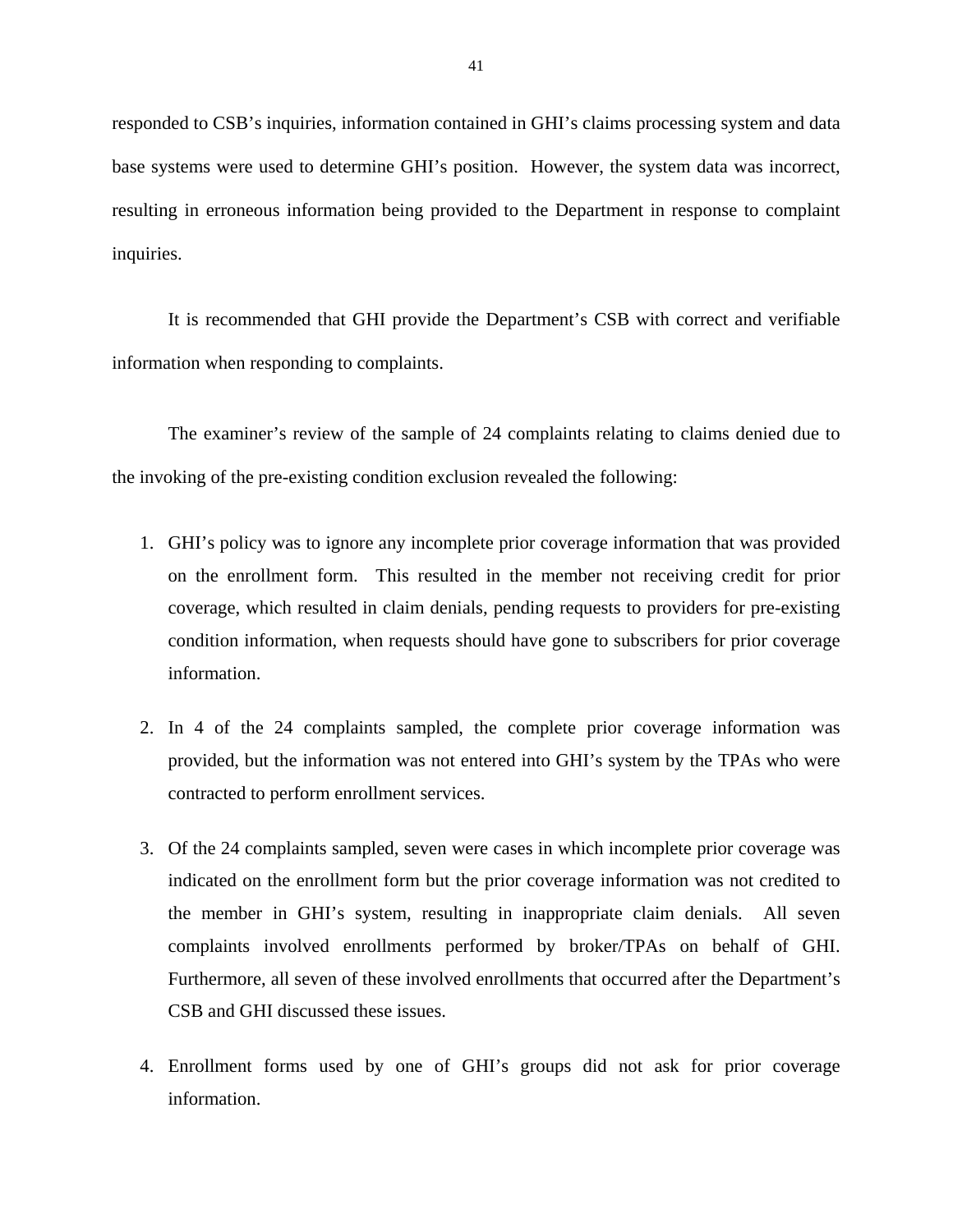It is recommended that GHI apply prior creditable coverage to all eligible members. It is further recommended that GHI request additional information from the member when incomplete prior coverage information is provided on the enrollment form, rather than ignoring incomplete information.

Section 4318(b) of the New York Insurance Law states, in part:

 includes a pre-existing condition provision shall contain in substance the "Every individual health insurance contract and every group or blanket accident and health insurance contract issued or issued for delivery in this state which following provision or provisions which in the opinion of the superintendent are more favorable to individuals, members of the group and their eligible dependents:

(b) No pre-existing condition provision shall exclude coverage for a period in excess of twelve months following the enrollment date for the covered person and may only relate to a conditions (whether physical or mental), regardless of the cause of the condition for which medical advice, diagnosis, care or treatment was recommended or received within the six month period ending on the enrollment date…No pre-existing condition provision shall exclude coverage in the case of:

(1) an individual who, as of the last day of the thirty-day period beginning with the date of birth, is covered under creditable coverage as defined in subsection (c) of this section;"

Although GHI's health insurance contracts contain the language required by Section 4318(b) of the New York Insurance Law, GHI did not act in compliance with the provisions of the above statute when it denied claims for pre-existing conditions without having credited the members with prior creditable coverage when such prior creditable coverage was indicated on the enrollment applications.

It is recommended that GHI comply with Section 4318 of the New York Insurance Law with respect to the crediting of prior creditable coverage.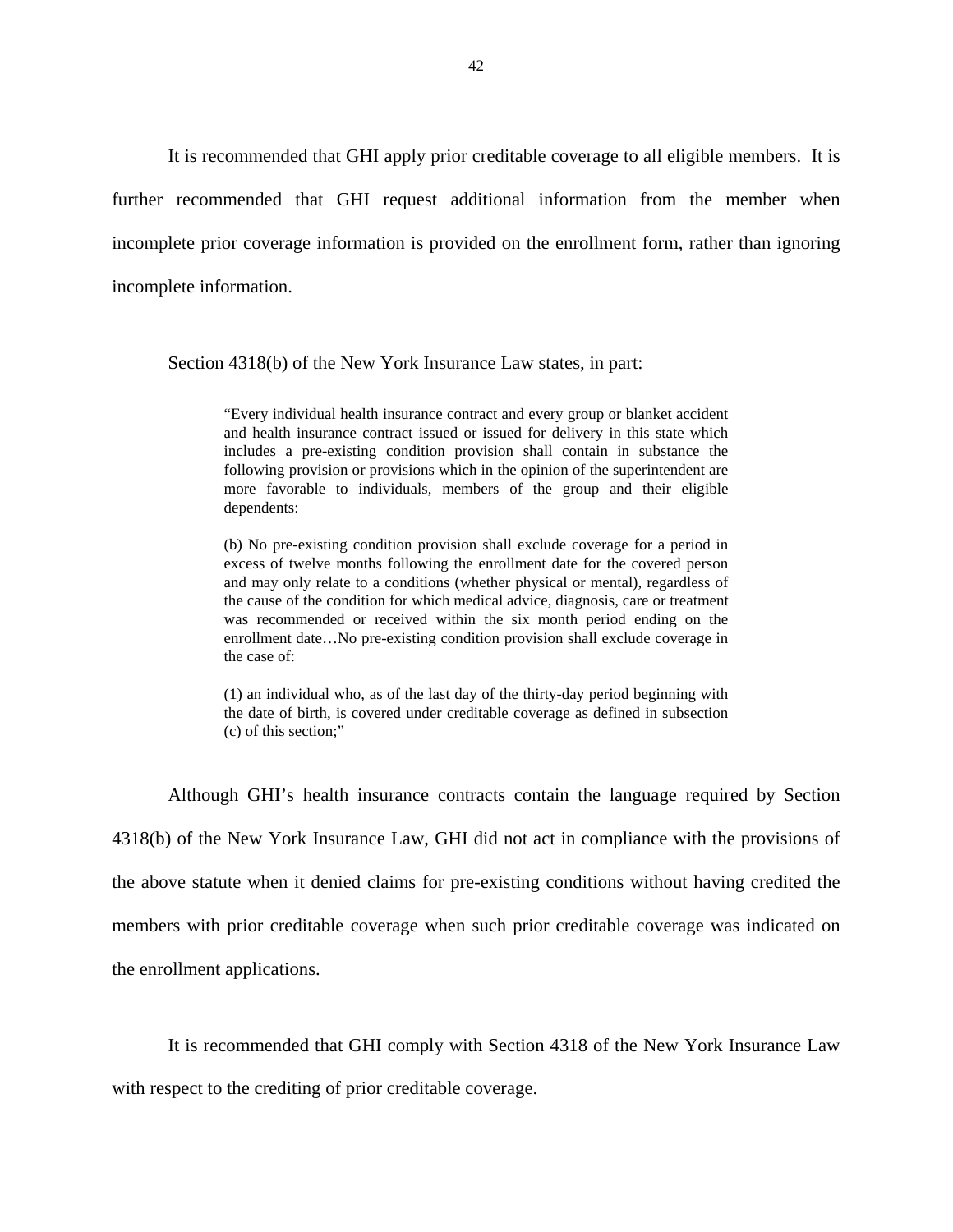#### **5. SUBSEQUENT EVENTS**

<span id="page-44-0"></span>On September 28, 2005, with the approval of its Board of Directors, GHI announced plans to pursue an affiliation with Health Insurance Plan of Greater New York (HIP). HIP is a not-for-profit corporation licensed as a health insurer under Article 43 of the New York Insurance Law and as an HMO under Article 44 of the Public Health Law.

Subsequently on December 15, 2005, HIP Foundation, Inc. (The Foundation), pursuant to Section 1506 of New York Insurance Law and Department Regulation No. 52 (11 NYCRR 80), submitted an application for approval of the acquisition of control of GHI. The application proposed that GHI will admit The Foundation as the sole member of GHI. Further, The Foundation's board of directors will be reconstituted to include six members designated by GHI, to reflect equal representation from both GHI and HIP, and the Foundation would be renamed.

On November 15, 2006, GHI and HIP concluded their affiliation and The Foundation was renamed "EmblemHealth Inc." (EmblemHealth). EmblemHealth is now the parent of GHI and HIP and its Board is comprised of equal representation from the two organizations.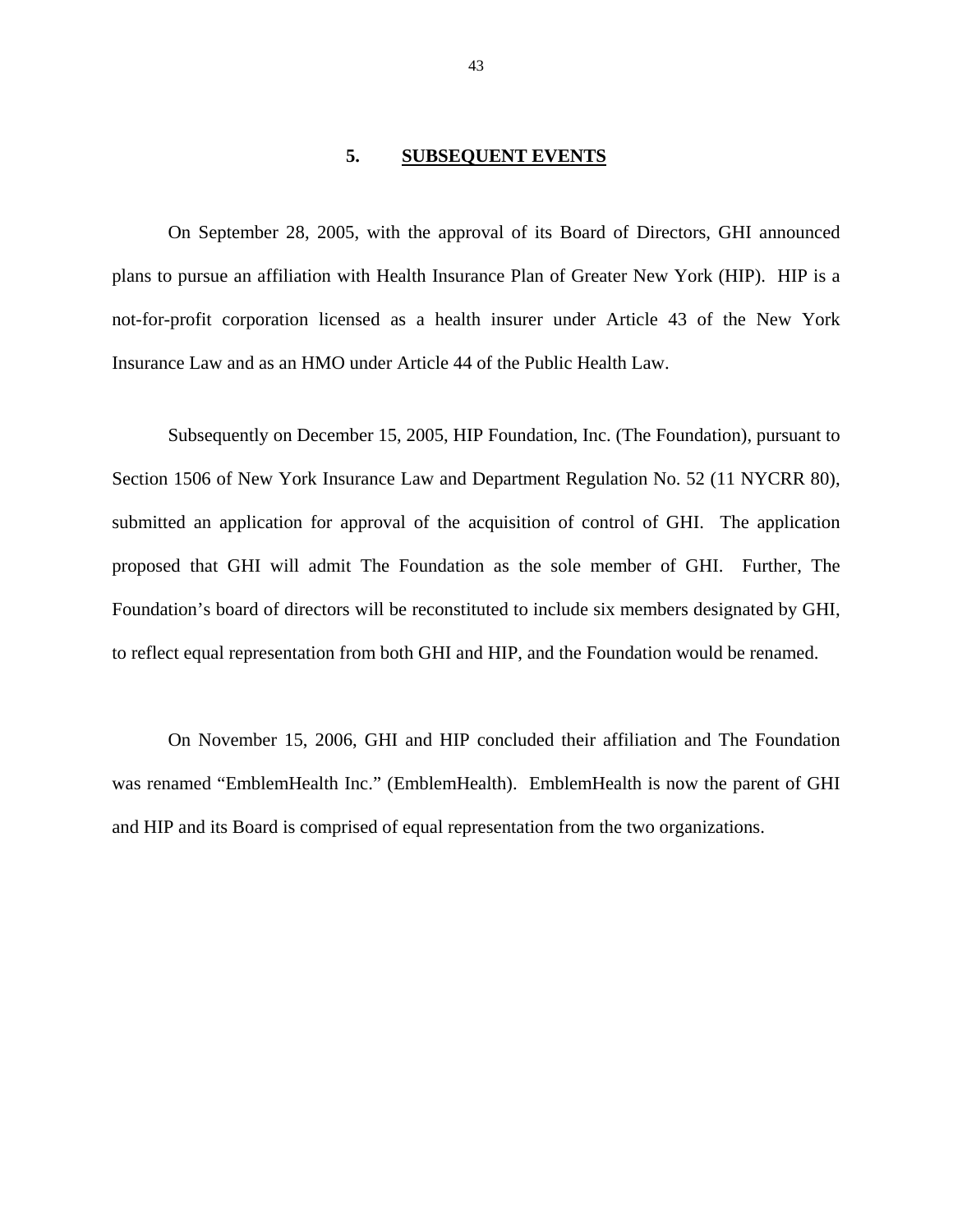#### **6. COMPLIANCE WITH PRIOR REPORTS ON EXAMINATION**

There are two prior reports on examination; a report on the financial condition of the Plan as of December 31, 1999 and a report on market conduct as of March 31, 2001. The prior report on examination, as of December 31, 1999 contained seven comments and recommendations. The current status of these matters is as follows (page numbers refer to the prior report):

#### **ITEM NO. PAGE NO.**

1. Two Board members failed to attend any Board meetings during an eighteen-month period, two other Board members failed to attend 50% of the Board meetings held each year. One other Board member attended no Board meetings from September 1999 (the first meeting since his appointment to the Board) through December 2000.

The Plan complied with this recommendation although this report on examination notes that attendance of four Board members at Board meetings, during the period under review, was less than 50% ..

2. It is recommended that the Plan comply with Section  $4301(k)(4)$  of the Insurance Law and have the Directors forfeit their positions if they do not attend any Board meetings in an eighteen-month period.

The Plan complied with this recommendation. Although attendance at Board meetings by four members still needed improvement, there was no Board member who did not attend any meeting within an eighteenmonth period.

3. It is recommended that the Board members realize their fiduciary responsibilities and evince an ongoing interest in the affairs of the insurer. It is further recommended that the Directors attend the Board of Directors meetings on a regular basis, minimally 50% of the Board meetings and if directors are unable to do so should resign or be replaced.

The Plan did not comply with this recommendation. recommendation is contained in this report on examination. A similar

44

6

7

7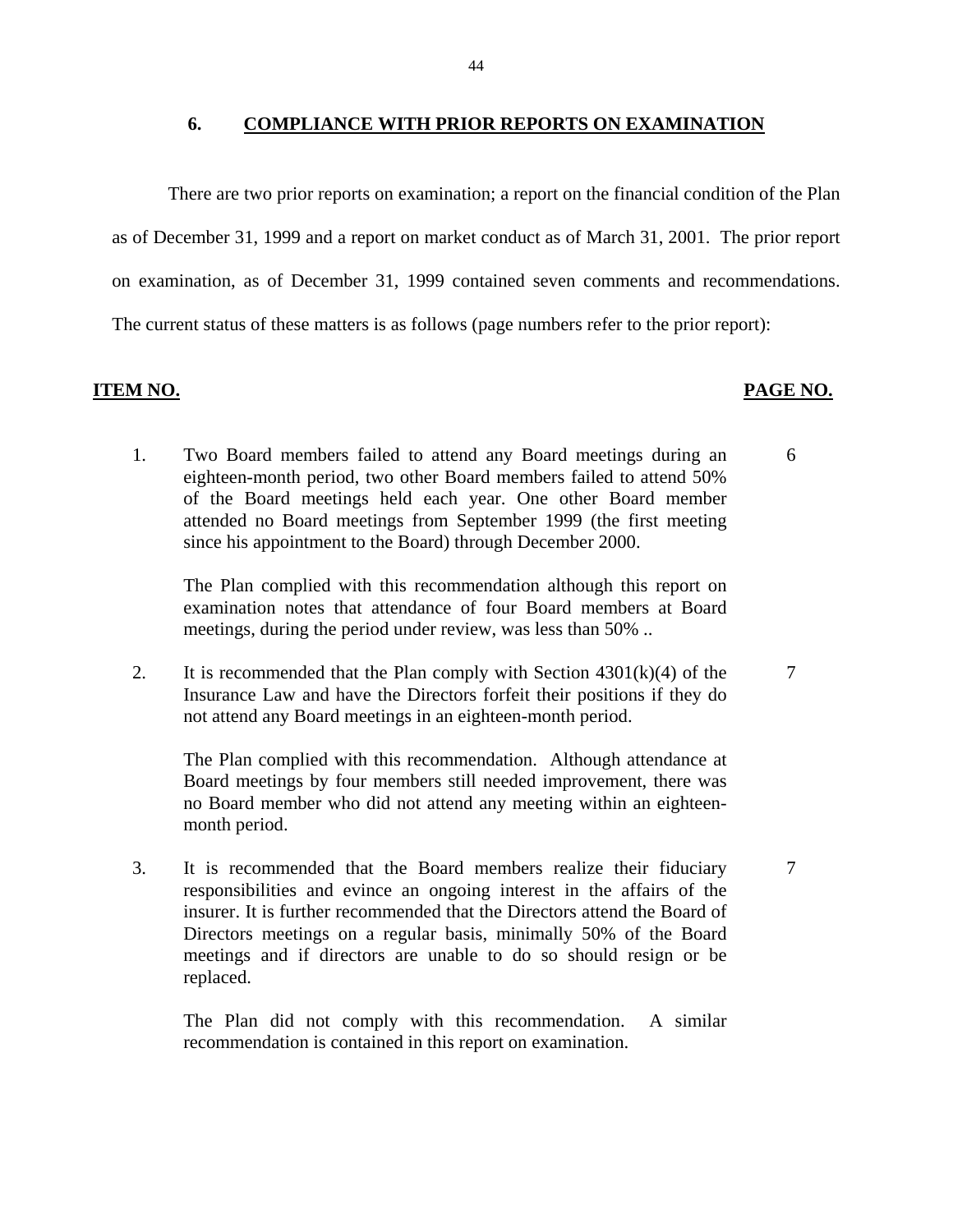# **ITEM NO. PAGE NO.**

| 4. | The Plan could not provide the responses to the 1996 conflict of interest<br>questionnaires.                                                                                                                                                                                                                                                      | 11 |
|----|---------------------------------------------------------------------------------------------------------------------------------------------------------------------------------------------------------------------------------------------------------------------------------------------------------------------------------------------------|----|
|    | GHI demonstrated that copies of conflict of interest questionnaire<br>responses were retained for all years under review.                                                                                                                                                                                                                         |    |
| 5. | It is recommended that the GHI Board members show their union roles<br>and affiliations in their responses to conflict of interest questionnaires.                                                                                                                                                                                                | 12 |
|    | The Plan complied with this recommendation.                                                                                                                                                                                                                                                                                                       |    |
| 6. | It is recommended that the Plan administer conflict of interest<br>questionnaires on an annual basis. The Plan has a fiduciary<br>responsibility to its policyholders to ensure that its directors, officers<br>and responsible employees do not use their official position to promote<br>an interest that is in conflict with that of the Plan. | 12 |
|    | The Plan complied with this recommendation.                                                                                                                                                                                                                                                                                                       |    |
| 7. | It is recommended that the Plan report uncashed claims checks as a<br>reduction to its asset rather than reporting it as a separate liability.                                                                                                                                                                                                    | 15 |
|    | The Dlen complied with this necessary on detion                                                                                                                                                                                                                                                                                                   |    |

The Plan complied with this recommendation.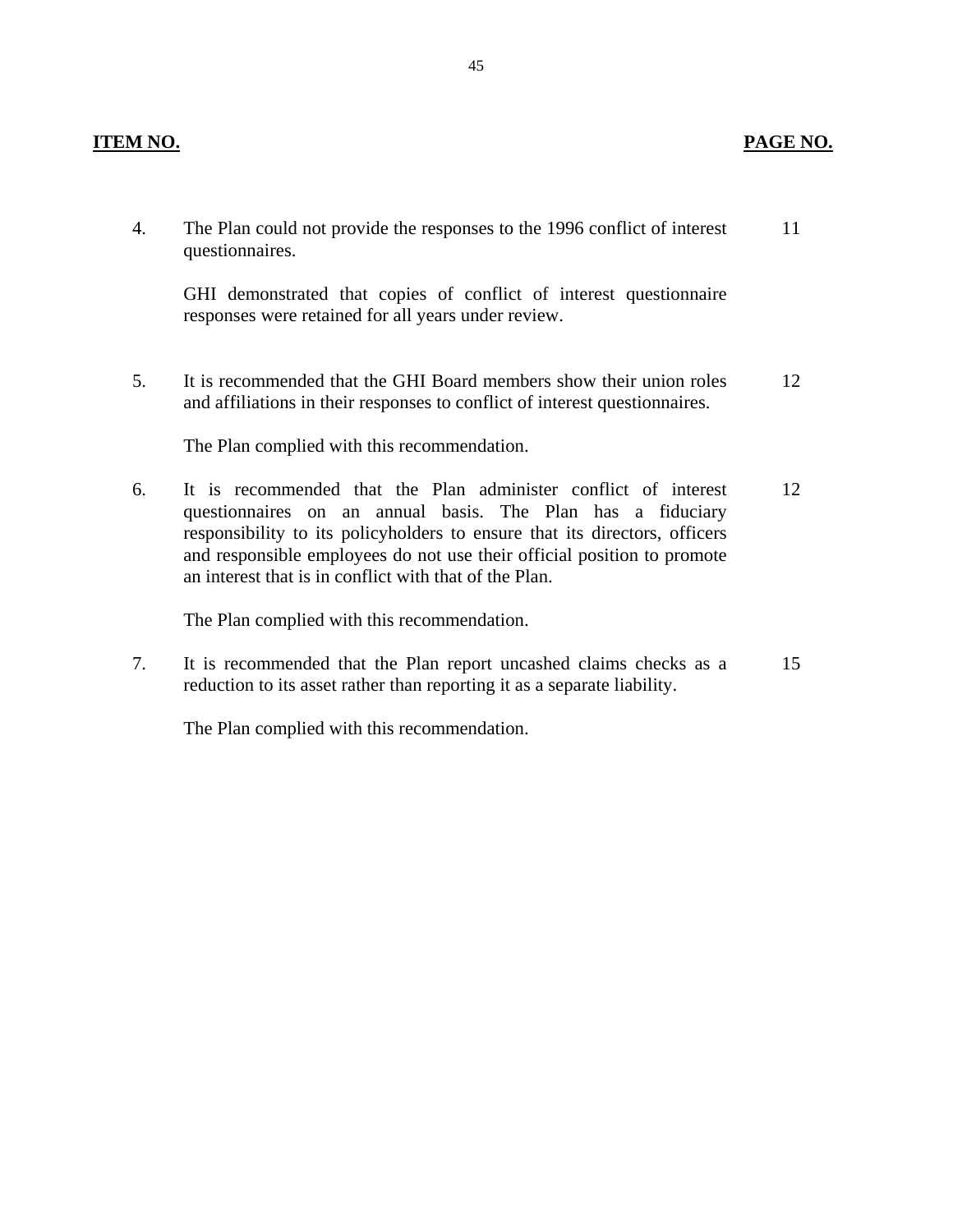The prior market conduct examination report, as of March 31, 2001, contained the following comments and recommendations. The current status of these matters is as follows (page numbers refer to the prior report):

#### **ITEM NO. PAGE NO.**

1. GHI maintained a practice of using income-based criteria in reviewing 2 applications for coverage by groups of one/sole proprietors. Specifically, applicants earning less than \$15,000 per year were required to meet additional standards in order to obtain coverage, and in some instances, were denied coverage when these additional standards were not met. In May 2000, GHI agreed to eliminate the income requirement for sole proprietors and to apply the same underwriting requirements to all sole proprietors regardless of income.

The Plan complied with this recommendation.

2. GHI did not submit, for approval, policy forms delineating the "deferred 3 premium" payment arrangement to the Department. It is recommended that GHI file these arrangements with the Department.

The Plan complied with this recommendation.

3. GHI insures the employees of the City of New York under a large group 3 contract. The certificates of coverage that are based upon this contract and issued to NYC employees who are GHI subscribers were submitted to and approved by the Department. However, the actual group master contract was not filed with the Department. It is recommended that GHI submit the group contract itself for approval as required by Section 4308(a).

The Plan complied with this recommendation.

4. The Plan delayed issuance to community rated contract holders of the 4 external appeal rider for eight months. It is recommended that GHI distribute mandatory policy form changes in a more timely manner.

The Plan complied with this recommendation.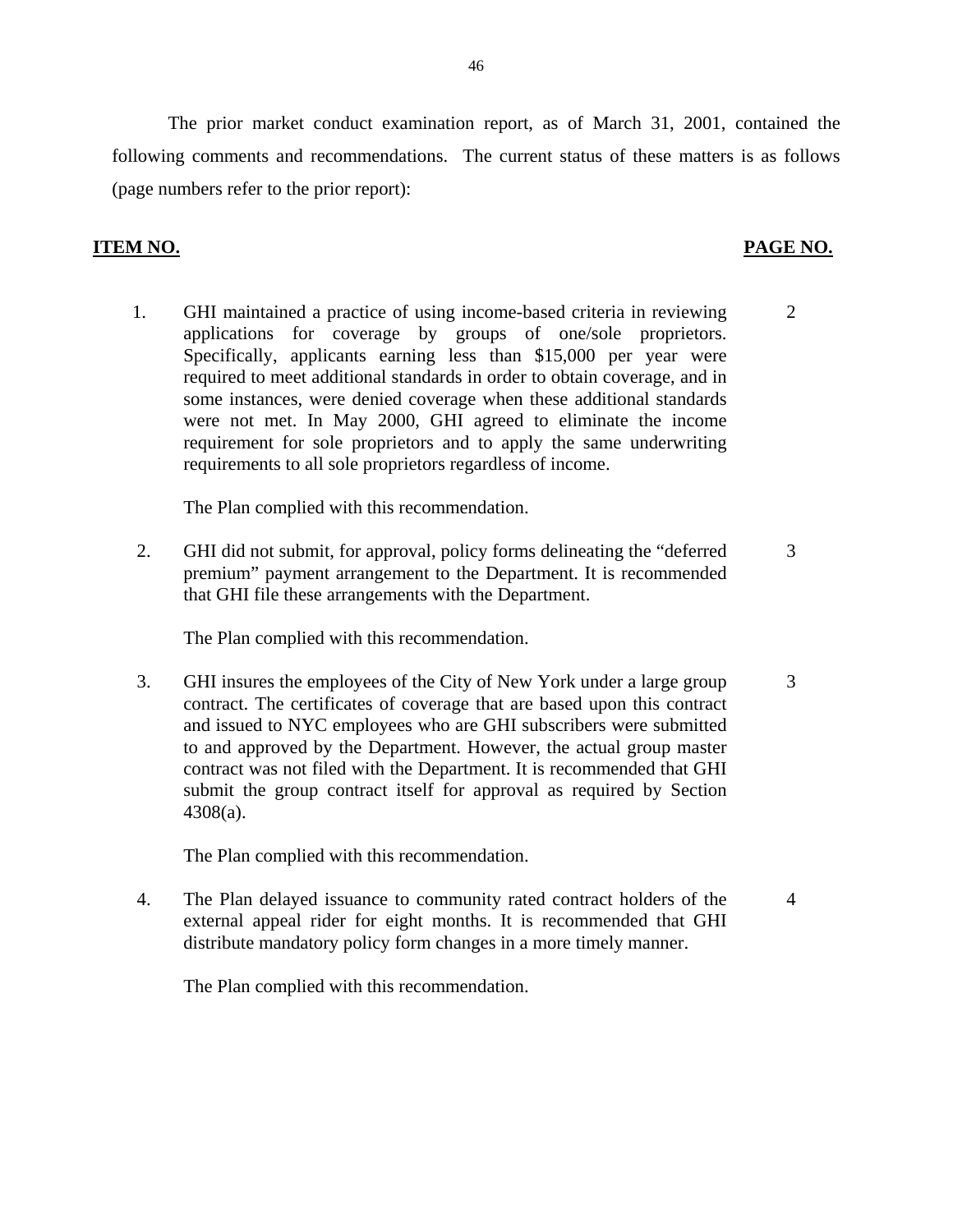| 5.  | It is recommended that GHI comply with Regulation No. 34 by<br>accurately reflecting its financial position and membership in its<br>advertisements.                                                                                                                                                                                    | 5 <sup>5</sup>  |
|-----|-----------------------------------------------------------------------------------------------------------------------------------------------------------------------------------------------------------------------------------------------------------------------------------------------------------------------------------------|-----------------|
|     | The Plan did not comply with this recommendation. A similar comment<br>is contained in this report.                                                                                                                                                                                                                                     |                 |
| 6.  | It is recommended that GHI retain the documentation to support<br>changes in rates for covered medical procedures.                                                                                                                                                                                                                      | $7\overline{ }$ |
|     | The Plan complied with this recommendation.                                                                                                                                                                                                                                                                                             |                 |
| 7.  | It is recommended that GHI pay claims denied for student dependent<br>eligibility status when the student dependent certification is received,<br>rather than requiring that the claim be resubmitted.                                                                                                                                  | 8               |
|     | The Plan states that it has complied with this recommendation.                                                                                                                                                                                                                                                                          |                 |
| 8.  | It is recommended that GHI link the original date received to all claims<br>including resubmitted claims.                                                                                                                                                                                                                               | 8               |
|     | The Plan complied with this recommendation.                                                                                                                                                                                                                                                                                             |                 |
| 9.  | It is recommended that GHI assure that all claims, including those<br>processed by third-party administrators, are processed in accordance<br>with Section $3224-a(c)$ .                                                                                                                                                                | 10              |
|     | The Plan complied with this recommendation: claims processed by<br>GHI's third party administrator were generally processed in accordance<br>with Section $3224-a(c)$ .                                                                                                                                                                 |                 |
| 10. | It is recommended that GHI complete its Schedule H "Aging Analysis<br>of Unpaid Claims" in accordance with the Department's instructions<br>and account for those claims in which additional information was<br>requested, rather than counting those claims as denied claims and<br>creating new claims when the claim is resubmitted. | 11              |

The Plan has developed a method to estimate the number of claims denied for lack of adequate information where a resubmission is expected.

# **ITEM NO. PAGE NO.**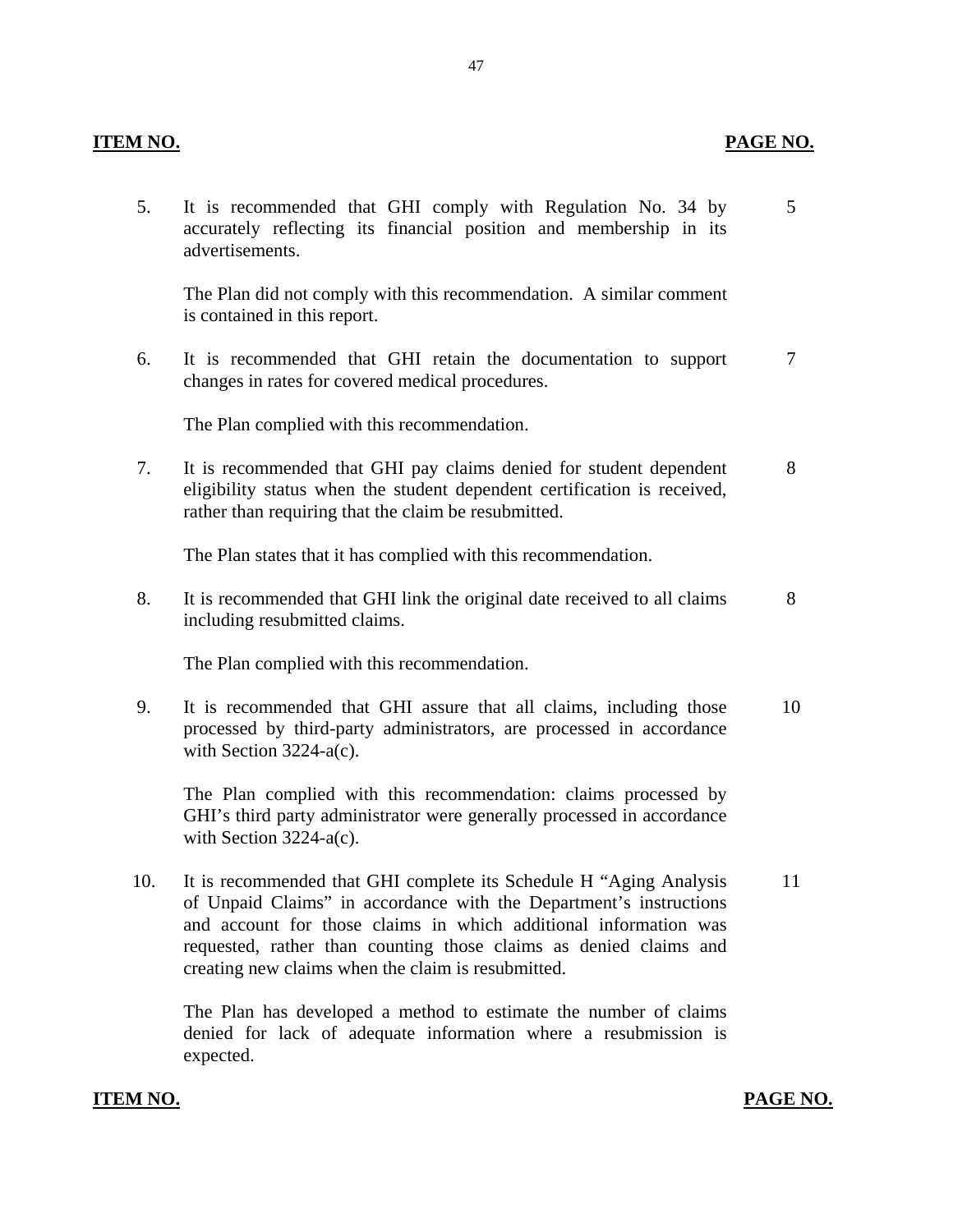| 11. | It is recommended that GHI include VO claims in Schedule H.                                                                                                                                                                                                                                                                                                                                                                                                                                                | 11 |
|-----|------------------------------------------------------------------------------------------------------------------------------------------------------------------------------------------------------------------------------------------------------------------------------------------------------------------------------------------------------------------------------------------------------------------------------------------------------------------------------------------------------------|----|
|     | The Plan complied with this recommendation.                                                                                                                                                                                                                                                                                                                                                                                                                                                                |    |
| 12. | It is recommended that GHI modify its EOBs to include all<br>requisite appeals disclosure language pursuant to Section<br>3234(b) of the New York Insurance Law.                                                                                                                                                                                                                                                                                                                                           | 13 |
|     | The Plan complied with this recommendation.                                                                                                                                                                                                                                                                                                                                                                                                                                                                |    |
| 13. | It is recommended that GHI make the necessary programming<br>changes to its claims processing systems so that duplicate EOBs<br>can be reproduced.                                                                                                                                                                                                                                                                                                                                                         | 14 |
|     | The Plan is not in compliance with this recommendation.                                                                                                                                                                                                                                                                                                                                                                                                                                                    |    |
| 14. | It is recommended that GHI include all appealed cases in<br>Schedule M and that GHI retain the documentation to support<br>the appeals reported in its Schedule M.                                                                                                                                                                                                                                                                                                                                         | 15 |
|     | The Plan complied with this recommendation.                                                                                                                                                                                                                                                                                                                                                                                                                                                                |    |
| 15. | It is recommended that GHI notify the insured or the insured's<br>designee both in writing and by telephone of the determination<br>of pre-authorization for health care services within three<br>business days, in accordance with Section 4903(b) of the<br>Insurance Law.                                                                                                                                                                                                                               | 16 |
|     | The Plan complied with this recommendation.                                                                                                                                                                                                                                                                                                                                                                                                                                                                |    |
| 16. | It is recommended that GHI assure that appeals of adverse<br>determinations are handled in accordance with Section $4904(c)$<br>of the New York Insurance Law by requiring its third party<br>administrator, VO, to acknowledge receipt of all appeals in<br>writing. It is further recommended that GHI notify the insured or<br>the insured's designee and where appropriate, the insured's<br>health care provider in writing within the two business days'<br>requirement of an adverse determination. | 18 |

The Plan complied with this recommendation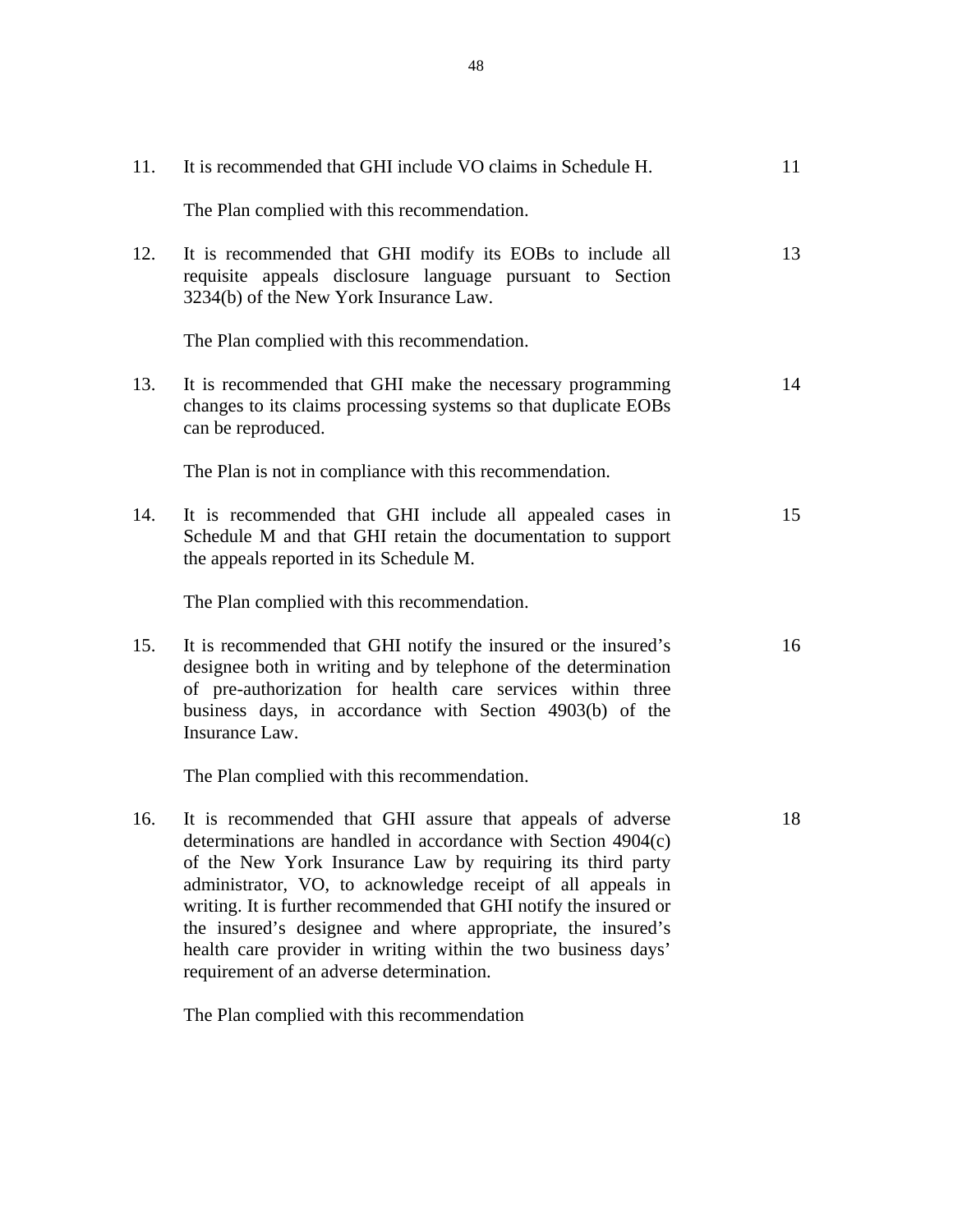#### **ITEM NO. PAGE NO.**

17. It is recommended that the Plan respond to inquiries about 18 complaints from the Insurance Department's Consumer Services Bureau within the fifteen-business-day requirement specified by Section 2404 of the New York Insurance Law.

The Plan complied with this recommendation.

18. It is recommended that GHI adhere to Regulation Nos. 152 and 20 64 and to the guidelines of its record retention plan by either retaining paper copies or by establishing a system that allows for exact duplication of all EOBs. Additionally, it is recommended that GHI retain the date of receipt of precertified dental claims and the documentation supporting new reimbursement rates and the date the new reimbursement rates went into effect.

The Plan has not complied with this recommendation with regard to the retention of EOBs. The Plan states that it is in retaining the receipt date of precertified dental claims and the documentation to support rate changes..

19. It is recommended that GHI document and retain documentation 20 supporting the medical information furnished by providers via telephone used for determination of utilization reviews.

The Plan complied with this recommendation.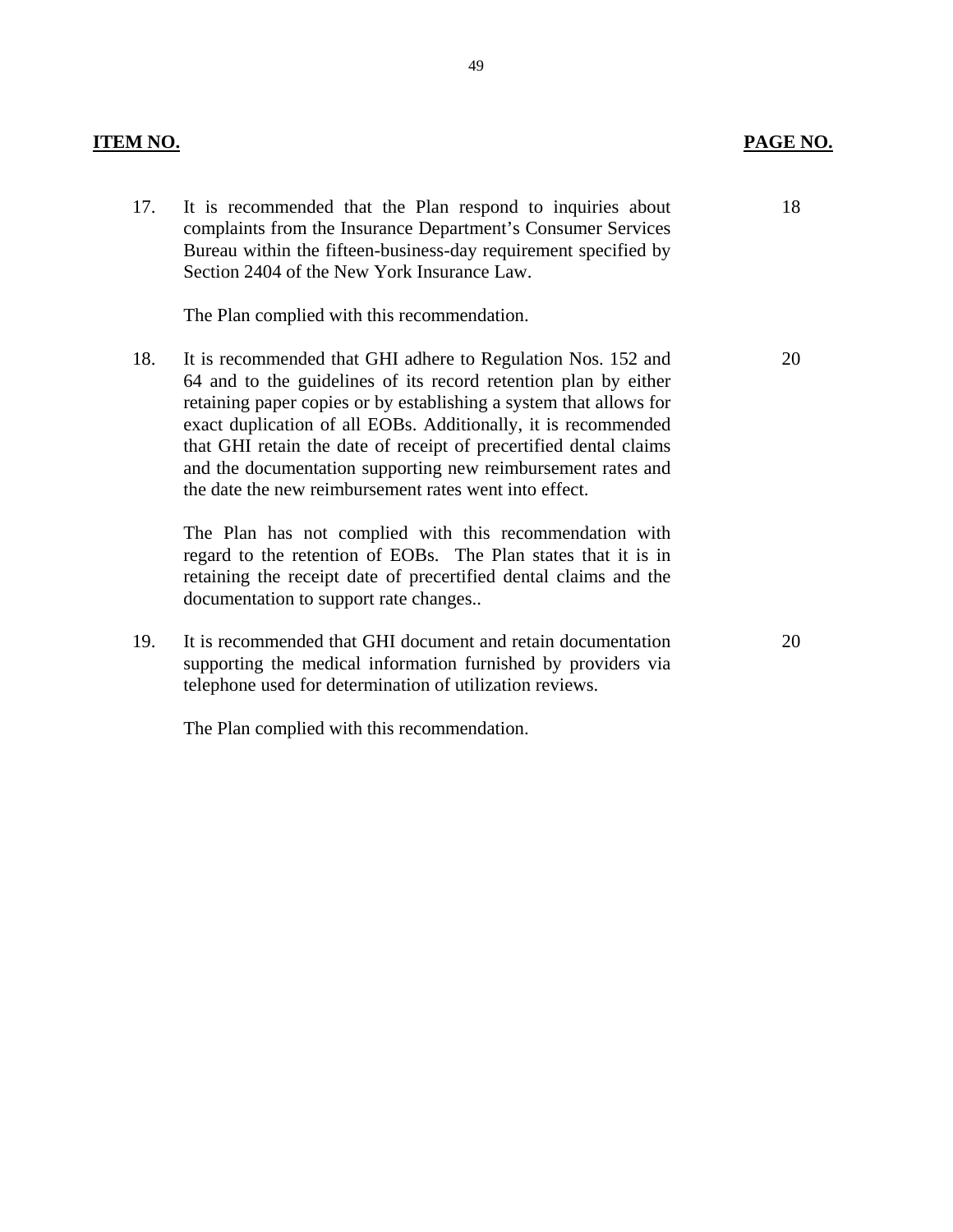## **7. SUMMARY OF COMMENTS AND RECOMMENDATIONS**

## **ITEM**

### **PAGE NO.**

#### Management

- A. <u>Management</u><br>i. Although Board members' absences were excused, it is recommended that Board members attend the majority of meetings that they are eligible to attend in order to evince their fiduciary responsibility. 8
	- ii. It is recommended that GHI's Board review its policy on excusing Board member absences. 8
	- iii. It is recommended that the Plan amend its by-laws to require its Board to meet a minimum of four times per calendar year. 10

### B. Holding Company System

It is recommended that GHI settle its intercompany account balances on a monthly basis as called for in its service agreements. 13

### C. Accounts and Records

- i. It is recommended that GHI report its claim reimbursements to third parties as a component of its Unpaid Claims liability in its filed financial statements. 16
- ii. It is recommended that GHI report advances from its PBM as an "Aggregate Write-in" liability item in its future financial statement filings. 17
- iii. It is recommended that GHI report income from the leasing of its provider panel as Risk Revenue on the Statement of Revenue and Expenses. It was noted that GHI reported \$0 as Risk Revenue in 2003. GHI reported Risk Revenue in the amount of \$1,147,080 in its 2004 Annual Statement. 17
- iv. It is recommended that GHI report all allocations to its subsidiary as intercompany transactions in Schedule Y. 17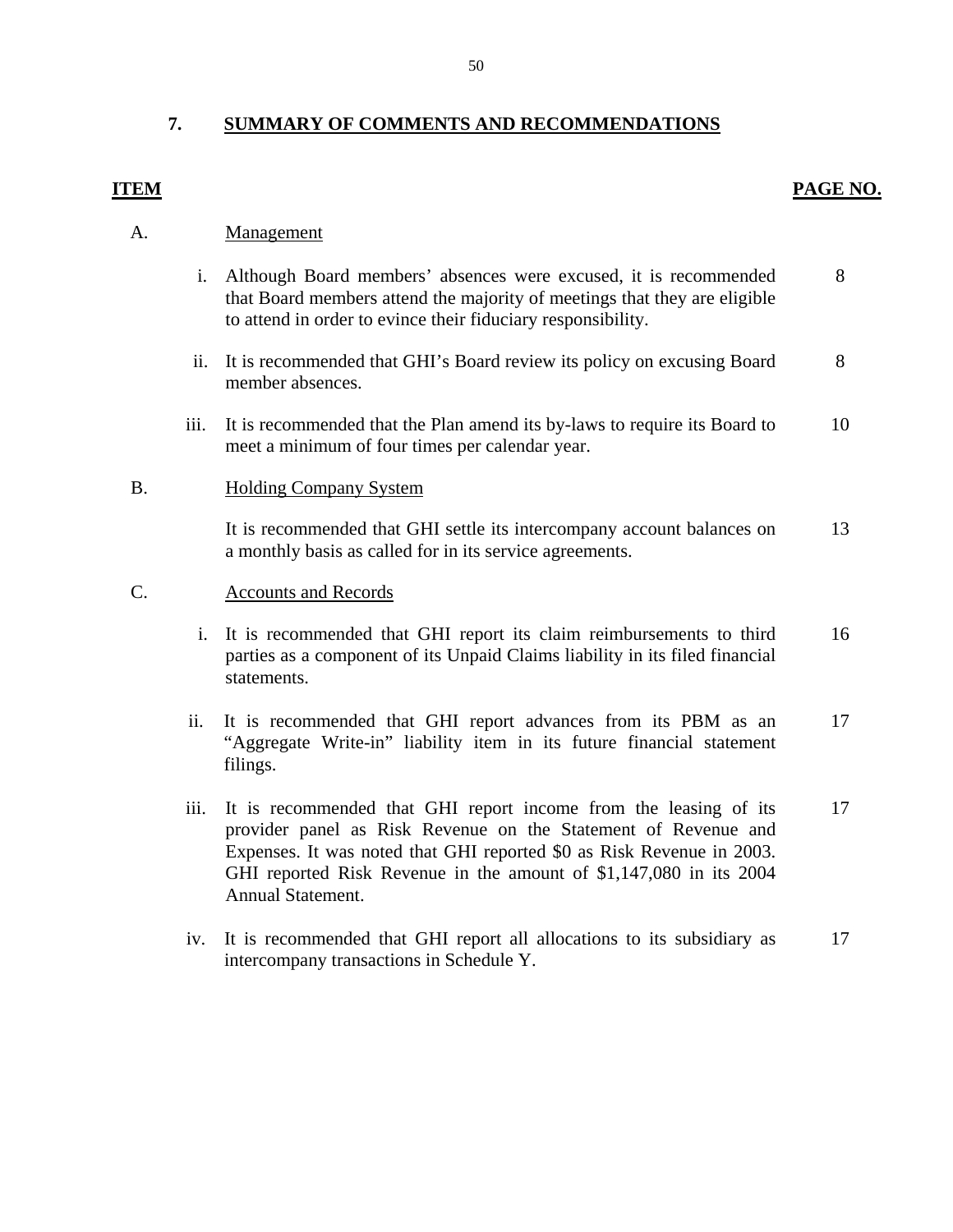# **PAGE NO.**

### **ITEM**

#### **Claims Processing** D.

- i. It is recommended that GHI take proactive steps to identify and correct errors that may be occurring on an ongoing basis and that GHI address the causes of the errors such as providing retraining to individuals who process claims. 25
- ii. It is recommended that GHI create procedures to ensure that claims are processed within the time frames mandated by Sections 3224-a(a) and 3224-a(b) of the New York Insurance Law. 29
- iii. It is also recommended that the Plan implement the necessary procedures and training in order to ensure compliance with Sections 3224-a(a) and 3224-a(b) of the New York Insurance Law. 30
- iv. It is also recommended that GHI comply with the requirements of Section 3224-a(c) of the New York Insurance Law by calculating interest due on all claims paid after 45 days of receipt, and paying any calculated interest amount that is equal to, or in excess of two dollars. 30
- v. It is recommended that GHI modify the denial explanation, on its EOBs, in cases where GHI is not the insurance carrier 30
- vi. It is recommended that GHI monitor and track claims that were submitted as hospital claims, which were actually medical claims, in order to assure that these claims are subject to the same standards as regular medical or hospital claims. 31

#### **Ambulance Claims** E.

E. Ambulance Claims<br>
GHI agreed to use<br>
reimbursement of it<br>
agreement with the<br>
previously paid to n<br>
1, 2002 through No<br>
F. Record Retention GHI agreed to use Ingenix data beginning November 1, 2004 for reimbursement of its ambulance claims. Additionally, GHI reached an agreement with the Department to re-price and adjust ambulance claims previously paid to non-participating providers during the period January 1, 2002 through November 30, 2004. 32

### **Record Retention**

i. It is recommended that GHI comply with the requirements of Department Regulations No. 64 and No. 152 by retaining copies of all EOBs. 33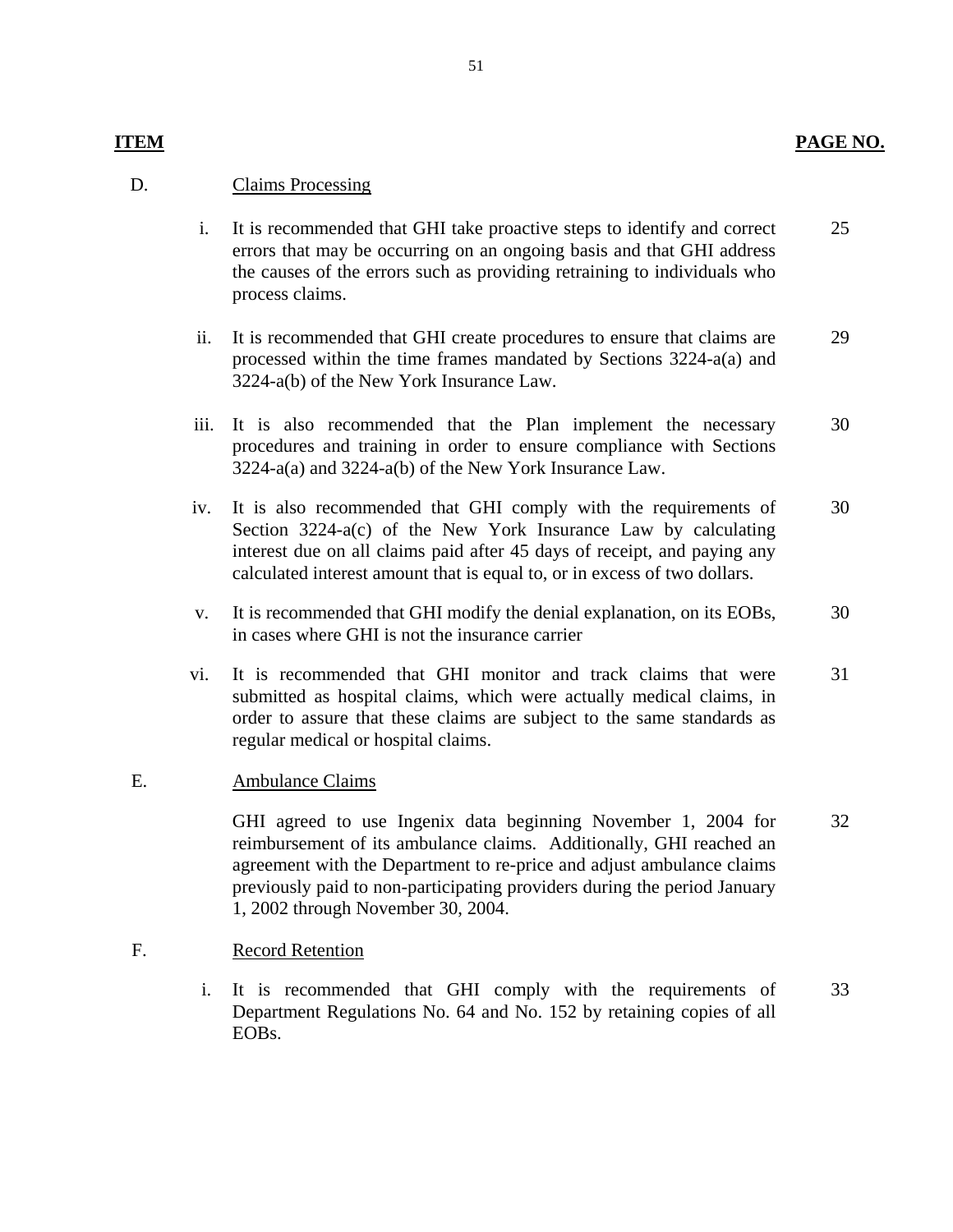## **PAGE NO.**

ii. It is recommended that GHI act in accordance with the requirements of Department Regulations No. 64 and No. 152 by retaining all aspects of its claims so that the examiner can view the complete claim transaction. 33

#### G. Sales and Advertising

**ITEM**

- i. It is recommended that GHI comply with the requirements of Department Regulation No. 34 when using a membership figure in its advertisements. 35
- ii. It is recommended that GHI report the New York State mental health insured members in its NY5 Exhibits of its filed Annual Supplements. 35

#### H. Underwriting, Rating, Issuance of Policy Forms and Third Party Administrators

- i. It is recommended that GHI send cancellation notices to policyholders in all situations in which the policy is terminated, including subscriber initiated cancellations, and that GHI assure that its cancellation notices comply with Section 4235(k) of the New York Insurance Law. 38
- ii. It is recommended that GHI comply with the requirements of Department Regulation No. 152 and assure all documents relating to cancellations, including the cancellation notice, are retained. 38
- iii. It is recommended that GHI communicate all policies to brokers/TPAs in a timely manner, and that GHI perform follow-up reviews or audits to assure that the broker/TPAs are adhering to GHI's policies and procedures. 39
- iv. It is recommended that GHI directly oversee the activities of its broker/TPA with regard to administration of small group policies and assure that the broker/TPA is performing the designated services in accordance with the New York Insurance Law and Regulation, and with GHI's policies and procedures. 39
- v. It is recommended that GHI ensure that its TPA be audited by a CPA, on an annual basis and that GHI obtain a copy of the audit report and be made aware of any material findings. 39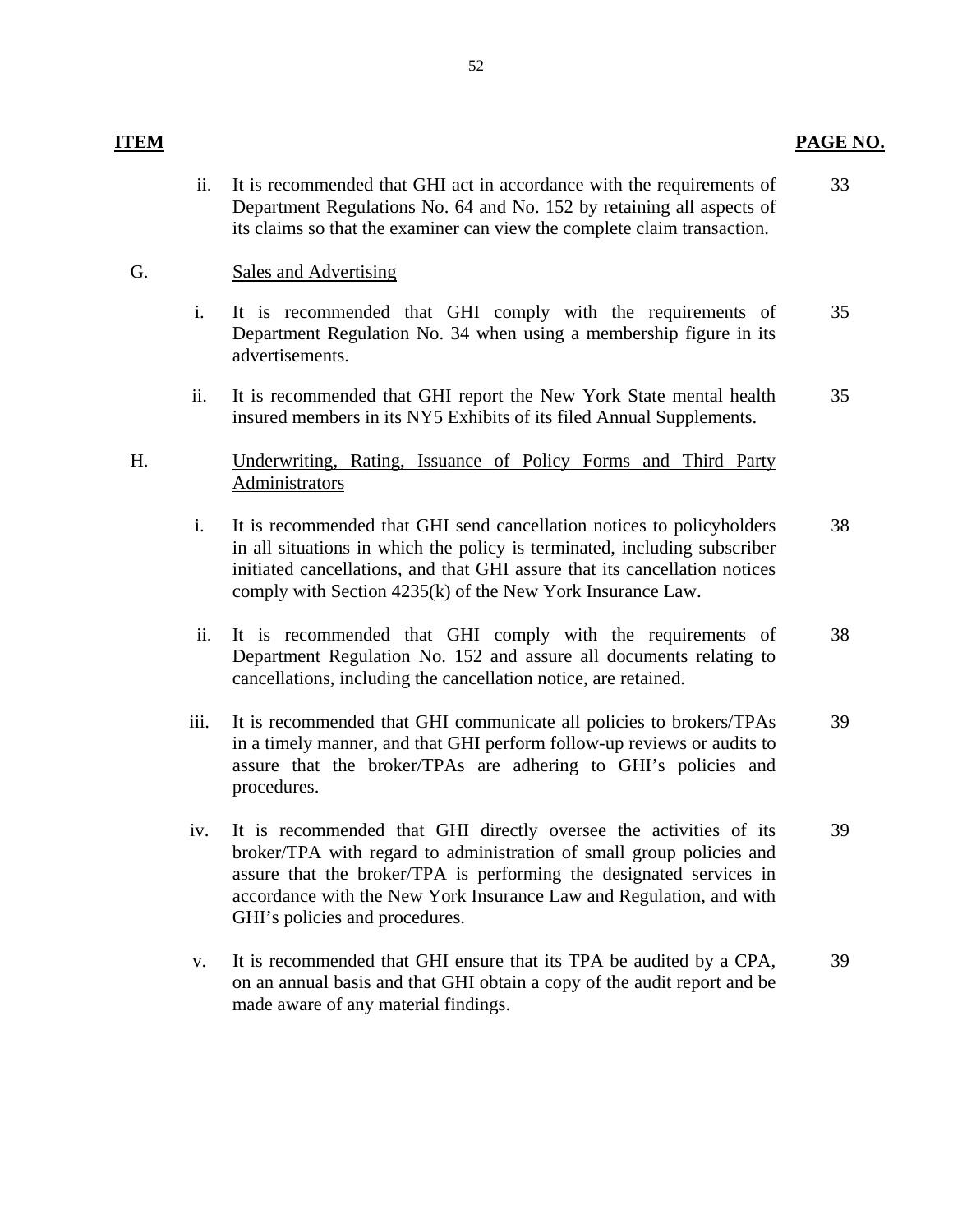## **ITEM PAGE NO.**

#### I. Complaints

- i. It is recommended that GHI comply with the time limit mandated by Section 2404 of the New York Insurance Law when responding to CSB inquiries. 40
- ii. It is recommended that GHI provide the Department's CSB with correct and verifiable information when responding to complaints. 41
- iii. It is recommended that GHI apply prior creditable coverage to all eligible members. It is further recommended that GHI request additional information from the member when incomplete prior coverage information is provided on the enrollment form, rather than ignoring incomplete information. 42
- iv. It is recommended that GHI comply with Section 4318 of the New York Insurance Law with respect to the crediting of prior creditable coverage. 43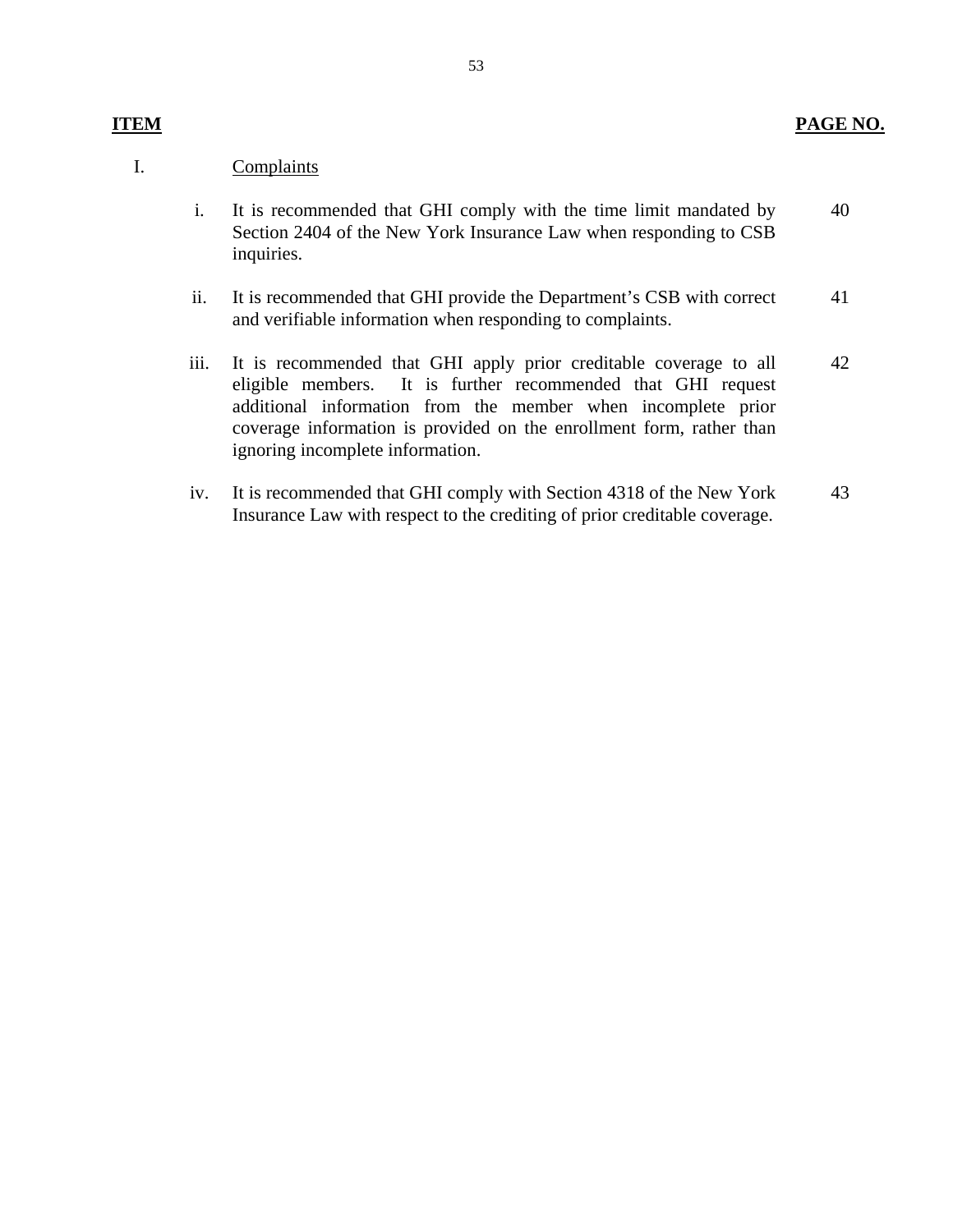# **APPENDIX - A**

## **SPECIAL MARKET CONDUCT REPORT**

**OF** 

# **GROUP HEALTH INCORPORATED**

# **AS OF**

**SEPTEMBER 30, 2004** 

**DATE OF REPORT MARCH 26, 2007** 

**EXAMINER** 

**KATHLEEN GROGAN**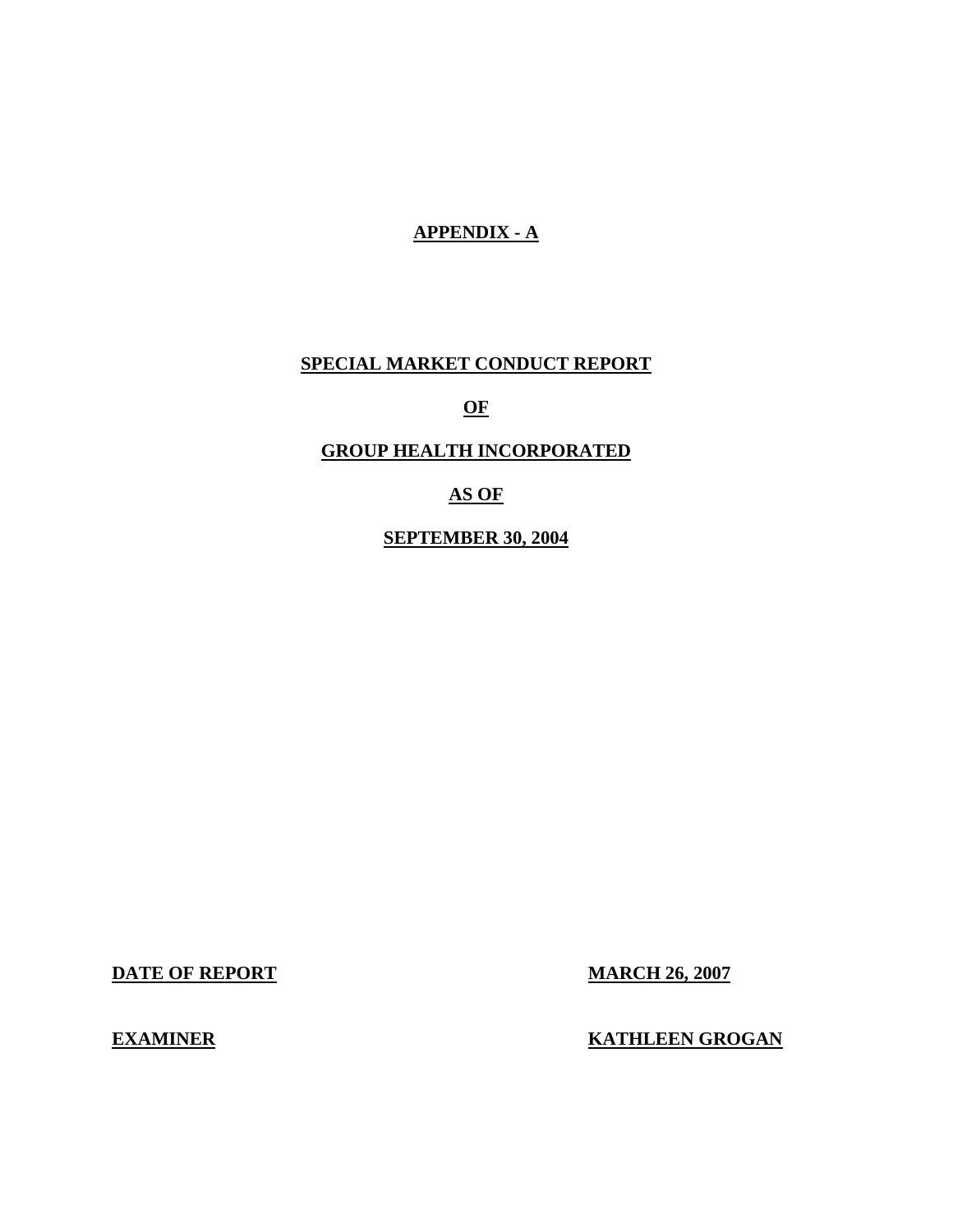# **TABLE OF CONTENTS**

# **ITEM NO. PAGE NO.**

| 1.             | Scope of examination                    |  |
|----------------|-----------------------------------------|--|
| 2.             | Underwriting and rating                 |  |
| $\mathfrak{Z}$ | Summary of comments and recommendations |  |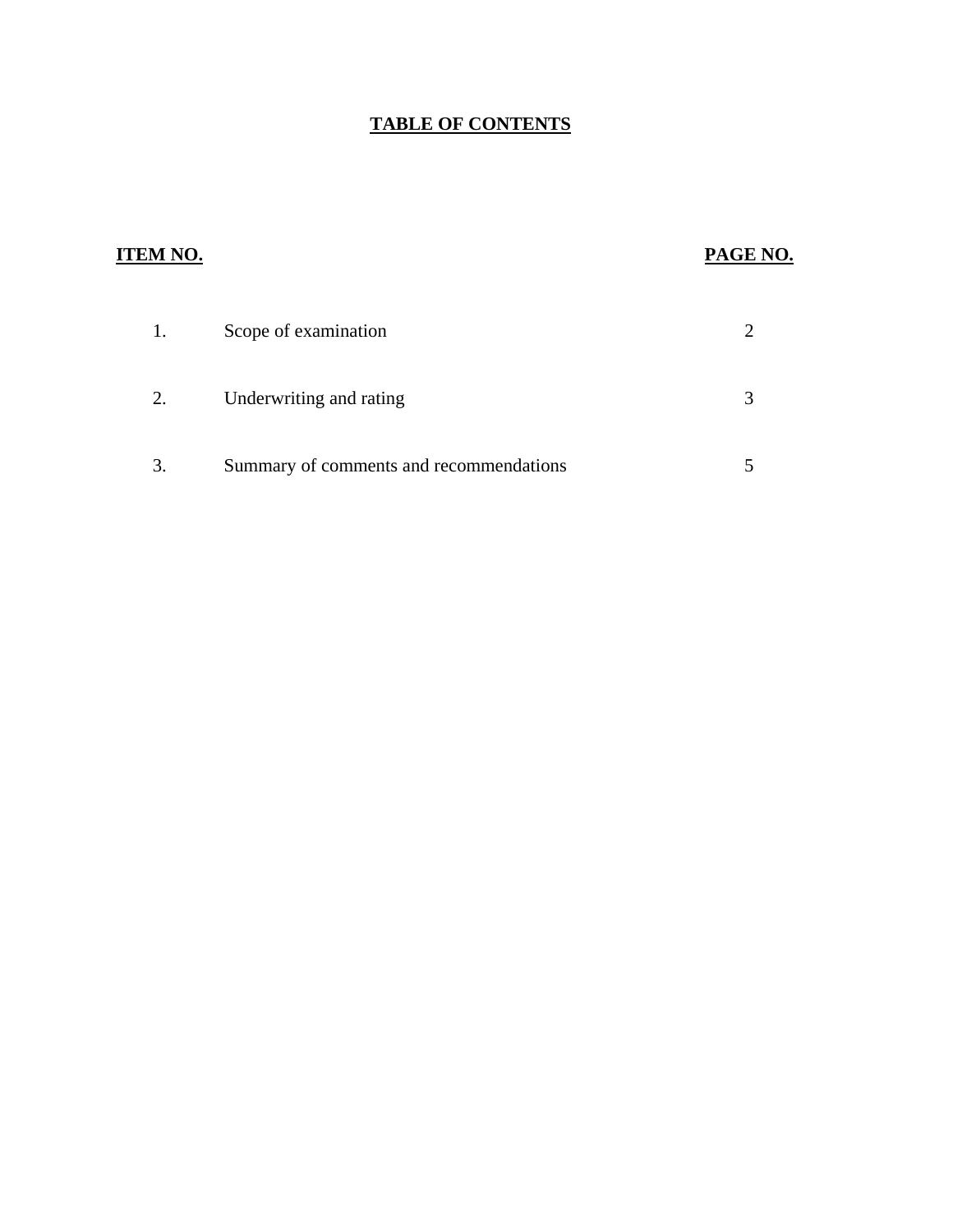#### 1. **SCOPE OF EXAMINATION**

This special market conduct examination was conducted to review compliance with Section 4308(b) of the New York Insurance Law and Department Regulation No. 62 ({11 NYCRR 52} Minimum Standards for the Form, Content and Sale of Health Insurance...). The examination targeted GHI's rating practices for its large group experience rated business and entailed a review of the compensation for agents and brokers involved with the selling of these products. The examination covered the period January 1, 2003 to September 30, 2004, however, transactions prior to and subsequent to this period were reviewed where deemed appropriate.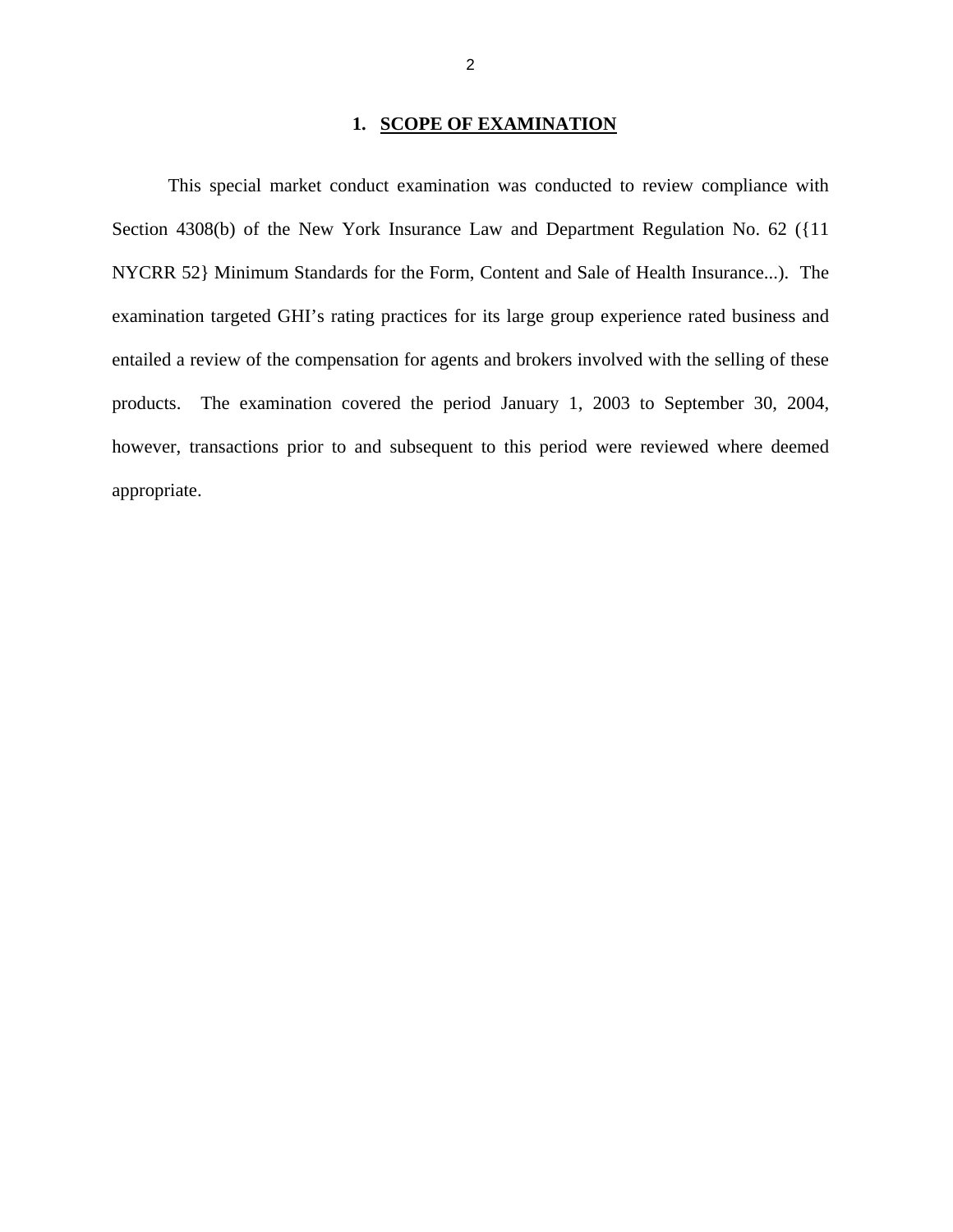#### **2. UNDERWRITING AND RATING**

A review of a sample of experience rated policies and commissions paid on experience rated groups was performed. As noted above, GHI experience rates large groups which are groups with over 50 employees or subscribers. Within the large group classification, there are small  $(51 – 200)$ , medium  $(200 – 500)$  and large groups (over 500).

Section 4308(b) of the New York Insurance Law states:

"No corporation subject to the provisions of this article shall enter into any contract unless and until it shall have filed with the superintendent a schedule of the premiums or, if appropriate, rating formula from which premiums are determined, to be paid under the contracts and shall have obtained the superintendent's approval thereof".

GHI filed its experience rate formula with the Department and received approval on May 18, 1998. GHI was not able to demonstrate that the Board of Directors approved the formula.

It is recommended that GHI retain proof of the Board of Directors' approval of the experience rated formula.

Beginning July 2003, GHI uses experience only to develop rates for all experience rated groups. Prior to July 2003, GHI used manual rates and or a blending of manual rates and experience rates to develop rates for small and midsize groups because the claims experience data was not large enough to be deemed credible for developing rates.

A review of the underwriting and rating practices of fifteen groups, five small  $(51 – 200)$ members), five mid-size (201 – 500 members) and five large groups (over 500 members) rates was performed. The following was noted:

• GHI updated the rate formula but did not file the updates with the Department. Further,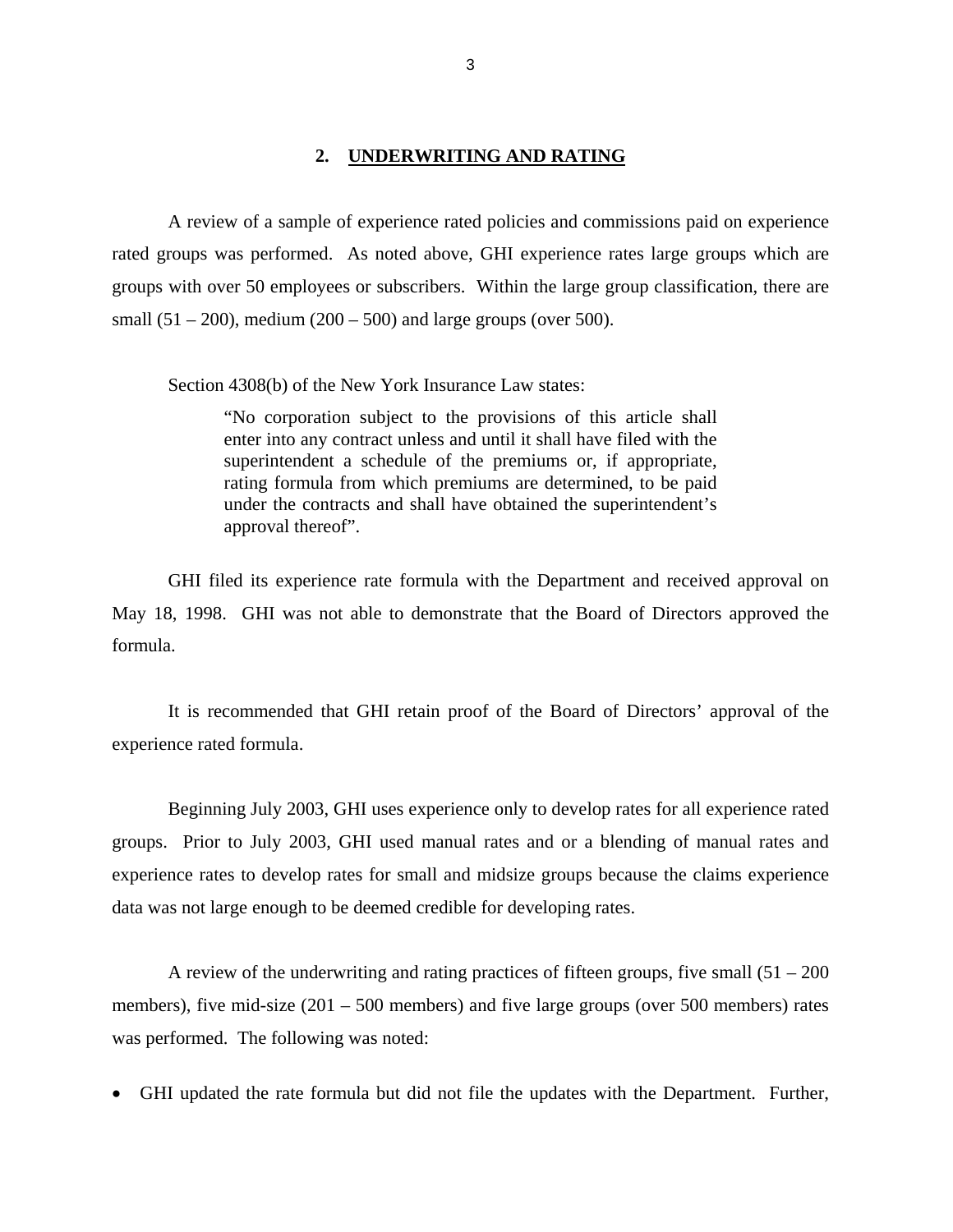GHI did not have a current copy of the experience rate formula which contained all updates. The underwriters used software to develop the rates but the values of certain factors used to develop the rates could not be documented and provided to the examiners.

- GHI's marketing department was allowed to make certain adjustments to rates. This practice was terminated in 2002.
- GHI deviated from the rate manual in that adjustments were applied to the rates in order to decrease or increase the rates charged to certain groups. The following are the deviations that were noted:
	- Two of five mid-size groups' rates were adjusted downward for competitive reasons.
	- All five small size groups' rates were adjusted. Three were adjusted downward for competitive reasons and two were adjusted upward. One was adjusted upward due to a relationship between GHI and the broker, the other was adjusted upward to compensate for the lack of credible experience.
	- One large group was adjusted downward when GHI reenrolled the group for competitive reasons and this group was then adjusted upward at renewal to compensate for delinquent payments by the group. One large group's rates were adjusted downward at renewal, while one other group's rates were adjusted upward.

It is recommended that GHI file the updates to its experience rate formula with the Department.

It is recommended that GHI refrain from using adjustments for competitive reasons.

It is recommended that GHI adhere to its filed experience rated formula.

It was noted that GHI filed a new experience rated formula with the Department in April 2006.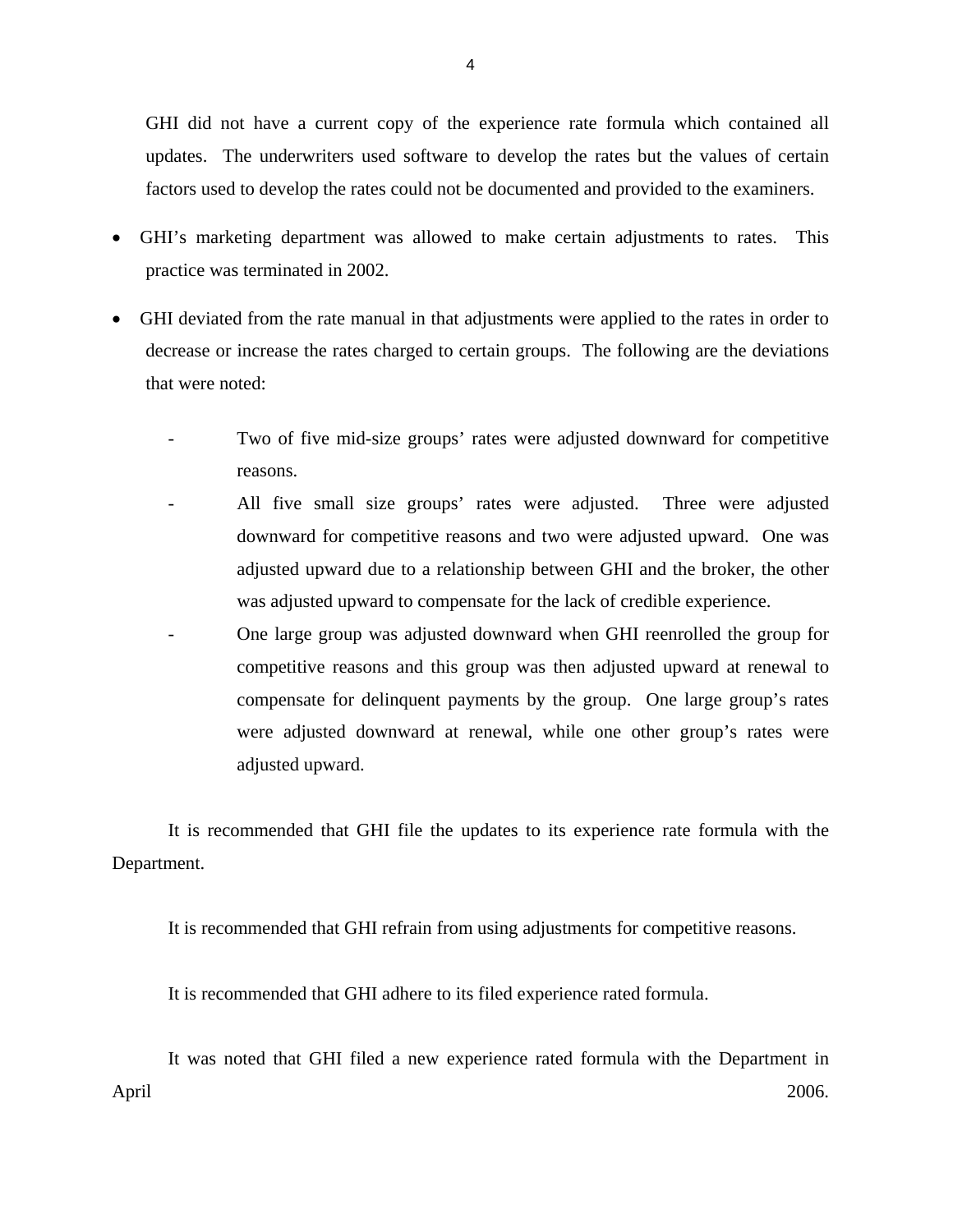### **3. SUMMARY OF COMMENTS AND RECOMMENDATIONS**

## i. It is recommended that GHI retain proof of the Board of Directors' approval of the experience rated formula. 3 ii. It is recommended that GHI file the updates to its experience rate formula with the Department. 4 iii. It is recommended that GHI refrain from using adjustments for competitive reasons. 4 iv. It is recommended that GHI adhere to its filed experience rated formula. 4

## **ITEM**

# PAGE NO.

- Underwriting and rating
- 
-